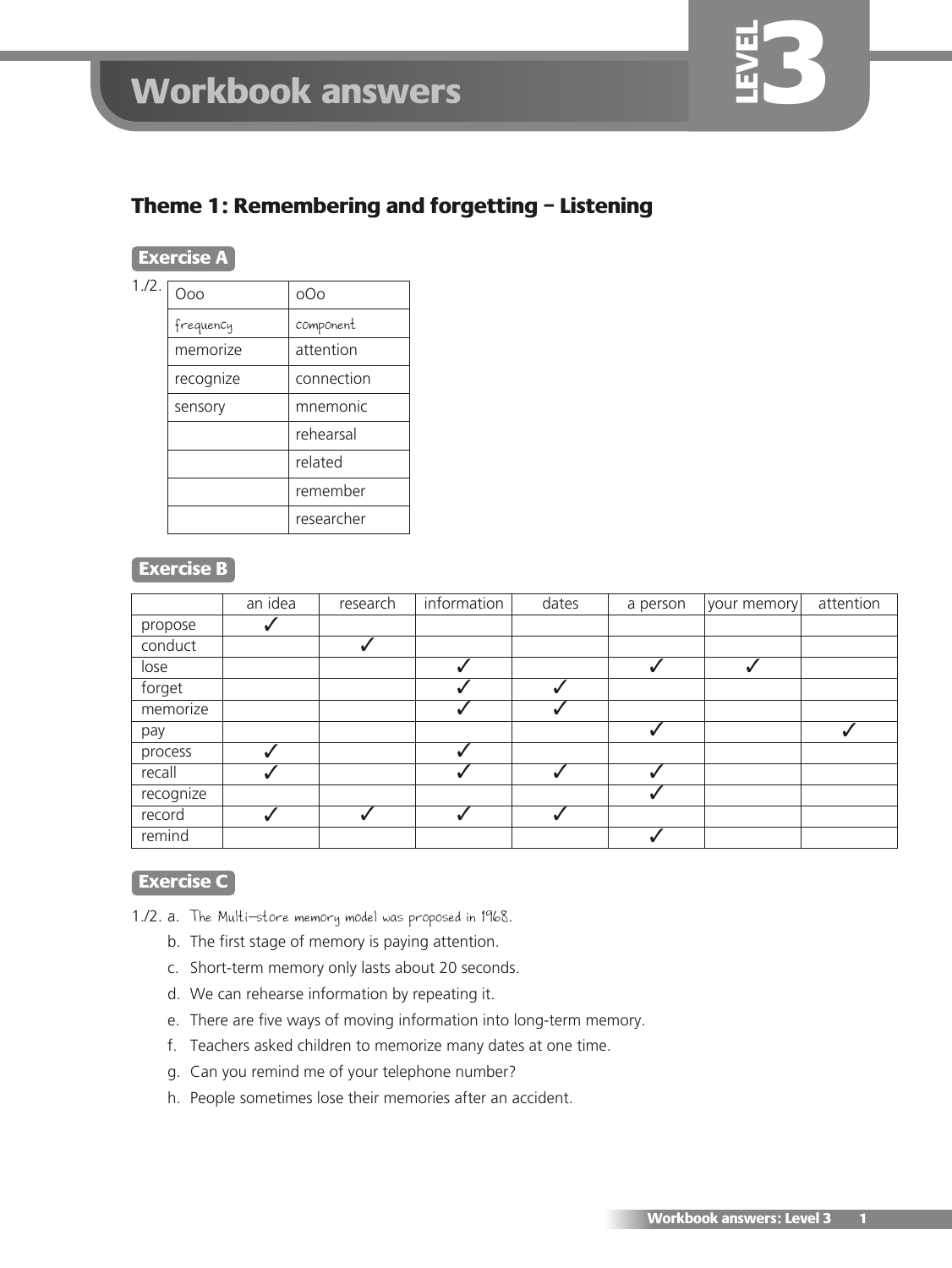# **Exercise D**

1./2.

| a. I don't know if he's English.                                    | Is he English?                               |
|---------------------------------------------------------------------|----------------------------------------------|
| b. I'm not sure if the lecture is in Room 3.                        | Is the lecture in Room 3?                    |
| c. I've forgotten if we have a test this week.                      | Do we have a test this week?                 |
| d. Do you know where she lives?                                     | Where does she live?                         |
| e. Have you got any idea when the talk finishes?                    | When does the talk finish?                   |
| f. I'm going to discuss how children learn.                         | How do children learn?                       |
| g. First, we'll see what Aristotle thought.                         | What did Aristotle think?                    |
| h. Then, I'll tell you how Piaget researched this subject.          | How did Piaget research this subject?        |
| Today, I'll explain why people are worried<br>about climate change. | Why are people worried about climate change? |

3. Answers depend on students.

# **Exercise E**

1./2.

- a. I forgot *to give / giving / give* her the message.
- b. She remembered *to put / putting / put* her phone in her handbag but it wasn't there.
- c. I learnt how *to swim / swimming / swim* when I was very young.
- d. He reminds *me of / of me / me to* his father.
- e. Did you remember *to take / taking / take* that library book back?
- f. Remind me *to call / calling / call* him when we get home.
- g. I've forgotten how *to use / using / use* this machine.
- h. What did you learn *of / about / to* in the last lecture?

#### **Exercise F**

| $\mathcal{L}$ | 1887.       |
|---------------|-------------|
| 6             | seven.      |
| 3             | experiment. |
| 5             | longer.     |
|               | memory.     |
|               | remember.   |

| a. |             |               |              | ⊂ |
|----|-------------|---------------|--------------|---|
|    | 1887.       | $\mathcal{L}$ | 1964.        |   |
| 6  | seven.      | 4             | experiments. |   |
| 3  | experiment. |               | information. |   |
| 5  | longer.     | 6             | result.      |   |
|    | memory.     | 5             | Shulman.     |   |
|    | remember.   |               | sound.       |   |

| . .<br>٧<br>×<br>$\sim$ |  |  |
|-------------------------|--|--|
|                         |  |  |

| $\mathcal{P}$ | 1975.       |
|---------------|-------------|
| 4             | classmates. |
| ₹             | lasts.      |
|               | memory.     |
| 5             | people.     |
| ĥ             | time.       |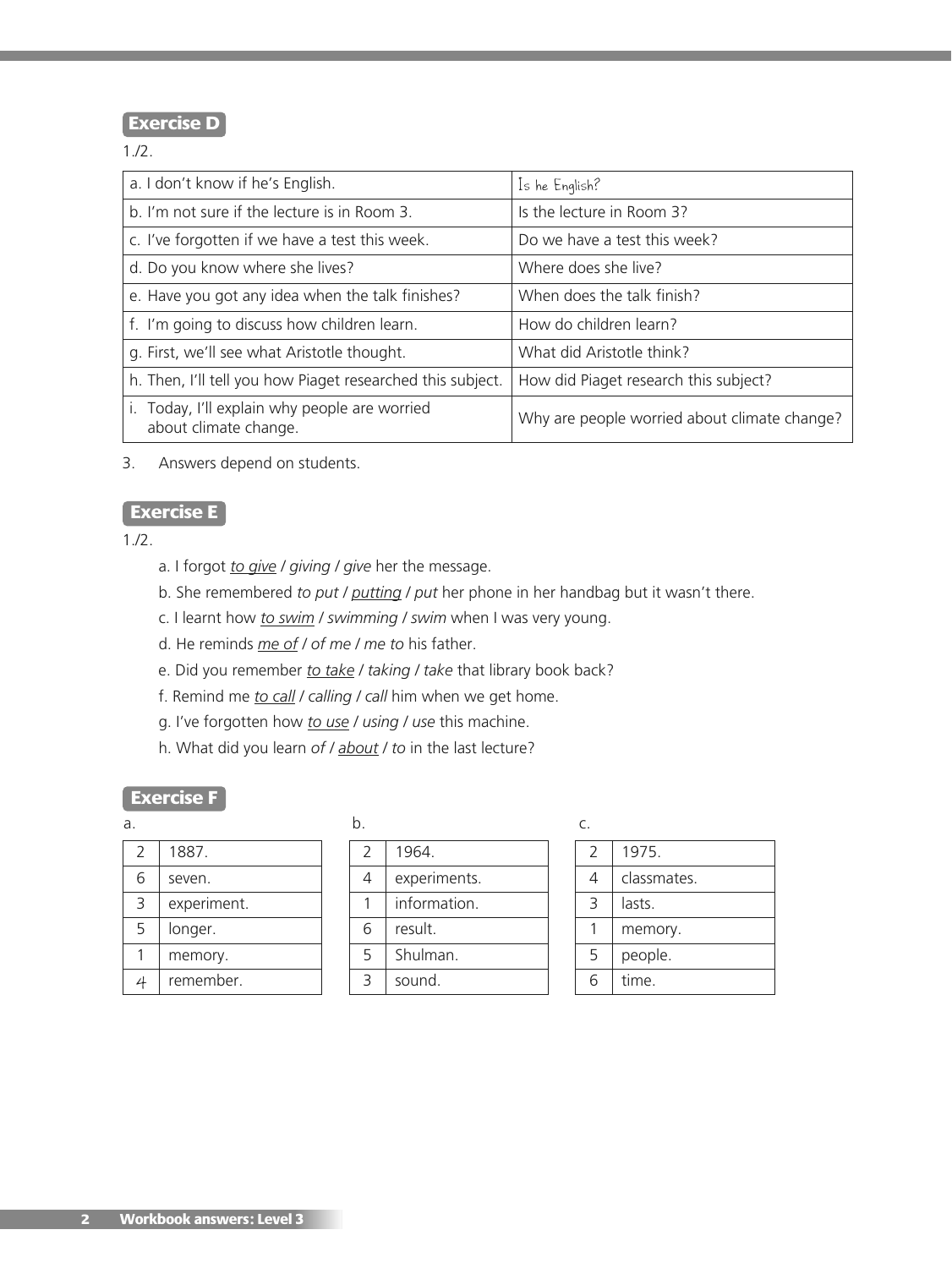#### **Exercise G**

#### 1./2.

What can you do *(to move)/ move* information into long-term memory? There *is / (are*) five main ways. Firstly, we have) are having frequency. So, for example, when you hear a new word, you can say it to *you / yourself* ten times. But other researchers say repetition *is not / is* enough. You need variety *also /*  $\sqrt{a}$ *s well*. For example, you need to read $\sqrt{a}$  - new word in several different situations. Then you need to hear(*it*) them in some more situations. Then, perhaps, you need to use) using it yourself. The third idea is activity. More than 2,000 years ago, Aristotle wrote a book *called / is called Ethics*. Aristotle said that we learn by *doing* / do. Association is the *fourth* / four idea. A man called Tony Buzan *writes* (wrote) a well-known book in 1993 called *The Mind Map Book*. In this book, Buzan says that it is *(very)* too important to make associations between pieces of information. *His He's* main method is the mind map. You draw lines *to link*)/ link information. Finally, we have the idea (of *Y* for mnemonics. A mnemonic is a clever way of *(remembering)* remember something. For example, perhaps you want to *remember / remembering* the names of the nine planets in our Solar System. *There / It* is a well-known mnemonic for this in English: *My Very Efficient Memory Just Stores Up Nine Planets*.

# **Theme 1: Remembering and forgetting – Speaking**

#### **Exercise A**

1./2.

| 1. aloud         | 4              | annoying  |
|------------------|----------------|-----------|
| 2. <u>au</u> ral | 8              | corridor  |
| 3. prefer        | 9              | here      |
| 4. noisy         |                | how       |
| 5. mode          | 3              | learner   |
| 6. improve       | 5              | <b>SO</b> |
| 7. tidy          | 7              | style     |
| 8. because       | $\overline{2}$ | talk      |
| 9. clearly       | 6              | use       |

#### **Exercise B**

1./2.

- a. I haven't *been* here for a week.
- b. Have you *met* your tutor yet?
- c. Which days do you have *lectures*?
- d. What are you having to *drink*?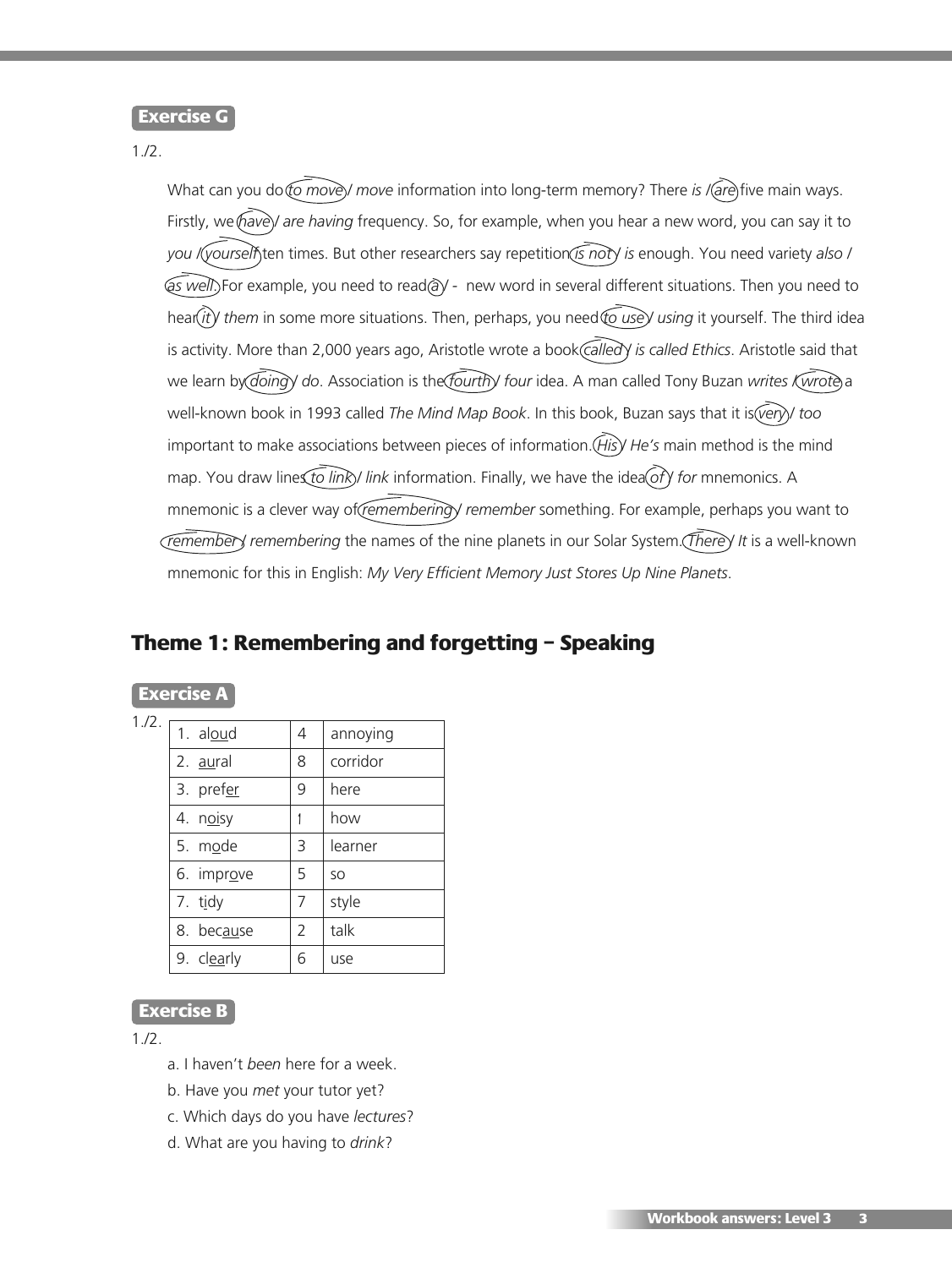- e. Have you *got* a map of the town?
- f. Do you have any *suggestions*?
- g. I have *lost* my key so I can't get into my room.
- h. OK. I have *explained* the main problems. In the next lecture, I will …

#### **Exercise C**

Answers depend on students.

#### **Exercise D**

1./2./3.

| verb          | noun            |
|---------------|-----------------|
| a. ex'plain   | explanation     |
| b. im'prove   | im'provement    |
| c. 'move      | 'movement       |
| d. pre'sent   | presen'tation   |
| e. 'organize  | organi'zation   |
| f. pre'fer    | 'preference     |
| g. reco'mmend | recommen'dation |
| h. e'valuate  | evalu'ation     |
| i. su'ggest   | su'ggestion     |
| j. con'clude  | con'clusion     |

#### **Exercise E**

1./2.

- a. At the end of the talk, you should make some recommendations. How can we learn more efficiently?
- b. Could you *explain* this assignment to me? I don't understand it.
- c. How do you *prefer* to receive new information? What is your main learning style?
- d. I *suggest* that we brainstorm first and then start making some notes.
- e. It is important to *organize* your ideas logically.
- f. Kinaesthetic learners learn new information through *movement*.
- g. Remember to *evaluate* your talk at the end. What did you do well?
- h. Who is going to do the first *presentation*?
- i. You should try to *improve* your learning efficiency. Try different ways of learning.
- j. Don't forget to end your talk with a *conclusion*.

#### **Exercise F**

1./2.

- a. You shouldn't be late for lectures.
- b. You should go to bed early the night before a test.
- c. You should respect people.
- d. You should have a healthy diet.
- e. You should read this novel.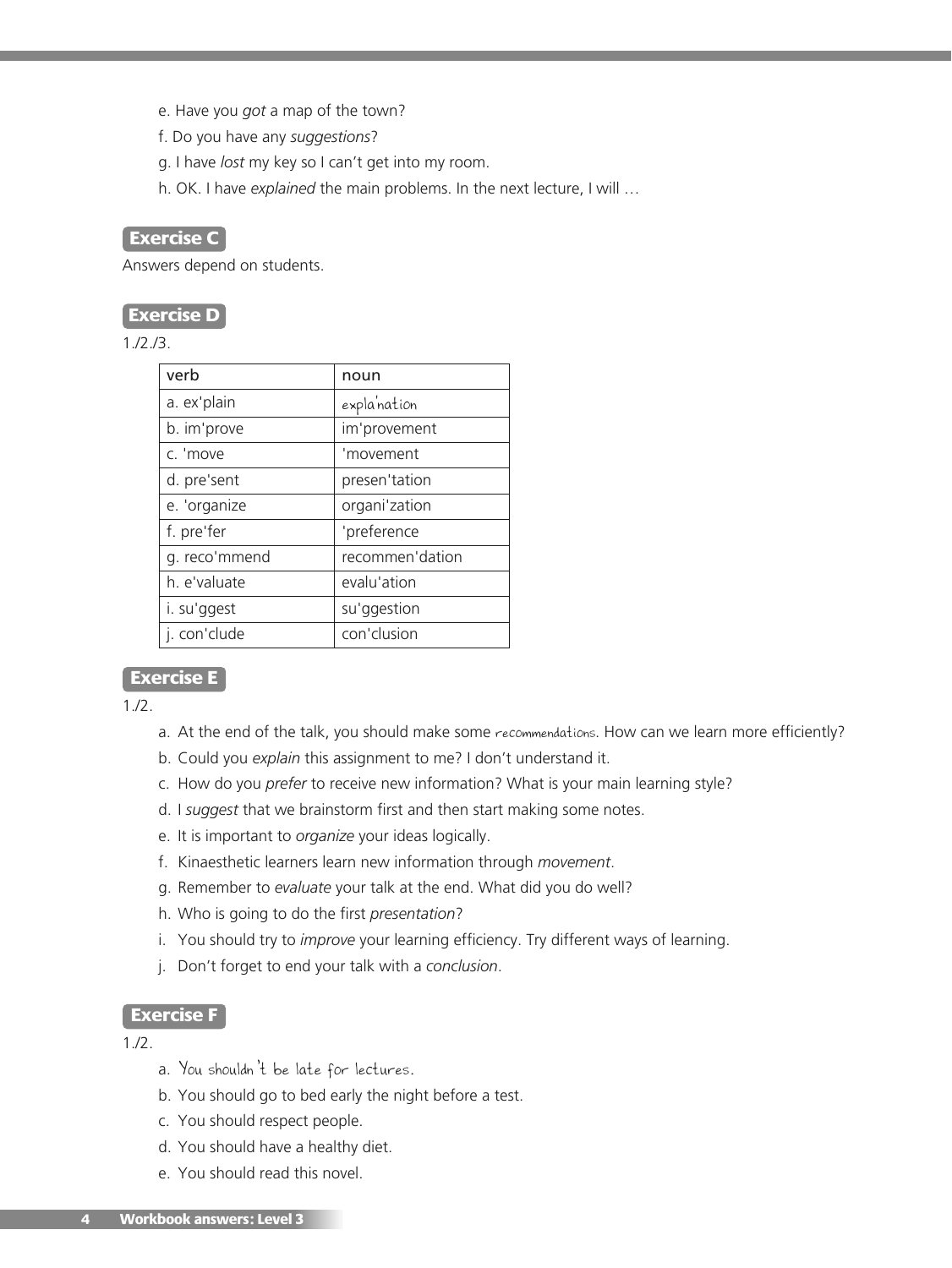- f. If you are ill, you shouldn't go to the university.
- g. I should go home.
- h. People should do assignments on their own.

#### **Exercise G**

1. Answers depend on students.

#### 2./3.

You could phone your friend with your mobile.

You could climb in through the window.

You could break a window with a brick.

You could call a locksmith.

You could put your hand through the letterbox and try to open the door from the inside.

You could go and stay at a hotel.

You could wait (or sleep) in your car.

You could try to pick the lock with a pin.

#### **Exercise H**

Answers depend on students.

# **Theme 1: Remembering and forgetting – Reading**

#### **Exercise A**

|            | noun          | verb                       | adjective      |
|------------|---------------|----------------------------|----------------|
| $1.$ under | understanding | understand(s); understood  | understandable |
| $2.$ rem   | reminder      | remember(s)/(ed); remind   |                |
| $3.$ lear  | learning      | learn(s)                   |                |
| 4. forg    | forgetfulness | forget(s)/forgot/forgotten | forgetful      |
| 5. los     | loss          | lose(s)/lost               | lost           |
| $6.$ infor | information   | inform(s)/(ed)             | informed       |
| 7. intel   | intelligence  |                            | intelligent    |
| 8. rese    | research      | research(es)/(ed)          |                |

#### **Exercise B**

beginning / end, better / worse, change / stay the same, decrease / increase, difficult / simple, fall / rise, forget / remember, go / remain, noisy / quiet, put into / take out of, store / retrieve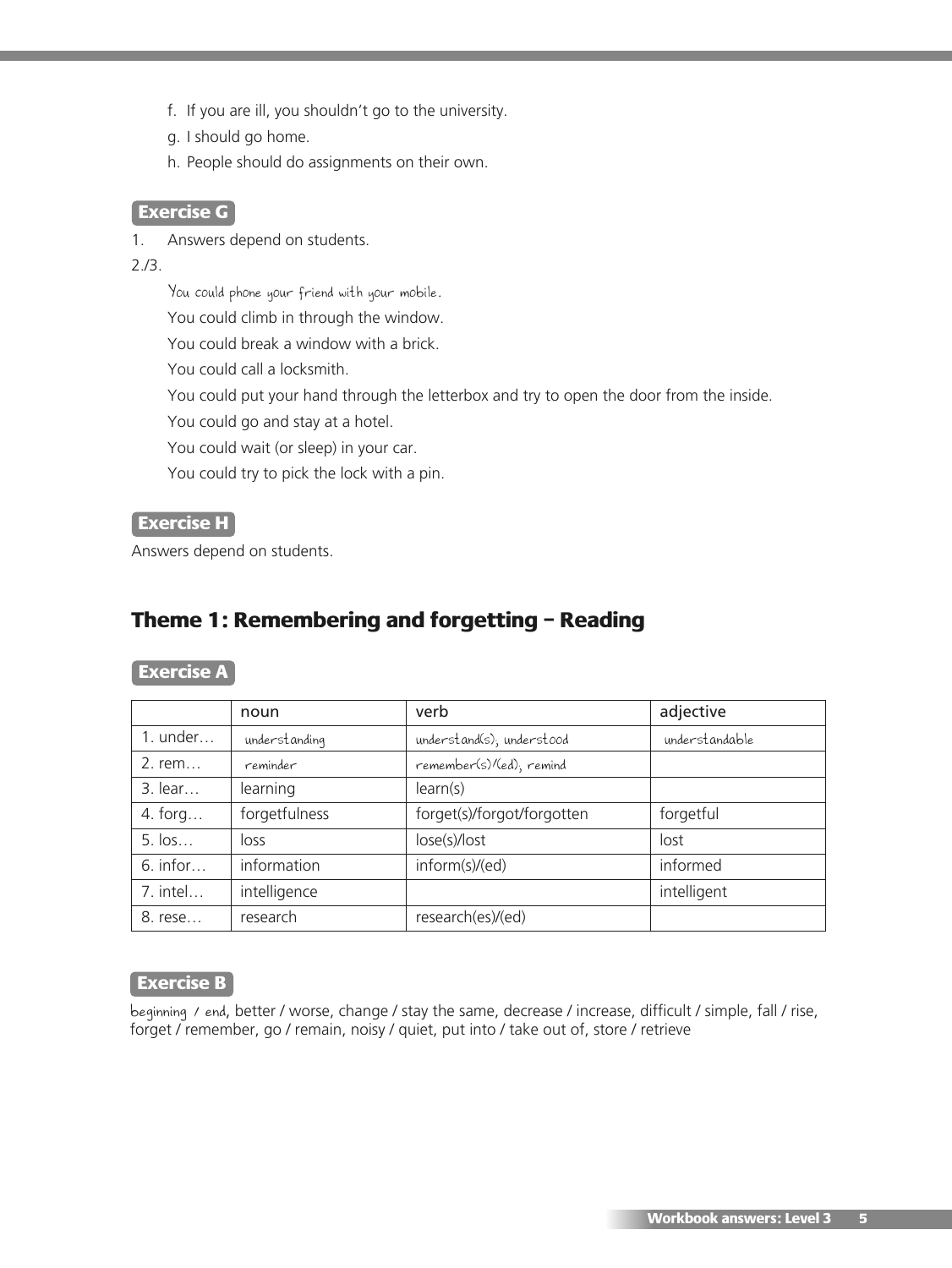#### **Exercise**

| noun           | verb      | nour          |
|----------------|-----------|---------------|
| a. retrieval   | retrieve  | a. boredom    |
| b. storage     | store     | b. thirst     |
| c. design      | design    | c. hunger     |
| d. repetition  | repeat    | d. comfort    |
| e. review      | review    | e. noise      |
| f. memory      | memorize  | f. tiredness  |
| g. revision    | revise    | q. success    |
| h. process     | process   | h. introducti |
| i. recognition | recognize | i. difference |

| noun            | adjective    |
|-----------------|--------------|
| a boredom       | bored        |
| b. thirst       | thirsty      |
| c. hunger       | hungry       |
| d. comfort      | comfortable  |
| e. noise        | noisy        |
| f tiredness     | tired        |
| g. success      | successful   |
| h. introduction | introductory |
| i difference    | different    |

#### **Exercise D**

- 1. The human brain cannot remember everything. Forgetting is a natural process.
- 2. Research shows revision is the key to *success*.
- 3. It is important that information is retrieved, used and *stored*.
- 4. We must repeat the cycle of retrieval use *storage*.
- 5. In other words, we need to have regular *retrieval*.
- 6. We must do this at regular intervals ten minutes, one day, one week, etc. Mace called this 'spaced *repetition*'.
- 7. But the general word for the process is *revision*.

#### **Exercise E**

| 1. internal   | 4    | brain     |
|---------------|------|-----------|
| 2. attention  | 1/8  | factors   |
| 3. natural    | 6    | grade     |
| 4. human      | 9    | intervals |
| 5. revision   | 8    | opinion   |
| 6. test       | 5/6  | period    |
| 7. learning   | 3/8  | processes |
| 8. scientific | 8/10 | research  |
| 9. regular    | 2    | span      |
| 10. recent    | 7    | style     |

#### **Exercise F**

- 1. The arrival of gunpowder in Europe I led to I the end of castles.  $S$  V  $\qquad \qquad \circ$
- $\circlearrowright$

 $\vee$ 

- 2. The southern part of the country has many permanent rivers which provide drinking water. S
- 3. The men and women from the winning team carry flags from the different areas of the city. S V O
- 4. Recent studies at a number of universities show the importance of stable family life.  $S_{\alpha}$  by  $S_{\alpha}$  of  $S_{\alpha}$  or  $S_{\alpha}$   $\mathcal{N}_{\alpha}$  or  $\mathcal{N}_{\alpha}$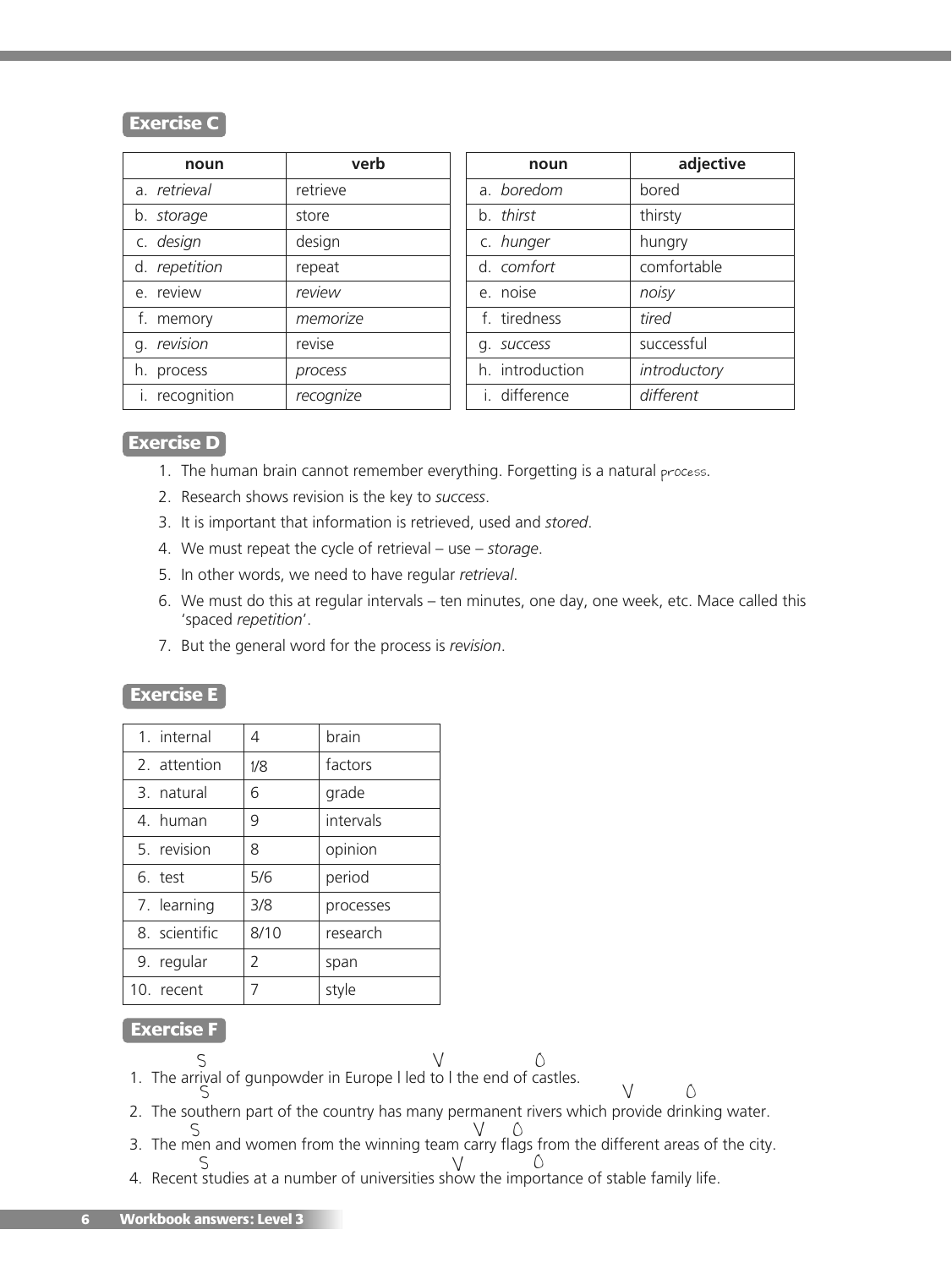5. Children under the age of ten cannot usually understand mathematical problems which involve algebra. S  $\vee$ 

 $\bigcirc$ 

6. The best-known research in the area of short-term memory was conducted by Miller in his 1956 study called '*The Magical Number Seven*, *Plus or Minus Two'*. S V O

#### **Exercise G**

- 1. a. Percentage of learning remembered.
	- b. Education Research Council.
	- c. Percentage of learning remembered with no review.
	- d. About five per cent.
	- e. You actually learn more than you learnt at the time of the lesson.
	- f. Answers depend on students.
- 2. a. False. It shows the percentage of revision remembered.
	- b. True
	- c. True
	- d. False. You remember things better from the beginning of a revision period than the end.
	- e. True
	- f. False. You should take a break every hour.

# **Theme 1: Remembering and forgetting – Writing**

#### **Exercise A**

- 1. researcher
- 2. rehearsal
- 3. retrieval
- 4. theory
- 5. demonstrate
- 6. usage
- 7. foreign
- 8. experiment
- 9. believe
- 10. ensure

#### **Exercise B**

- 1. prompt
- 2. argument
- 3. store
- 4. show
- 5. lead
- 6. hard
- 7. hold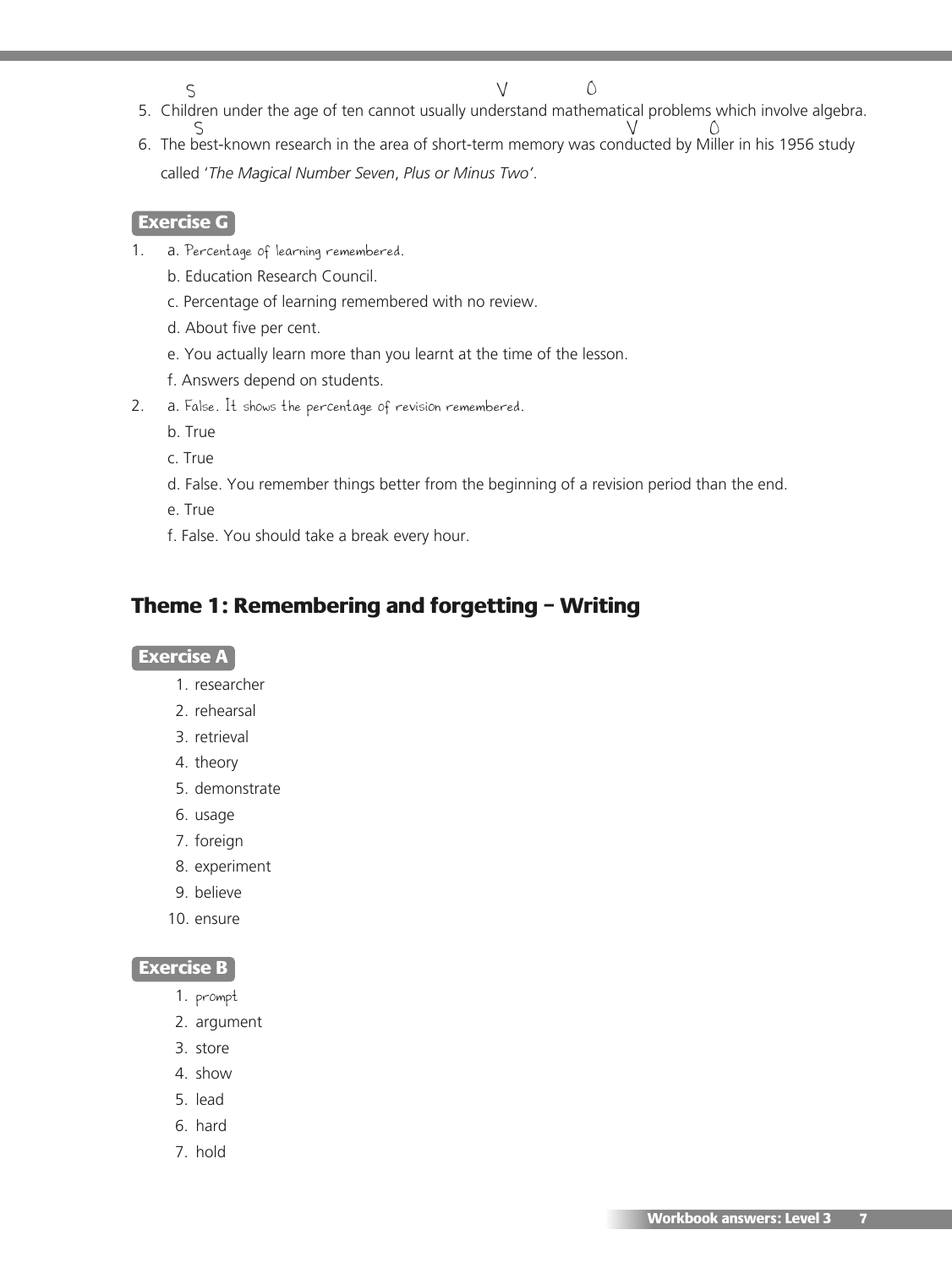- 8. court
- 9. bump into
- 10. fit

#### **Exercise C**

- 1. People changed some of the words, for example, *canoe* became *boat*.
- 2. Research has *shown* that new information does not stay long in short-term memory.
- 3. Discuss, with *reference* to research into memory.
- 4. Generally *speaking*, leading questions are not allowed in court.
- 5. Fairy stories, such *as* 'Cinderella', are common in Western culture.
- 6. In many *cases / instances*, people will put the same words in the mouths of the characters.
- 7. They said there was broken glass when, in *fact*, there was none.
- 8. This *means / shows / demonstrates* that there is a difference between storage and retrieval.
- 9. In *this* essay, I have explained the importance of rehearsal in vocabulary learning.
- 10. The questions for all the groups were the same, except *for* one.

**Exercise D**

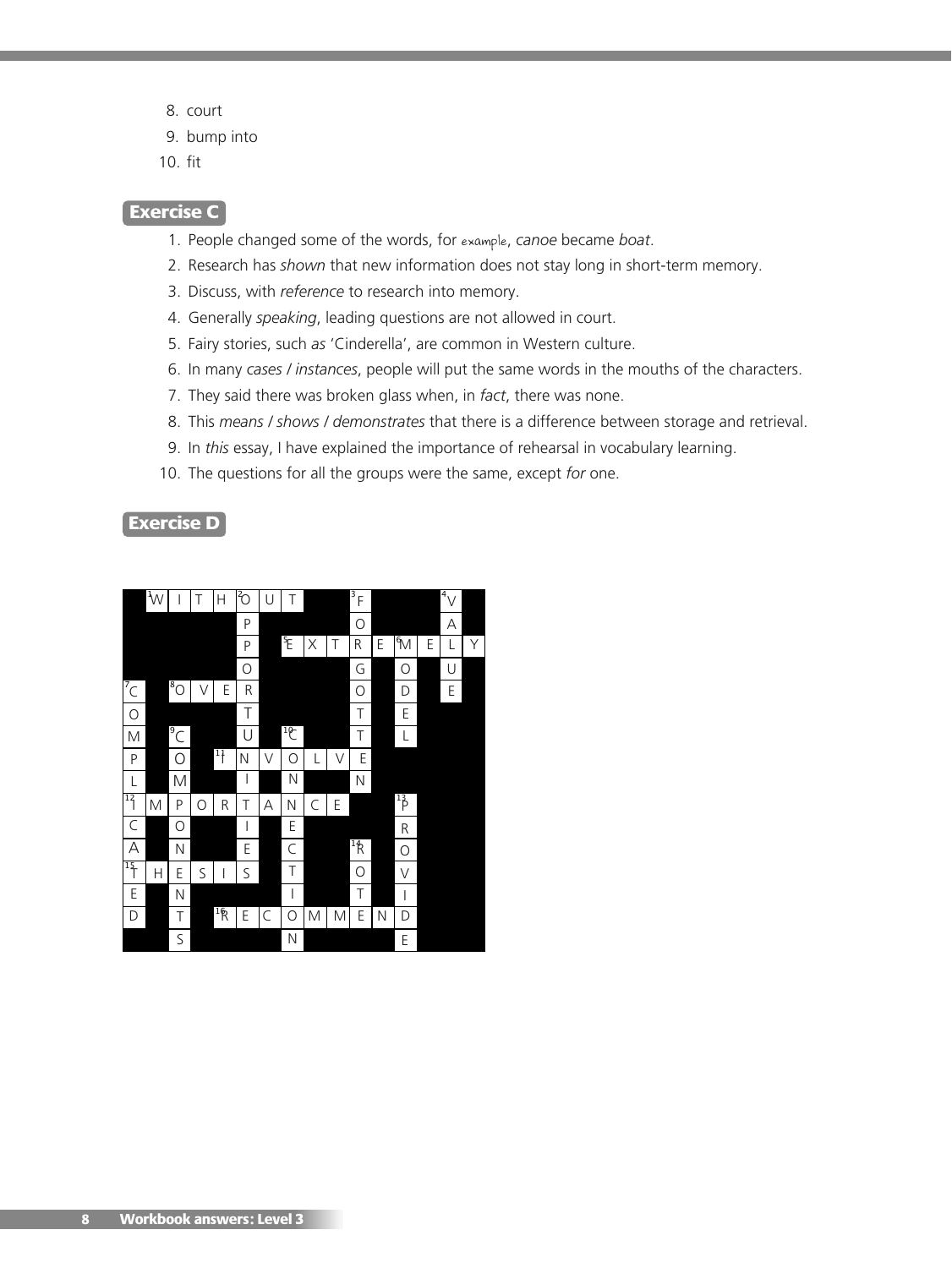#### **Exercise E**

- 1. There are many ways to take notes from a lecture.
- 2. One excellent way was developed by Walter Pauk at Cornell University in the United States.
- 3. This method requires large, loose-leaf notebooks with holes for filing.
- 4. You can organize the notes in ring binders.
- 5. You can take out the notes and rewrite them.
- 6. The method, which is now called the Cornell system, is based on the page layout in Figure 1.
- 7. You divide up the page into three areas.
- 8. The first area is a column, 6 cms wide, on the left side of the page.
- 9. This part is called the cue area and you put key questions in here.
- 10. The main part of the page is the note-taking area.
- 11. There is a row, 5 cms high, at the bottom of the page.
- 12. This part is the summary area and is completed after the lecture.

#### **Exercise F**

Answers depend on students.

# **Theme 2: Friends and family – Listening**

| n |  |
|---|--|
|   |  |

| 1./2.1 | a. allow            |    | sound |
|--------|---------------------|----|-------|
|        | b. appr <u>o</u> ve | 7  | three |
|        | c. honest           | 2  | you   |
|        | d. support          | 3  | got   |
|        | e. available        | 4  | four  |
|        | f. adolescent       | 9  | went  |
|        | believe<br>q.       | 5  | way   |
|        | h. <u>a</u> rgue    | 6  | ten   |
|        | i. accept           | 10 | six   |
|        | criticize           | 8  | grass |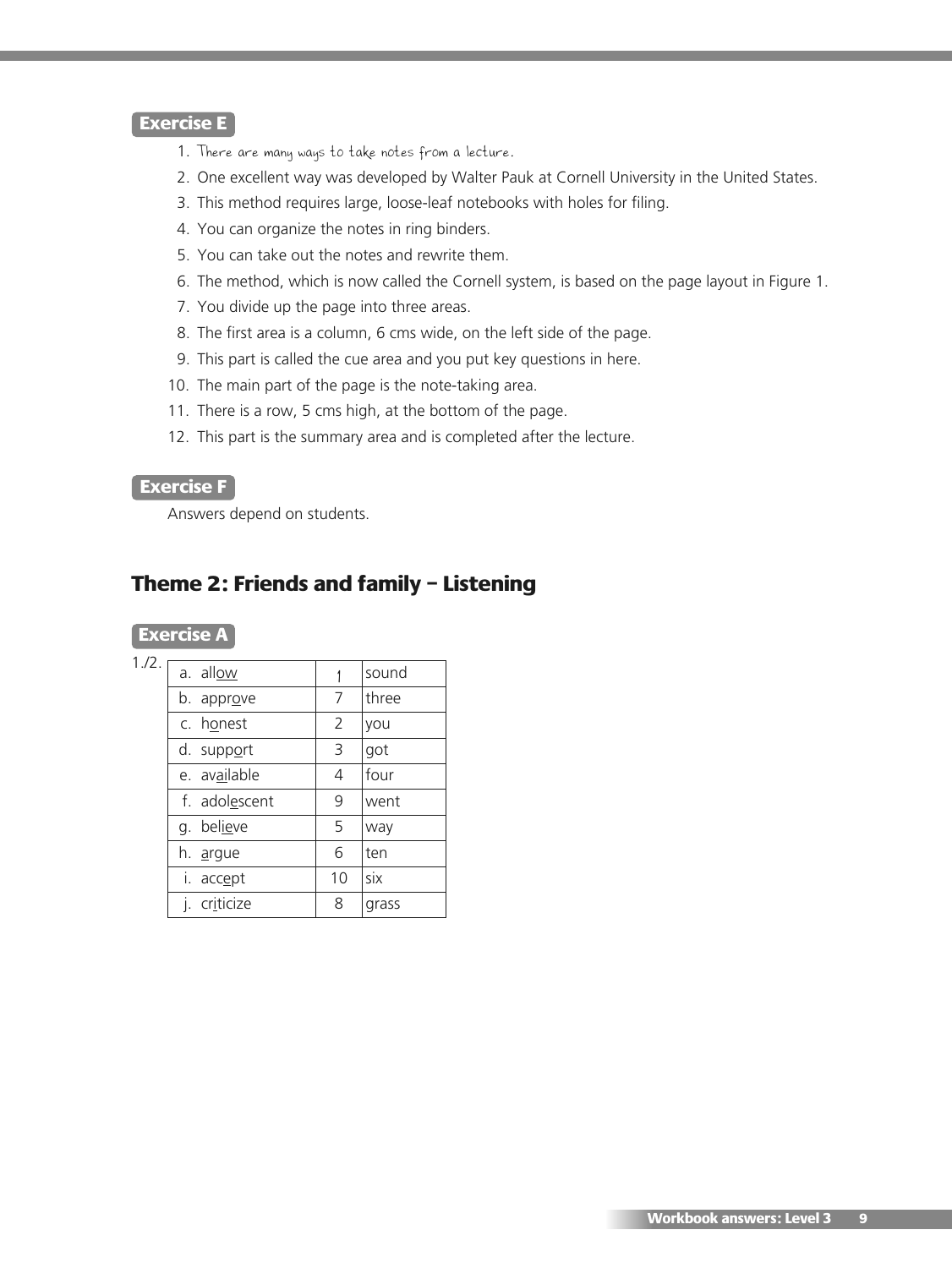#### **Exercise B**

#### 1./2.

|                  | Ooo | oOo | ooO |
|------------------|-----|-----|-----|
| a. barrier       |     |     |     |
| b. acceptance    |     | ℐ   |     |
| c. acquaintance  |     |     |     |
| d. approval      |     |     |     |
| e. attitude      | ✓   |     |     |
| f. behaviour     |     | ✓   |     |
| g. happiness     | J   |     |     |
| h. interesting   |     |     |     |
| likeable<br>İ.   |     |     |     |
| negative<br>j.   |     |     |     |
| k. neighbourhood |     |     |     |
| l. occasion      |     |     |     |
| m. positive      |     |     |     |
| n. successful    |     |     |     |
| o. supportive    |     |     |     |
| p. understand    |     |     |     |

### **Exercise C**

Acquaintances are people that we know.

We know them from school or college, from the clubs that we go to, from the places that we work in, or from our local neighbourhood.

We meet them on family occasions.

We see them around and we say hello, how are you?

But there is a big difference between an acquaintance and a friend.

#### **Exercise D**

 $1.72.$ 

- a. An acquaintance is someone you know, but a friend is someone you like.
- b. You can *accept* a person's actions but not *approve* of their actions.
- c. *Tell* is one-way I tell you something. *Communicate* is two-way. I say something and you reply.
- d. *Women* is a general word for females. *Ladies* is a polite word. We also use it on toilet doors!
- e. A *colleague* is someone you work with, but your *boss* gives you orders.
- f. *Area* is a general word for a part of a town, city or country. *Neighbourhood* is where you live.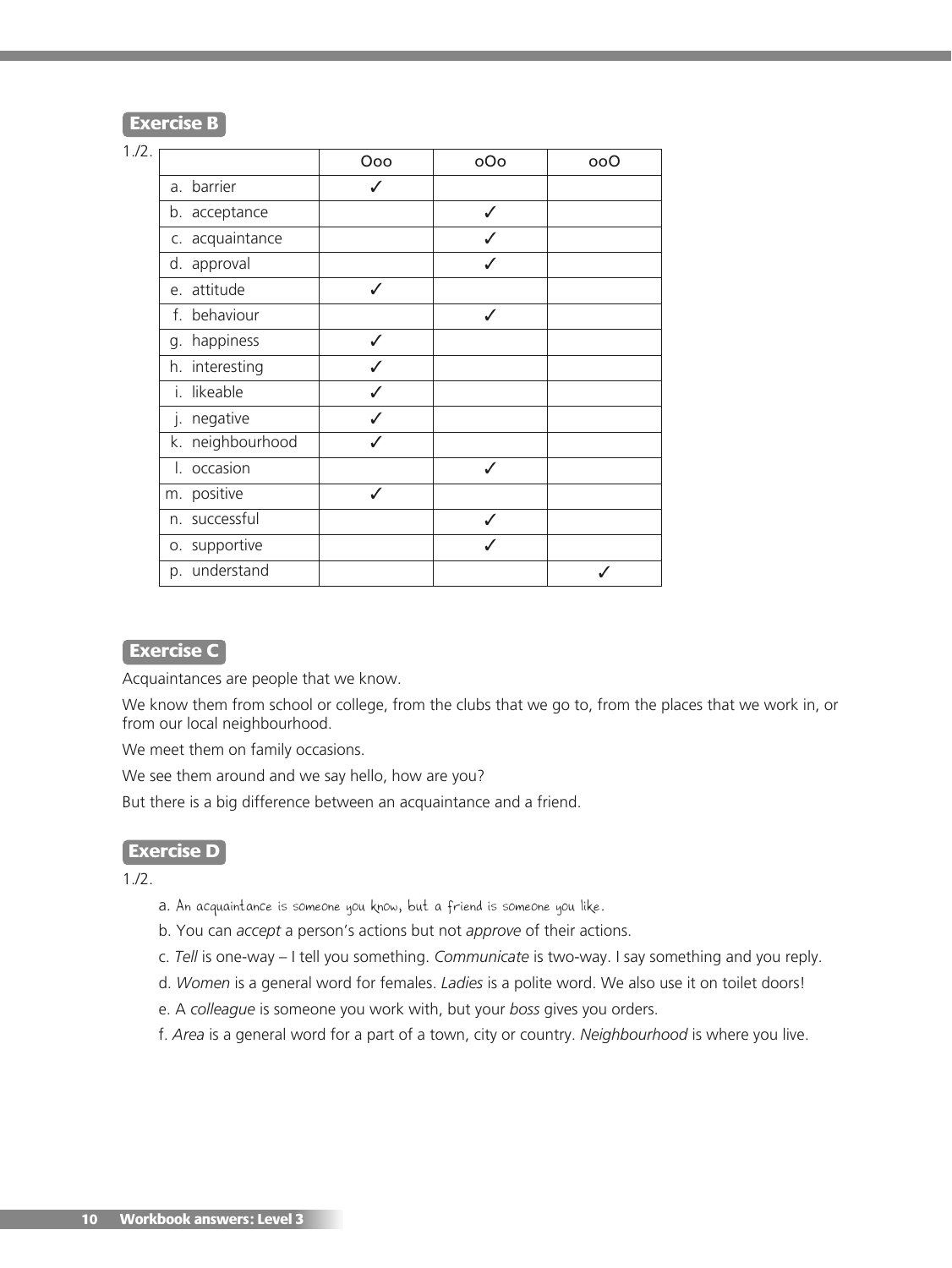#### **Exercise E**

- 1./2. a. I like you just the way you are. *Acceptance*.
	- b. I really like that dress. *Approval*.
	- c. Just be yourself. *Acceptance*.
	- d. Thank you for supporting me in that argument. *Appreciation*.
	- e. You always understand. *Approval*.
	- f. Your hair suits you like that. *Approval*.
- 3. Answers depend on students.

#### **Exercise F**

- 1./2. a. What, exactly, is *friendship*?
	- b. We expect our friends to be *honest*.
	- c. Generally speaking, it is easier to be friends with a person who is *communicative*.
	- d. Friends are usually *supportive*.
	- e. People often like friends who are *independent*.
	- f. He doesn't think about other people. He is *inconsiderate*.
	- g. You need to make sure you are *likeable*.
	- h. Friends are looking for *acceptance*.
	- i. They don't necessarily want you to *approve*.
	- j. In the best relationships, people *appreciate* each other.

#### **Exercise G**

- 1. The point *is*, what do we mean by friendship?
- 2. What I'm *saying* is, friends are very important.
- 3. The thing to *remember* is, you must not try to change friends.
- 4. So, to *sum* up, sometimes acquaintances become friends.
- 5. As we have *seen*, it is not easy to keep friends.
- 6. We've *heard* today about friendship.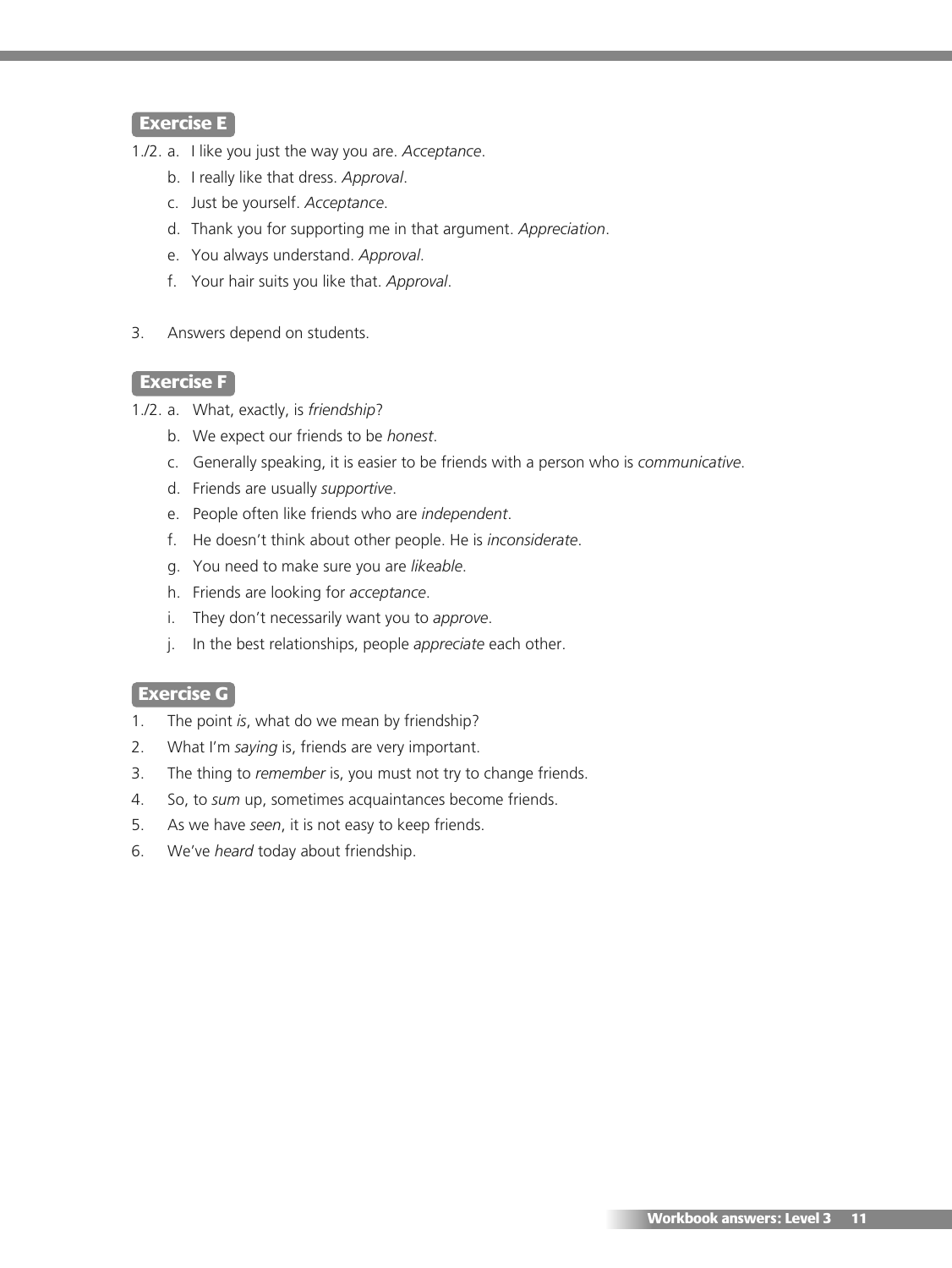# **Exercise H**

|                                             | noun or pronoun | other part<br>of speech |
|---------------------------------------------|-----------------|-------------------------|
| 1. $I$ often go                             |                 |                         |
| 2. Most people like                         |                 |                         |
| 3. They run $\ldots$                        |                 |                         |
| 4. Friendship happens                       |                 |                         |
| 5. Gunpowder appeared                       |                 |                         |
| 6. I sometimes cry                          |                 |                         |
| 7. Problems between friends occur           |                 |                         |
| 8. Researchers studied                      | ✓               |                         |
| 9. She lives                                |                 |                         |
| 10. The guests left                         | J               |                         |
| 11. The lecture started at 9.00 but he came |                 |                         |
| 12. They moved                              |                 |                         |
| 13. Ueno questioned                         |                 |                         |
| 14. Very young babies sleep                 |                 |                         |
| 15. We all watched                          | ✓               |                         |
| 16. You should support                      |                 |                         |

# **Theme 2: Friends and family – Speaking**

# **Exercise A**

| 1.72. | verbs         | nouns        |  |  |
|-------|---------------|--------------|--|--|
|       | a. a'gree     | a'greement   |  |  |
|       | b. a'pologize | a'pology     |  |  |
|       | c. a'rrange   | a'rrangement |  |  |
|       | d. a'void     | a'voidance   |  |  |
|       | e. be'have    | be'haviour   |  |  |
|       | f. 'emphasize | 'emphasis    |  |  |
|       | g. ex'cuse    | ex'cuse      |  |  |
|       | h. ex'plain   | expla'nation |  |  |
|       | i. for'give   | for'giveness |  |  |
|       | j. 'promise   | 'promise     |  |  |
|       | k. re'ject    | re'jection   |  |  |
|       | l. 'solve     | so'lution    |  |  |

3. The stress changes in 'h' and 'l'.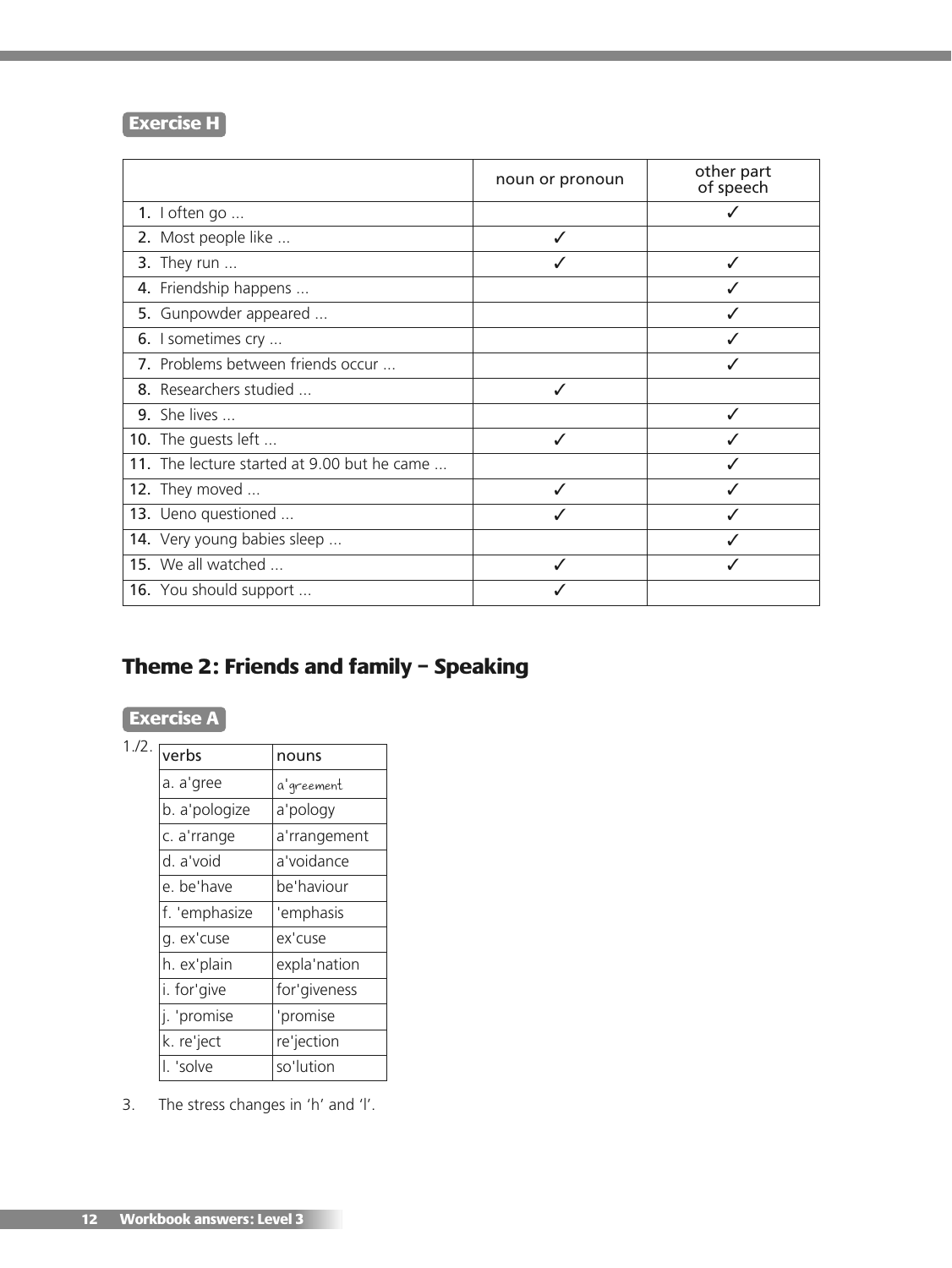## **Exercise B**

- 1./2. a. You must make an *effort* to be on time.
	- b. I'm sorry. I made a *mistake*.
	- c. How can I put things *right*?
	- d. Sorry. I didn't *realize* the deadline was Friday.
	- e. I didn't have enough *time*.
	- f. I'm really *sorry*.
	- g. You're right, there's no *excuse*.
	- h. I didn't mean to be *rude*.
	- i. I accept the *blame*.
	- j. It's my *fault*.
	- k. You should *say* sorry.
	- l. You really ought to *apologize*.
	- m. Don't *worry*.
	- n. Never *mind*.
	- o. Forget *about* it.
	- p. It doesn't *matter*.

#### **Exercise C**

| 1./2. |                                                |          |                               |
|-------|------------------------------------------------|----------|-------------------------------|
|       | a. How are you?                                | h        | No, I won't!                  |
|       | b. What's wrong?                               |          | Yes, so am I.                 |
|       | c. Are you angry with me?                      | C        | Yes, I am.                    |
|       | d. Why are you upset?                          | e        | No, I didn't. I never had it. |
|       | e. You lost my book!                           | $\alpha$ | Fine, thanks.                 |
|       | f. Anyway, I'm sorry.                          | d        | You made me feel stupid.      |
|       | g. Do you forgive me?                          | g        | Yes, of course.               |
|       | h. Just one thing. Will you buy me a new book? | b        | Nothing.                      |
|       |                                                |          |                               |

#### **Exercise D**

- 2. a. I didn't realize the deadline was this week. I thought it was next week.
	- b. I didn't realize the tutor wanted to see us this morning. I thought it was tomorrow.
	- c. I didn't realize there were ten students in the group. I thought there were 12.
	- d. I didn't realize you lived in a flat. I thought you lived on campus.
	- e. I didn't realize you needed the book this evening. I thought you needed it at the weekend.
	- f. I didn't realize she had two children. I thought she had one.
	- g. I didn't realize the film started at 7:30. I thought it started at 7:45.
	- h. I didn't realize you were sitting here. I thought you were sitting there.
	- i. I didn't realize the article was written by Bergman. I thought it was written by Cohen.
	- j. I didn't realize you loved romantic films. I thought you didn't like them.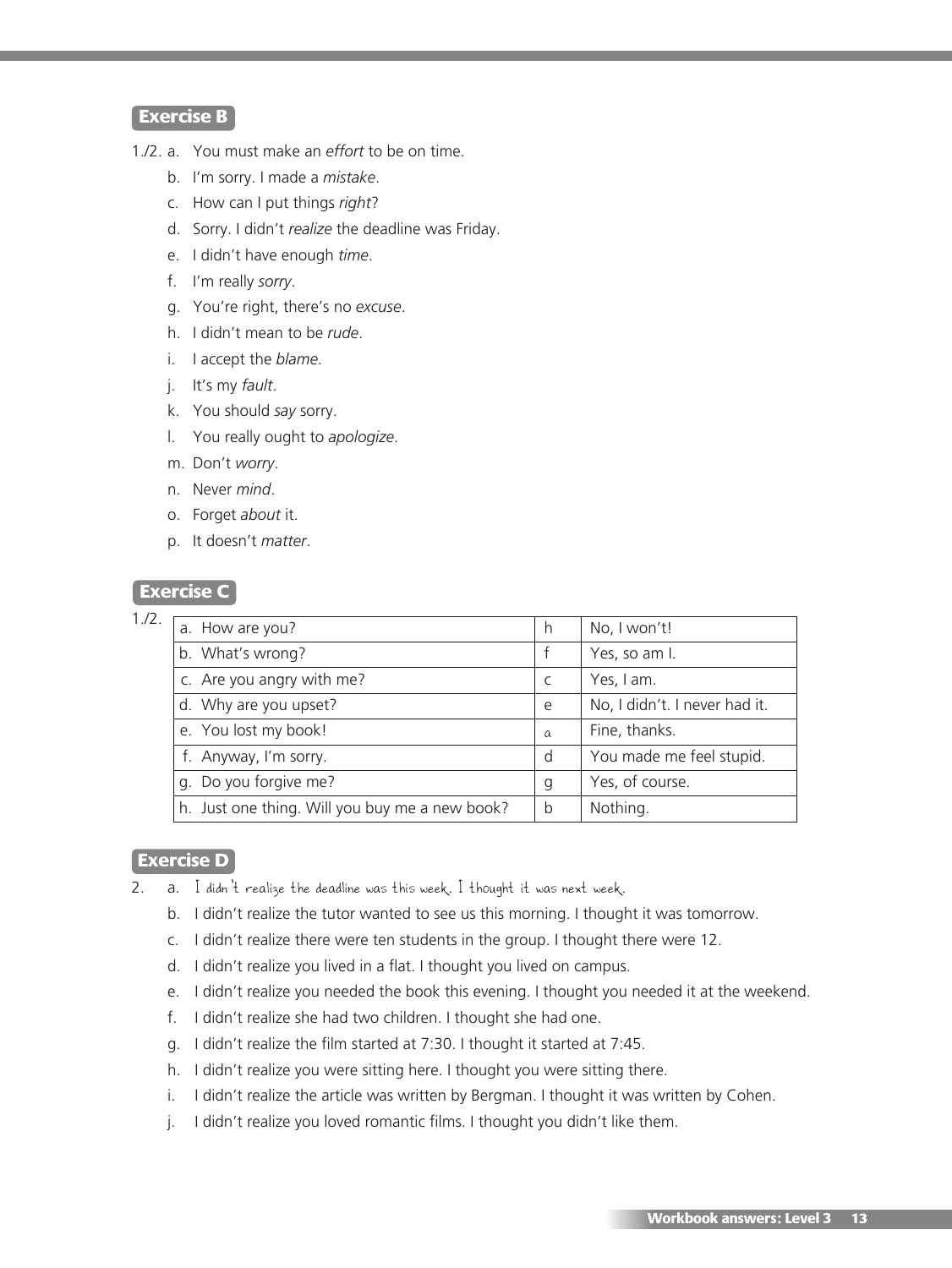- k. I didn't realize that apologizing was culturally determined. I thought it was the same all over the world.
- l. I didn't realize we had to choose a chairperson for the tutorial. I thought the tutor chose a chairperson / someone.
- m. I didn't realize the next assignment was going to be about friendship. I thought it was going to be about social groups.

#### **Exercise E**

Answers depend on students.

#### **Exercise F**

I looked at excuse`. An excuse is a reason for 'action. For example, you can say 'I'm sorry`late. The train ' didn't 'on the time.' According' my research, in some of cultures, it is not the polite to 'an excuse. It' you are not really sorry for your action. You'that you had a good reason. But it seems', in British culture, it is good to a reason. If you don't, people may to be angry and think that you'care. And that's what I found it.  $s<sub>l</sub>$  and I'm come to the top to come pairs and the give means think think that give don't

#### **Exercise G**

| 6             | But another one said it is not true.                                                         |
|---------------|----------------------------------------------------------------------------------------------|
| 8             | But informal language is fine for a spoken apology.                                          |
| 4             | But you might write 'I apologize for my anger.'                                              |
| 3             | For example, you can say 'I'm sorry that I got angry' in speech.                             |
|               | I did some research on formality.                                                            |
| 7             | In British culture, there is a big difference between formal language and informal language. |
| 5             | One website said that all cultures have formal and informal speech.                          |
| 9             | That's what I found.                                                                         |
| $\mathcal{L}$ | This is the level of language that you use.                                                  |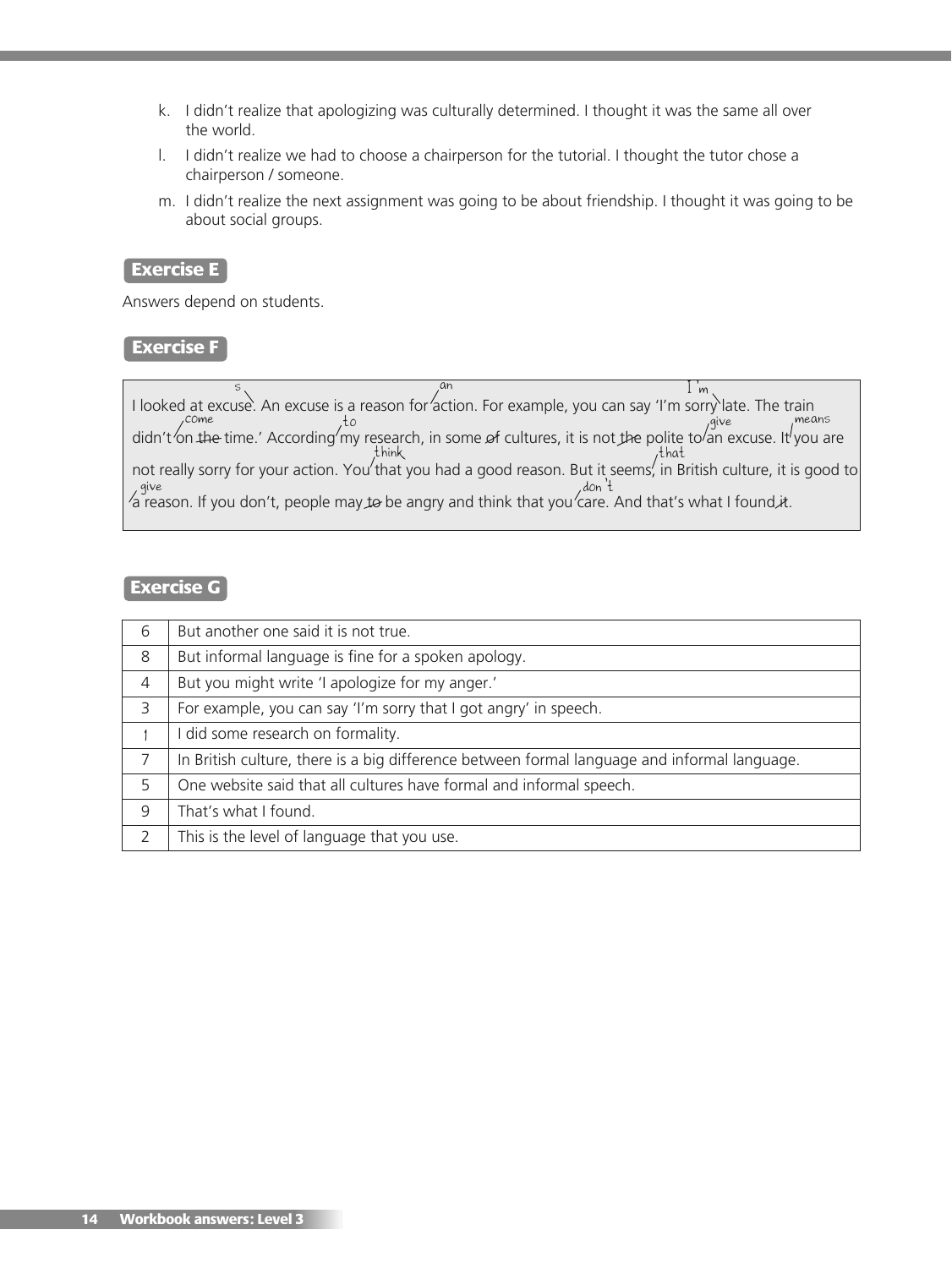# **Theme 2: Friends and family – Reading**

**Exercise A**



#### **Exercise B**

- 1. Adolescents often rebel against their parents.
- 2. Berne was director of an *institute* in California.
- 3. He asked her a question and her *response* was unexpected.
- 4. How did the problem *arise*?
- 5. I am quite a *confident* person. I always think I can do things well.
- 6. I don't like the way he behaves. His *attitude* is very bad, too.
- 7. People sometimes feel *inferior* to their colleagues.
- 8. There are often problems in the *relationship* between husband and wife.
- 9. Which company is going to *publish* your book?
- 10. Young children usually *value* their parents.

#### **Exercise C**

- 1. He was born in Australia in 1949.
- 2. He was ed*ucated* at a private school.
- 3. He st*udied* Engineering at Melbourne University.
- 4. She gr*aduated* from Melbourne in 1971.
- 5. He tr*ained* as a civil engineer.
- 6. He pr*actised* civil engineering in Australia for 30 years.
- 7. He de*veloped* several new ideas in engineering.
- 8. He fo*rmed* a school of engineering in 2005.
- 9. He di*ed* in 2010.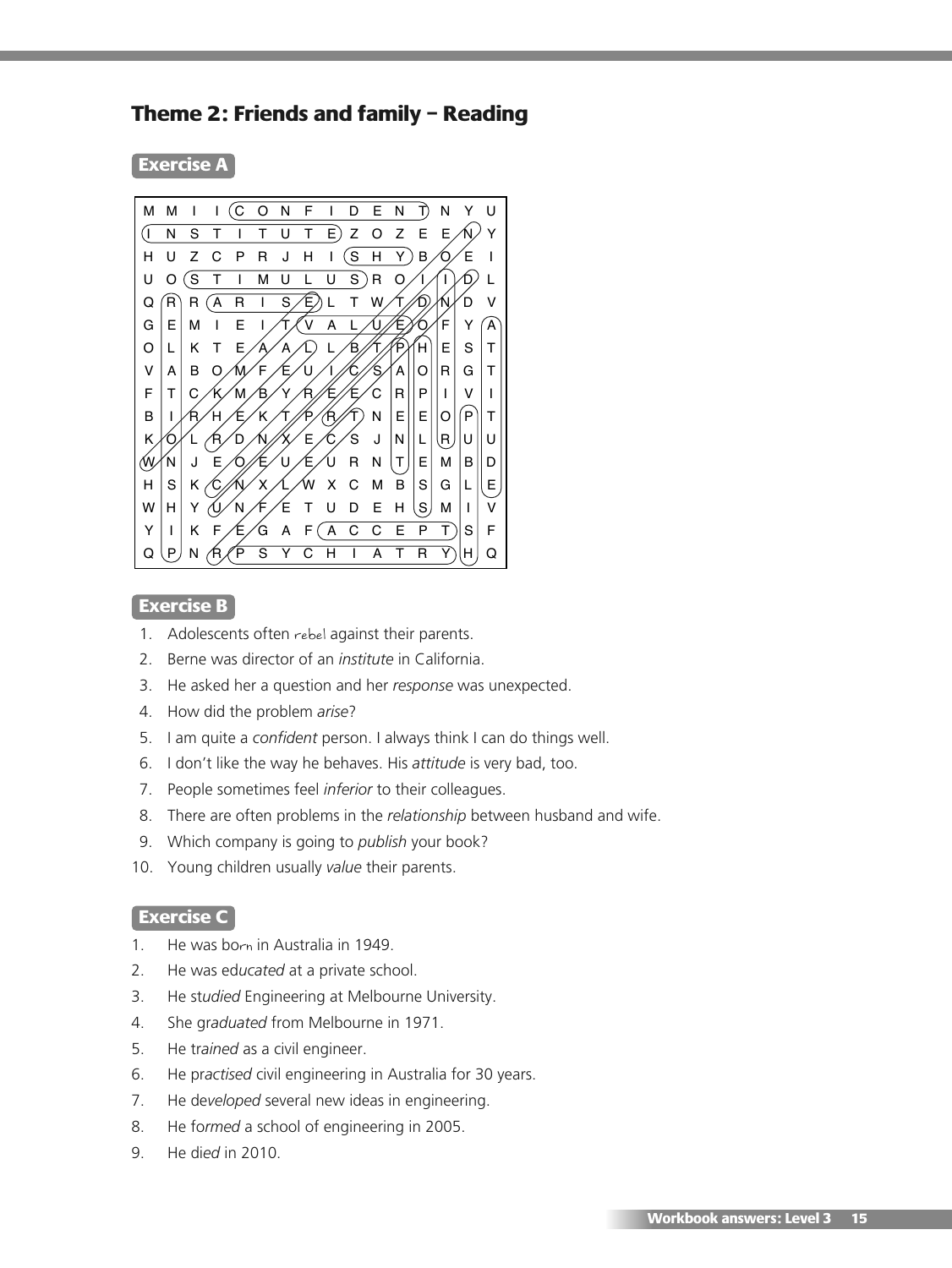### **Exercise D**

| a. She looks                | C            | to university next year.                  |
|-----------------------------|--------------|-------------------------------------------|
| b. He grew $\dots$          | b            | up in London.                             |
| c. I am going to apply      | a            | after the library.                        |
| d. She trained              |              | of this exercise.                         |
| e. We moved                 |              | with you.                                 |
| f. I'd like to point        | d            | as a psychiatrist.                        |
| q. She is acting            | e            | to Australia in 1998.                     |
| h. The letters EU stand     |              | about his life at the moment.             |
| i. I don't see the point    | $\mathsf{g}$ | as Personnel Manager in Alison's absence. |
| j. He is feeling good       | k            | over as Training Officer?                 |
| k. Who is going to take     | h            | for European Union.                       |
| I. It's really good working | f            | out a problem.                            |

## **Exercise E**

- 1. Answers depend on students.
- 2. a. How can you make an *acquaintance* into a friend?
	- b. I know he's your brother but do you *approve* of his behaviour?
	- c. Who *took over* from Berne as director of the Transactional Analysis Society?
	- d. Some psychologists say that children *grow up* too quickly nowadays.
	- e. He *published* all his books with a small local company.
	- f. I *respect* his ideas but I think he is wrong.

#### **Exercise F**

- 1. according to
- 2. at the end of
- 3. at that time
- 4. in other words
- 5. in this case
- 6. as you can see
- 7. do what you are told
- 8. feel good about
- 9. it won't happen again
- 10. see the point of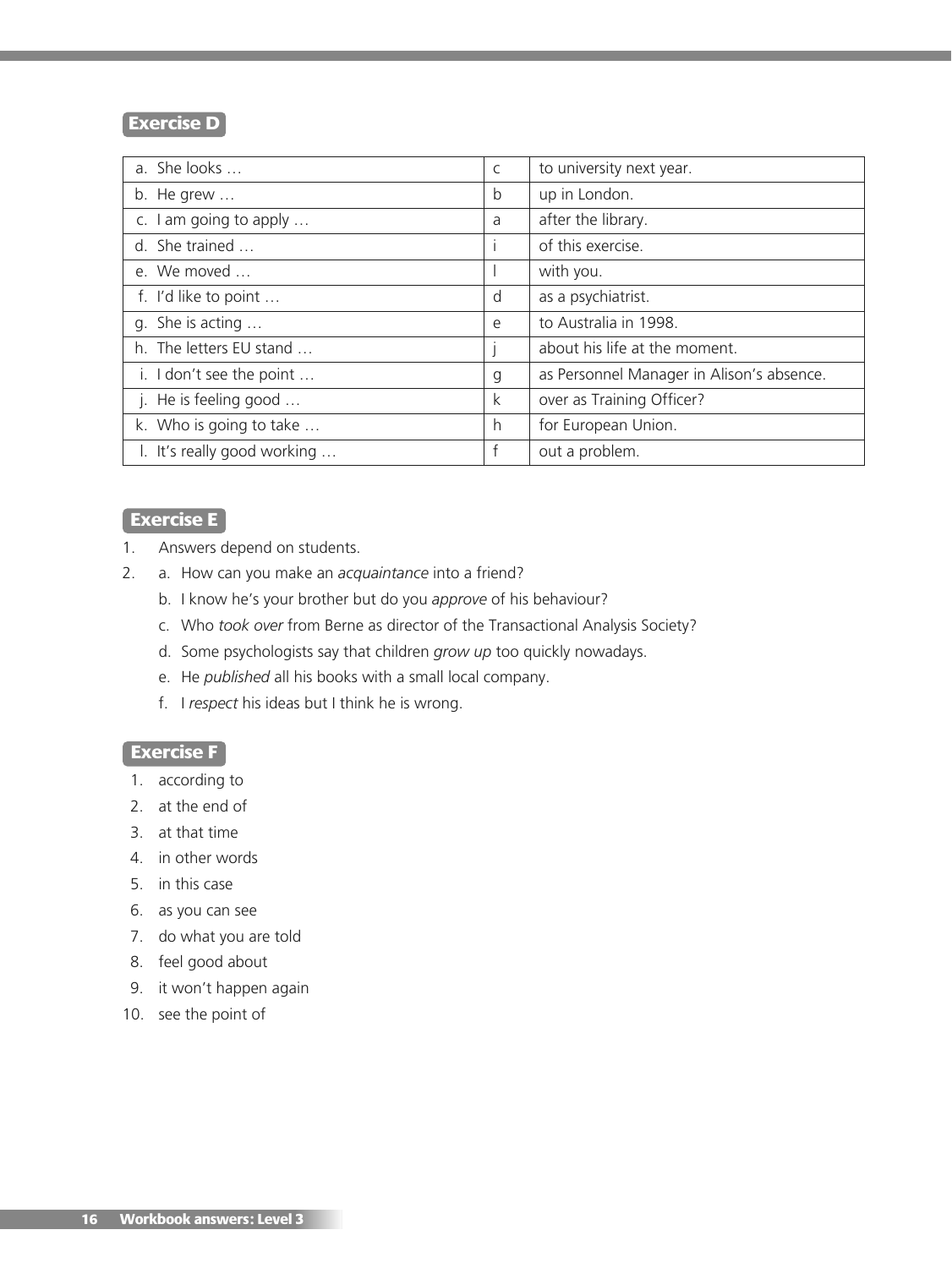# **Exercise G**

- 1. Montreal, Canada.
- 2. To practise psychiatry.
- 3. San Francisco.
- 4. To make them feel better about themselves.
- 5. Parent, Adult, Child.
- 6. Look after, or try to control.
- 7. Obey or rebel.
- 8. When both people want to play the same role, unless it's Adult.

#### **Exercise H**

- 1. True he was born in the USA.
- 2. False in the Navy.
- 3. True at his old university.
- 4. True they are OK.
- 5. False other people are OK too.
- 6. True.
- 7. True.
- 8. False we can change.

# **Exercise I**

1./2. Answers depend on students.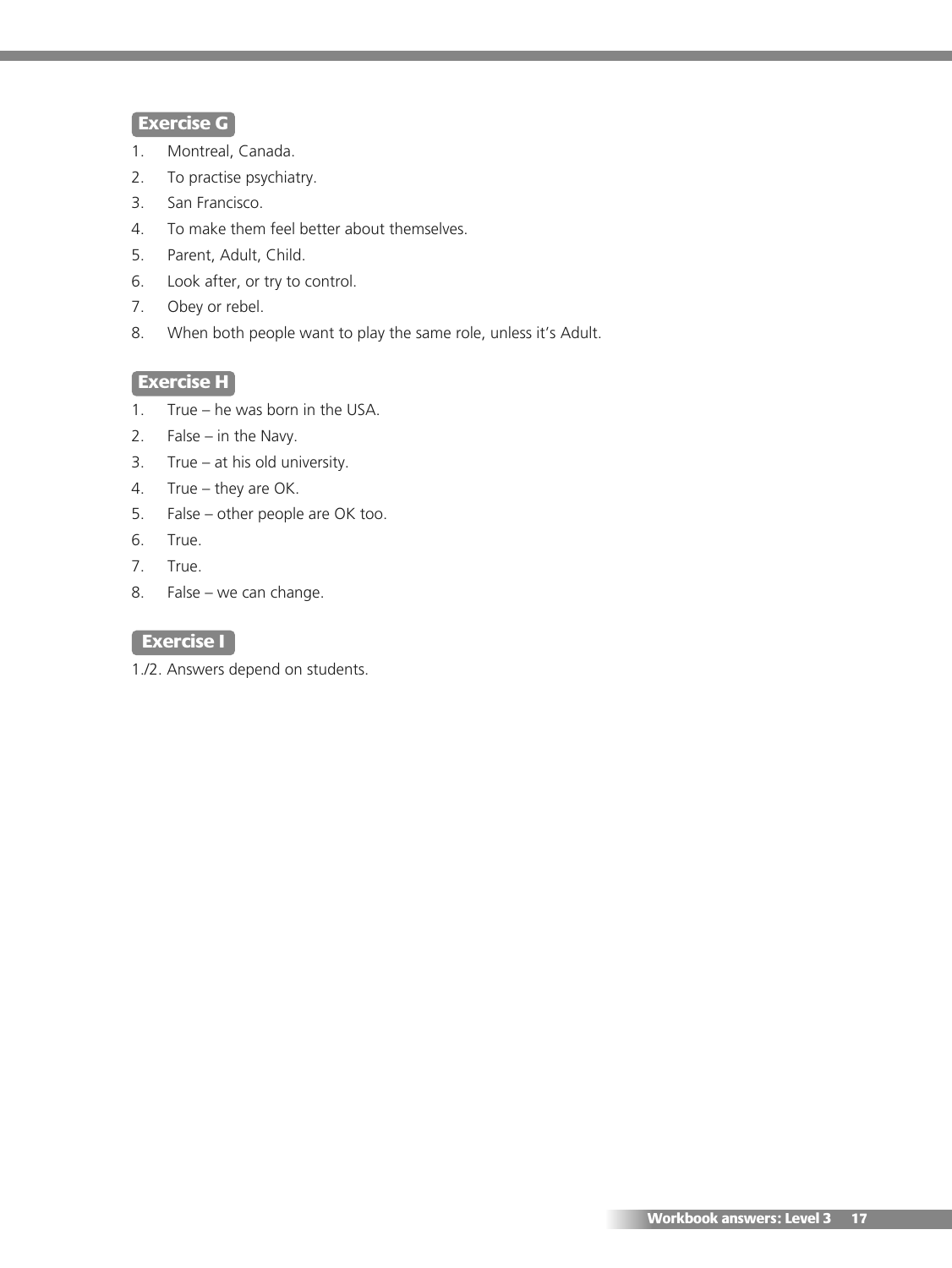# Mother and child relationships

It is important for a child to have a strong and positive relationship with his/her mother. The mother, qr, carer, should always be available and supportive of her child. Psychologists call V this relationship 'secure attachment'.

However, sometimes a child does not have a secure attachment with the mother. The reasons for this include long-term illness or death of the V mother. Other possible reasons are a long hospital S stay for the child. When this happens, children sometimes grow up with various problems.



According to psychologists, these problems can be divided into four groups. The V S first group is emotional problems which affect the child's behaviour. An insecurely attached child doesn't have much confidence and finds it difficult to deal with stress and other problems. The second group is physical; for example, the child may have a lot of illness or problems with eating food. In the third group, children often have many different types of social problems and have difficulty in making friends. They also sometimes have poor relationships with people. In a small number of cases, these children are violent and rebellious and their self-control is not very good so they become angry or upset very easily. They are not considerate to other people and they have a negative view of themselves. The final group of problems is connected with learning. Children without secure attachment have behaviour problems at school because they cannot control themselves. Some children talk too much in the lesson V and ask too many questions. They may have speech and language problems and they may have difficulty in learning.

However, recent studies show that it is never too late to help children with their problems. New experiences can change connections in the brain. A ghild's relationships with relatives, teachers and other supportive adults can help him/her deal with his/her problems.

4. This text contains opinions. It contains theories from psychologists but does not contain facts.

3.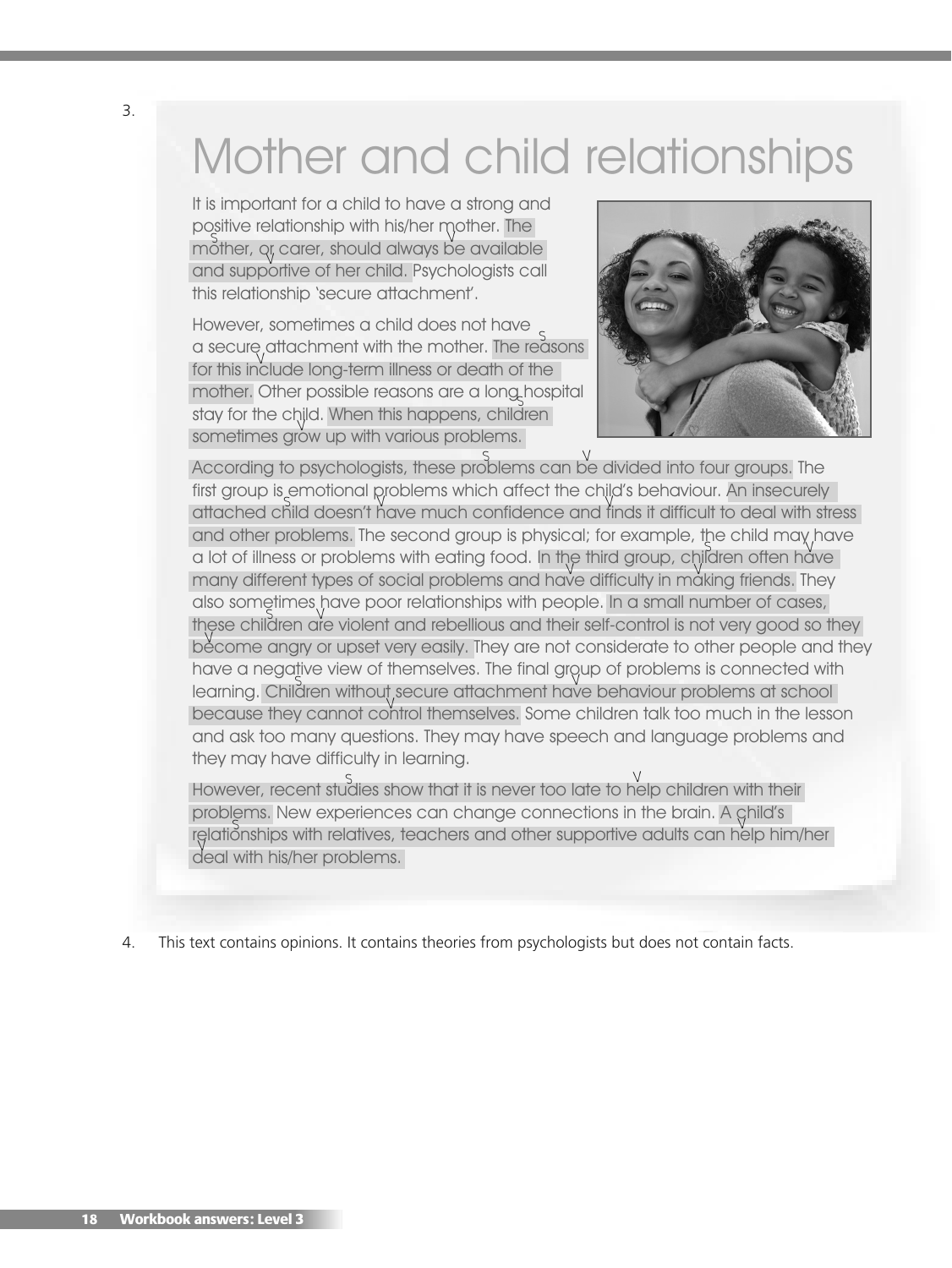# **Theme 2: Friends and family – Writing**

# **Exercise A**

- 1. percentage
- 2. category
- 3. appendix
- 4. participant
- 5. display
- 6. illustrate
- 7. choice
- 8. comparison
- 9. conclusion
- 10. introduction
- 11. results
- 12. method

### **Exercise B**

| $1.$ bar        | 8              | group     |
|-----------------|----------------|-----------|
| 2. Internet     | 2              | usage     |
| 3. decision-    | 9              | handed    |
| <b>4.</b> key   | 3              | making    |
| 5. raw          |                | chart     |
| 6. young        | 10             | issue     |
| 7. research     | 7              | report    |
| <b>8.</b> age   | 6              | adults    |
| <b>9.</b> left- | $\overline{4}$ | decisions |
| 10. cultural    | 5              | data      |

# **Exercise C**

|    | percentages | fractions      |                | decimals |
|----|-------------|----------------|----------------|----------|
| 1. | 100%        |                | all            | 1.0      |
| 2. | 75%         | $\frac{3}{4}$  | three-quarters | 0.75     |
| 3. | 66%         | $\frac{2}{3}$  | two-thirds     | 0.66     |
| 4. | 50%         | $\frac{1}{5}$  | a half         | 0.5      |
| 5. | 33%         | $\frac{1}{3}$  | a third        | 0.33     |
| 6. | 25%         | $\frac{1}{4}$  | a quarter      | 0.25     |
| 7. | 20%         | $\frac{1}{5}$  | a fifth        | 0.2      |
| 8. | 10%         | $\frac{1}{10}$ | a tenth        | 0.1      |
| 9. | $0\%$       | $\Omega$       | none           | 0        |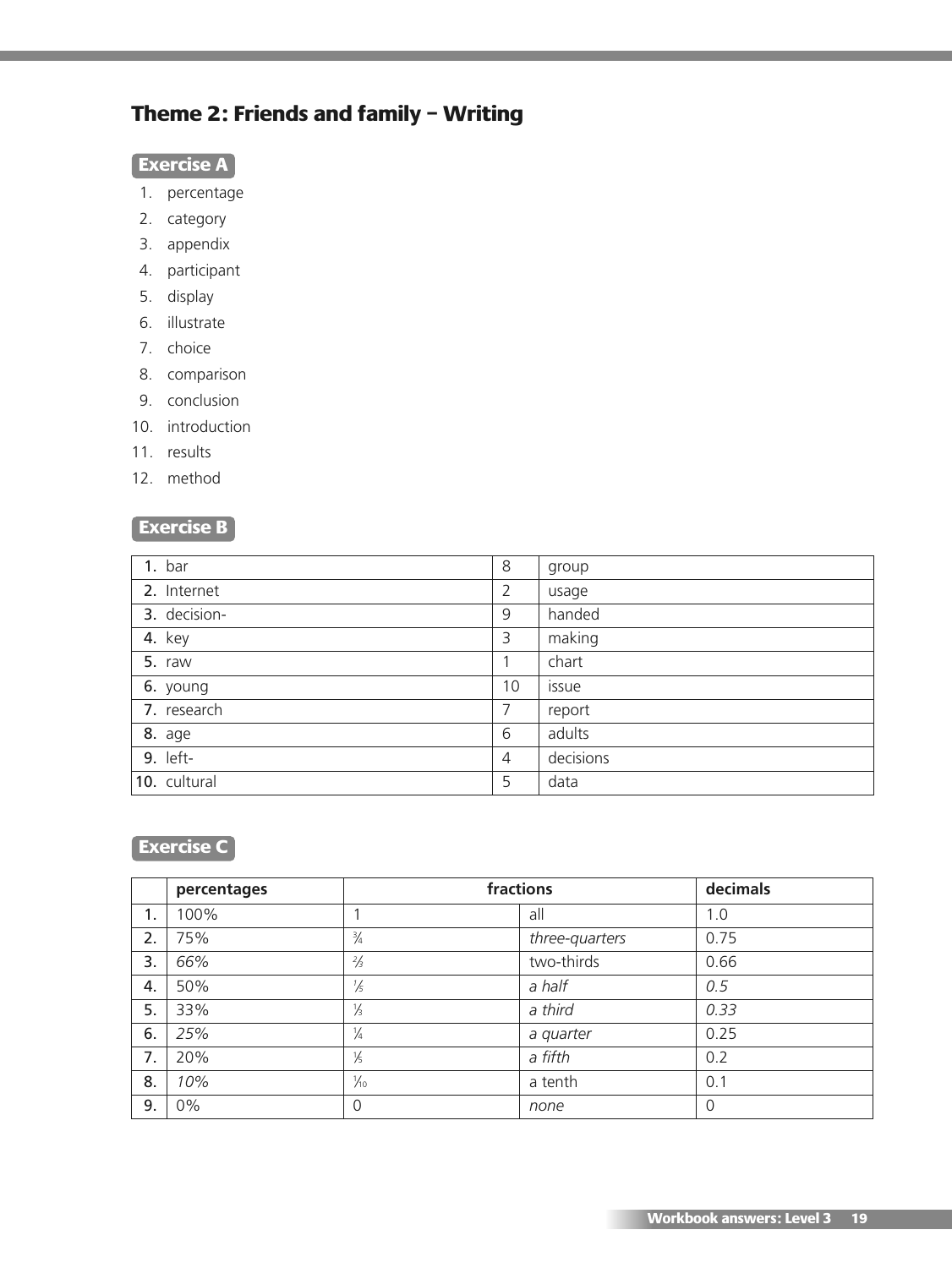#### **Exercise D**

- 1. a. It's over a third.
	- b. It's *under* 40%.
	- c. It's *slightly over* 38%.
	- d. It's *a little under* 38.5%.
	- e. It's *nearly* 40%.
	- f. It's *exactly* 38.4.
- 2./3. Answers depend on students.

#### **Exercise E**

Answers depend on students.

# **Theme 3: Managing to be successful – Listening**

### **Exercise A**

| 1.72. | 4  | enough      |
|-------|----|-------------|
|       |    | alternative |
|       | 10 | refuse      |

8 previous

|   | impossible |  |  |
|---|------------|--|--|
|   | current    |  |  |
| 5 | equal      |  |  |
|   | doubtful   |  |  |

| q              | prioritize |
|----------------|------------|
| 6              | equation   |
| 12             | complete   |
| 1 <sub>1</sub> | timely     |

#### **Exercise B**

- 1. He managed to lose ten kilos in weight.
- 2. I can't manage without my mobile phone.
- 3. He's lost his job so he's managing on very little money.
- 4. It's OK thanks. I can manage.
- 5. She manages 11 restaurants in this area.
- 6. I'm hopeless at managing my money.

#### **Exercise C**

- a. To Do list
- b. time management
- c. useful tool
- d. management consultant
- e. managing yourself
- f. everyday life
- g. permanent situation
- h. negative thoughts
- i. day and night
- j. rest and relaxation

| 2              | deal with a problem           |
|----------------|-------------------------------|
| 5              | direct or control a business  |
|                | do something with difficulty  |
| 3              | live in a difficult situation |
| $\overline{4}$ | not need help                 |
| L              | use money or time well        |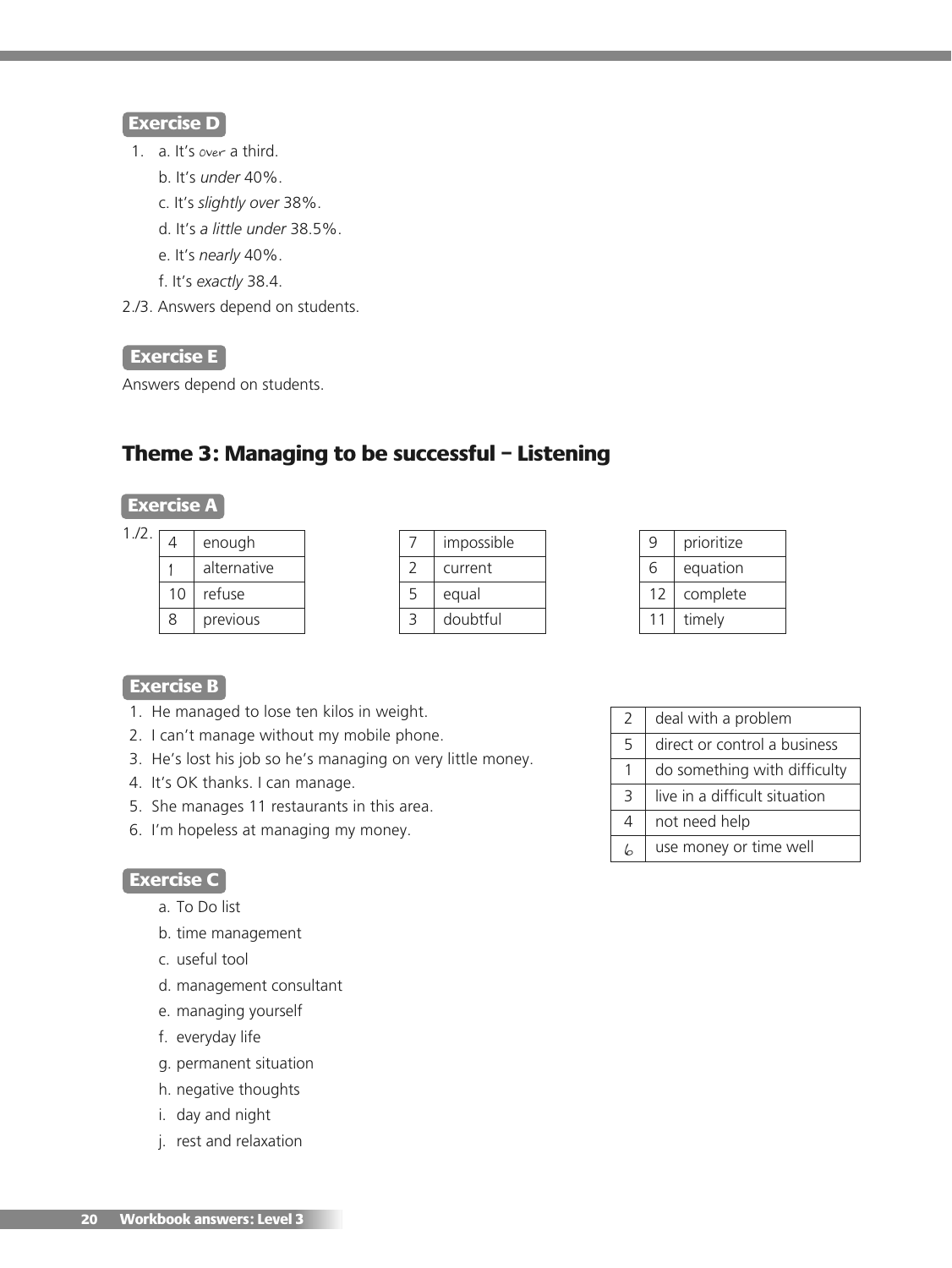# **Exercise D**

There is a basic equation of time management. On one side, we have *work*. On the other side, we have *time available*. As you know, equations must balance, so *work* must equal *time available*. In other words, we must have enough time to do the work we have to do.

# **Exercise E**

 $1.72.1$ 

| unusual    | routine     |
|------------|-------------|
| stressed   | calm        |
| behind     | up to date  |
| everything | nothing     |
| good at    | hopeless at |
| beautiful  | ugly        |
| attend     | miss        |
| self       | others      |
| use        | waste       |
| face       | avoid       |

# **Exercise F**

| 1./2./3. |               |              |                         |
|----------|---------------|--------------|-------------------------|
|          |               | to do        | + a person<br>$+$ to do |
|          | a. promise    | ℐ            |                         |
|          | b. tell       |              | ✓                       |
|          | c. want       |              |                         |
|          | d. intend     | ℐ            |                         |
|          | e. refuse     | ✓            |                         |
|          | f. have /hæf/ |              |                         |
|          | g. expect     | $\checkmark$ | ✓                       |
|          | h. allow      |              | $\overline{J}$          |
|          | i. forget     |              |                         |
|          | j. ask        | ℐ            | ✓                       |
|          | k. need       |              |                         |
|          | I. hope       |              |                         |
|          |               |              |                         |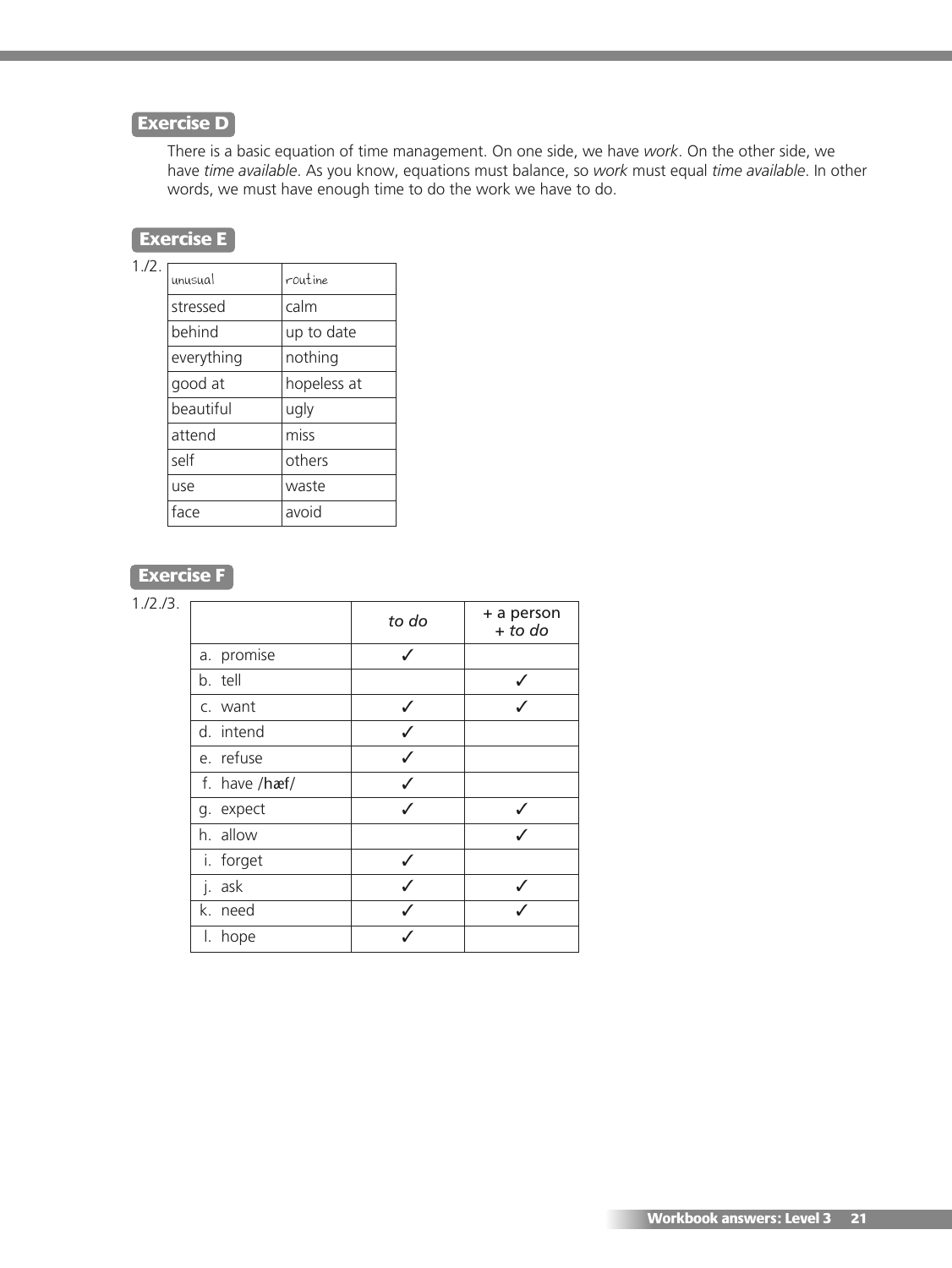**Exercise G**

| 1./2. | a. believe | in    |
|-------|------------|-------|
|       | b. decide  | on    |
|       | c. get     | up    |
|       | d. talk    | about |
|       | e. take    | back  |
|       | f. revise  | for   |
|       | g. look    | after |
|       | h. apply   | to    |
|       |            |       |

# **Exercise H**

| 1.72.       |                | informal verbs |
|-------------|----------------|----------------|
| a. balance  | $\mathsf{C}$   | cut down       |
| b. attend   | $\alpha$       | be the same    |
| c. reduce   | e              | want           |
| d. select   | d              | choose         |
| e. intend   | b              | go to          |
| f. name     | f              | call           |
| g. consider |                | make sure      |
| h. consume  | h              | use            |
| i. examine  | $\overline{1}$ | look at        |
| ensure      | g              | think about    |
|             | formal verbs   |                |

#### **Exercise I**

1./2. According to a man **called** Gallwey in his book *The Inner Game of Tennis*, we all have two selfs, which he *calls* Self 1 and Self 2. On the one *hand*, Self 1 is confident. The confident part of a *person* says 'I *can* do A. I *remembered* to do B. I'm *very* good at C.' On the *other* hand, Self 2 is *doubtful*. Self 2 says 'I can't *do* X. I forgot *to* do Y. I'm hopeless *at* Z.' Which side is telling the *truth*? Gallwey points *out* that both sides could be *true*. We all have abilities *and* successes, but we also all *have* difficulties with *some* things, and failures. But Gallwey says that *most* people see us *as* Self 1. They see the *confident* person. However, we often see *ourselves* as Self 2. The *solution* is to ensure that Self 1 does most of the talking inside your *head*.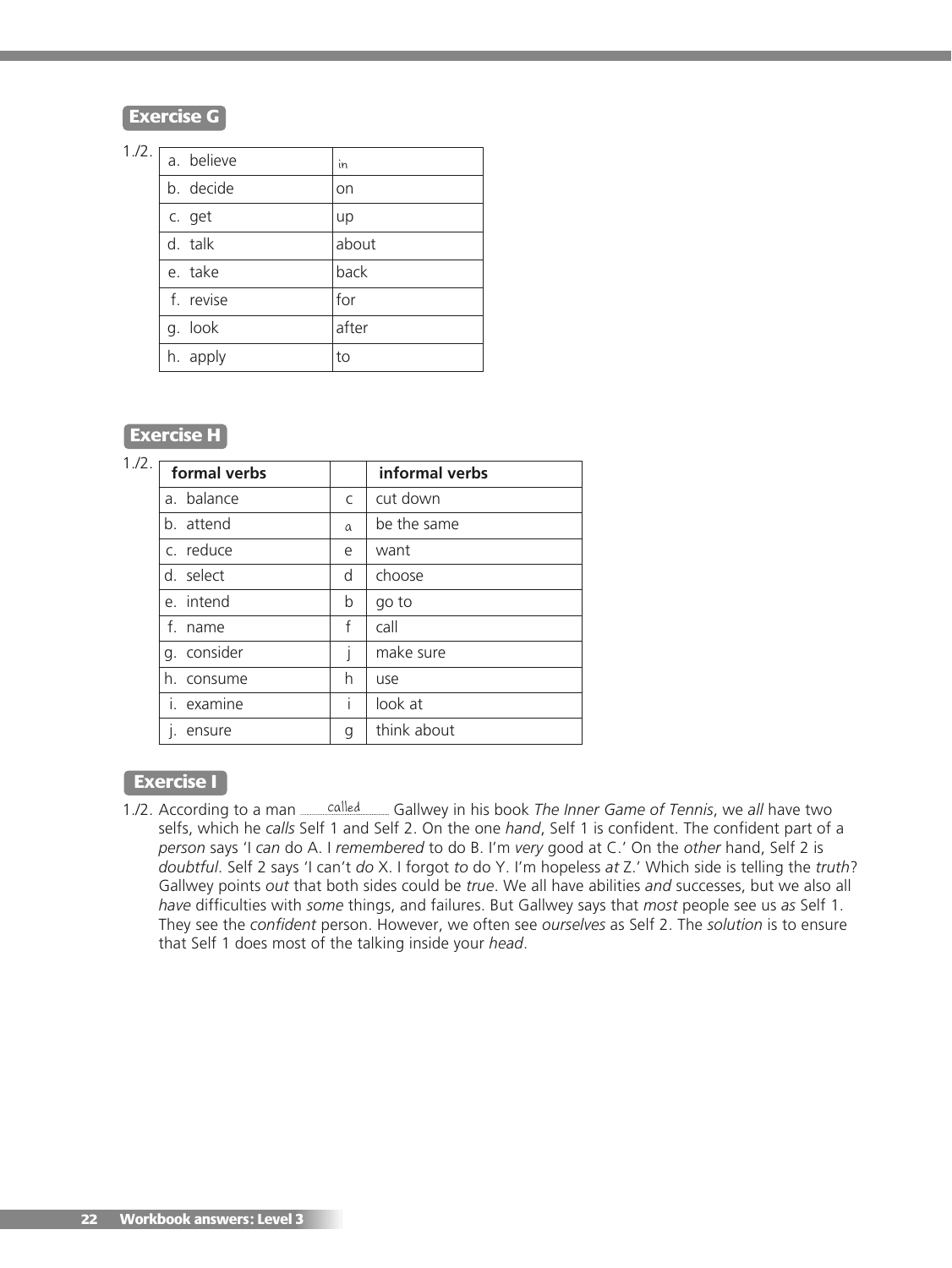# **Theme 3: Managing to be successful – Speaking**

#### **Exercise A**

- 1./2. a. ab | so | lute | ly
	- b. con | cen | trate
		- c. dis | tract
		- d. dis | turb
		- e. in I te I rrupt
		- f. re | serve
		- g. cou | ple
		- h. por | tal
		- i. po I ssi I ble
		- j. su | ppose
		- k. in | stead
		- l. quo | ta | tion

#### **Exercise B**

- 1./2. a. What does 'thief' mean?
	- b. How do you say 'steal'?
	- c. What's the matter?
	- d. It doesn't matter.
	- e. I promise I won't do it again.
	- f. I have to get on with this work.
	- g. Don't put it off to tomorrow!
	- h. Have you done your assignment yet?
	- i. Would you mind repeating that?
	- j. I'll talk to you later.

#### **Exercise C**

- 1. A: I read the article last night.
	- B: Yes, so did I.
	- A: But I didn't understand it.
	- B: No, neither *did I*.
	- A: I'm going to talk to the tutor today.
	- B: Me, *too*.
	- A: I don't think he'll help, though.
	- B: No, I *don't either*.
	- A: I'll do some research on the Internet.
	- B: Yes, so *will I*.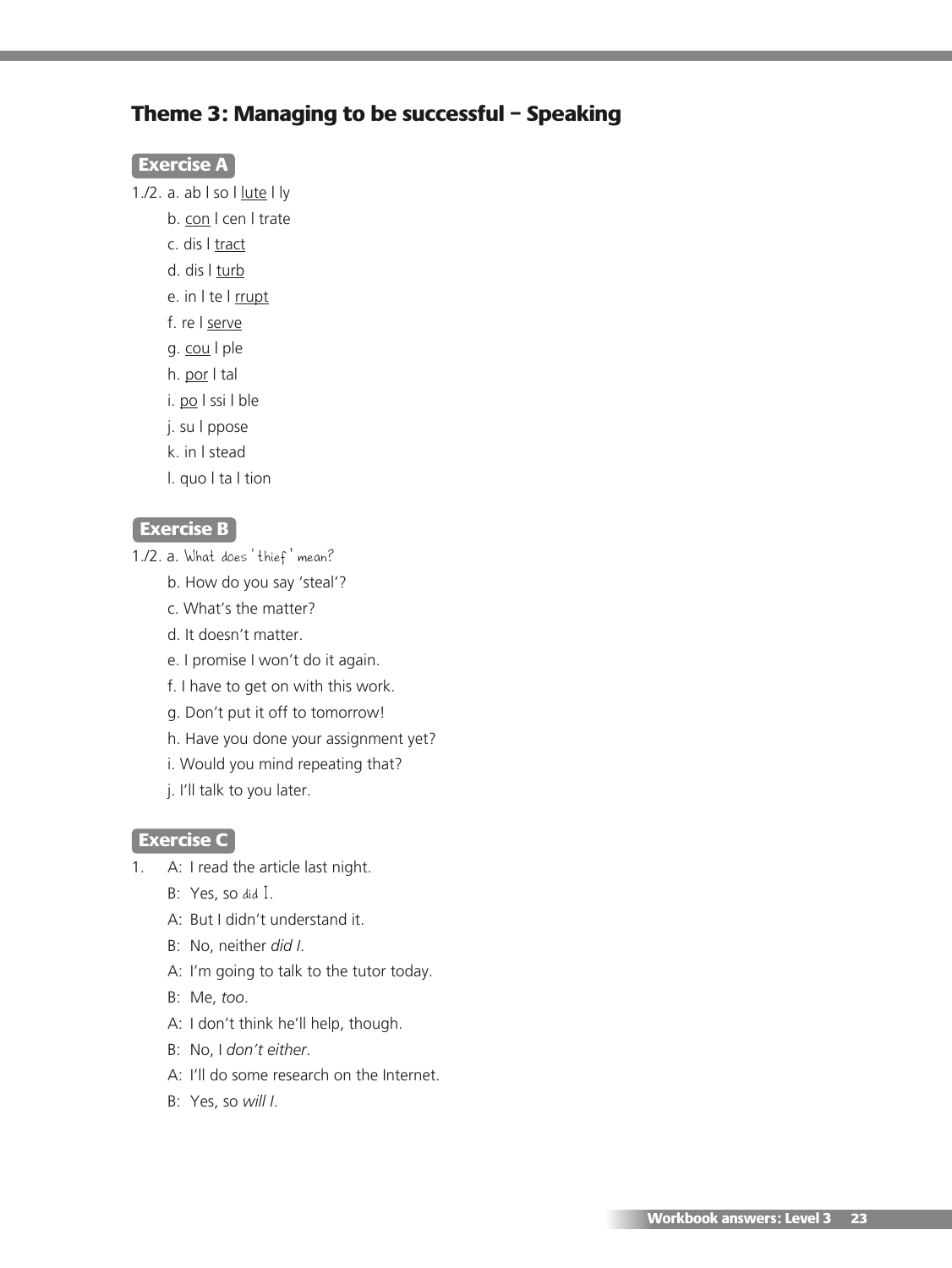- 2. A: I did well on the last test.
	- B: Did you? I didn't.
	- A: I really like this part of the course.
	- B: *Do you? I don't.*
	- A: I'm going to specialize in this area.
	- B: *Are you? I'm not.*
	- A: I don't think it's difficult.
	- B: *Don't you? I do*.
	- A: But I didn't like Maths last term.
	- B: *Didn't you? I did.*

#### **Exercise D**

- 1./2. a. I agree *with* you.
	- b. *That*'s right.
	- c. You *could* be right.
	- d. I suppose *so*.
	- e. I've changed my *mind*.
	- f. I'm not *sure*.
	- g. I don't *really* agree.
	- h. I don't know *if* that's true.
	- i. OK. You're *right*.
	- j. I *still* think that …
	- k. I still *don't* believe that …
	- l. Yes. *Actually*, that's true.

#### **Exercise E**

1./2./3.

- a. A library is a place where you can borrow books. A bookshop is a place where you can buy books.
- b. You *distract* someone by getting them to talk about something else. You *disturb* someone by stopping them from concentrating on something.
- c. You *interrupt* someone when you *speak to* someone before they stop talking.
- d. *Study* means to look at something carefully. *Concentrate* means to think about one thing very hard.
- e. *Teaching* is the activity. *Education* is all the teaching that someone receives.
- f. *Reading* can be for pleasure. *Research* is to get information from reading.
- g. A *polite* person speaks nicely to other people. A *kind* person acts nicely to other people.
- h. *Quiet* means not much noise. *Silent* means no noise.
- i. In Britain, people say *excuse me* to get someone's attention. They say *pardon* when they don't understand someone.
- j. You get a *reward* for doing something well. You get a *prize* for winning something.

#### **Exercise F**

Answers depend on students.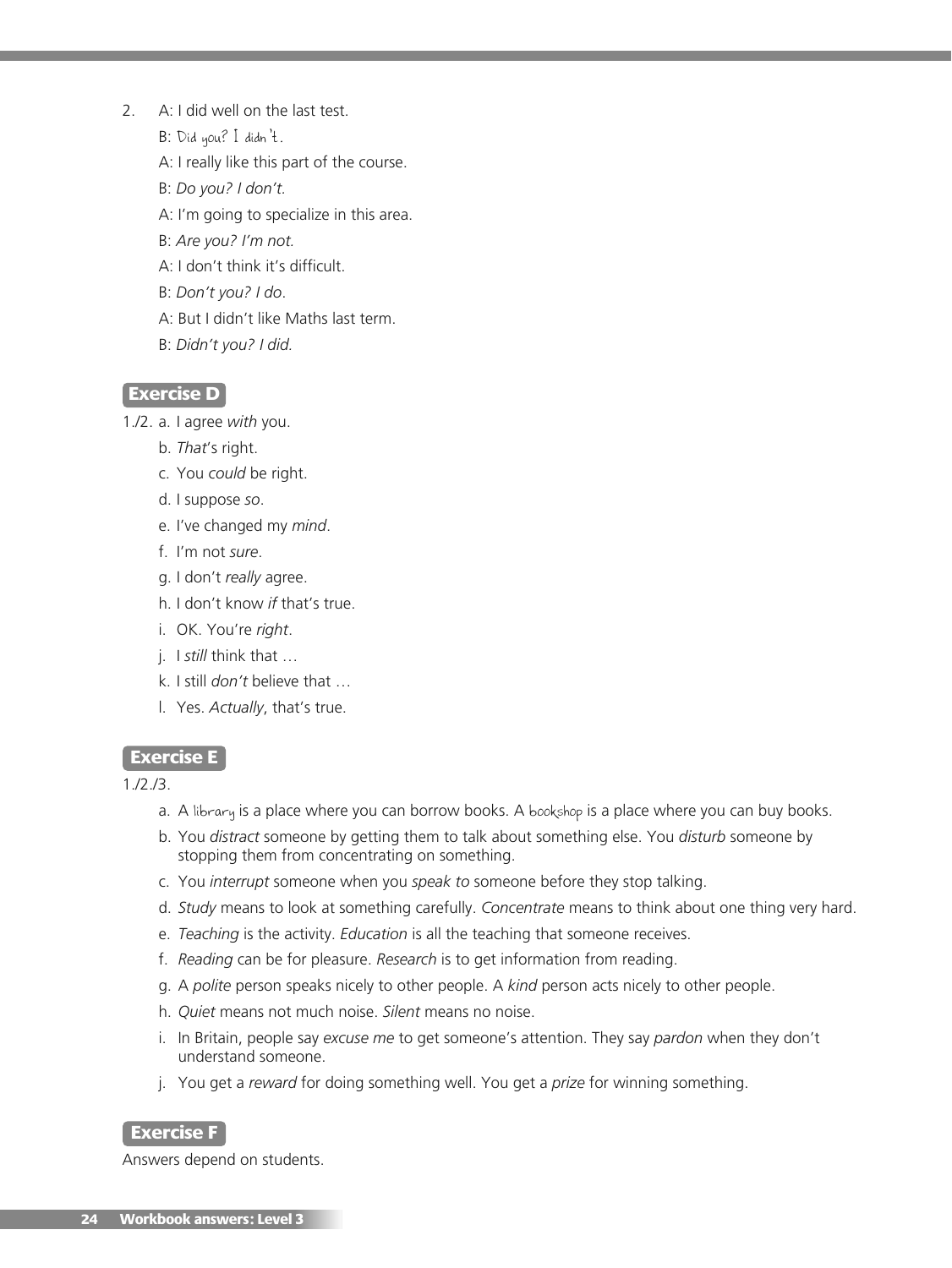#### **Exercise G**

|                | person<br>$\sigma$ | doj e        | a book       | room<br>$\sigma$ | a website | $\geq$<br>$\sigma$ | time | money        | information  | clothes |
|----------------|--------------------|--------------|--------------|------------------|-----------|--------------------|------|--------------|--------------|---------|
| 1. break down  |                    | $\checkmark$ |              |                  |           |                    |      |              |              |         |
| 2. find out    |                    |              |              |                  |           |                    |      |              |              |         |
| 3. get on with | $\checkmark$       | $\checkmark$ |              |                  |           |                    |      |              |              |         |
| 4. put off     |                    | $\checkmark$ |              |                  |           |                    |      |              |              |         |
| 5. put on      |                    |              |              |                  |           | ✓                  |      |              |              |         |
| 6. renew       |                    |              | $\checkmark$ |                  |           |                    |      |              |              |         |
| 7. reserve     |                    |              | ✓            | $\checkmark$     |           |                    |      |              |              |         |
| 8. steal       |                    |              | $\checkmark$ |                  |           | ✓                  | ✓    | ✓            | $\checkmark$ | ✓       |
| 9. waste       |                    |              |              |                  |           |                    | ✓    | $\checkmark$ |              |         |
| 10. go on      |                    |              |              |                  | ✓         |                    |      |              |              |         |

# **Theme 3: Managing to be successful – Reading**

| 1./2. | noun               | adjective     |
|-------|--------------------|---------------|
|       | 1. success         | successful    |
|       | 2. autocrat        | autocratic    |
|       | 3. calmness        | calm          |
|       | 4. decision        | decisive      |
|       | 5. democrat        | democratic    |
|       | 6. <i>instinct</i> | instinctive   |
|       | 7. logic           | logical       |
|       | 8. participation   | participatory |
|       | 9. perfection      | perfect       |
|       | 10. possibility    | possible      |

#### **Exercise B**

- 1. Last week, I had to deal with *a difficult issue*.
- 2. The supervisors thought of *several solutions*.
- 3. But they couldn't agree with *each other*.
- 4. Finally, I went back to *the beginning*.
- 5. Then, the Personnel Manager, Susan Gates, came up with *a new idea*.
- 6. I accepted it because I rely on *her*.
- 7. And that really sums up *the meeting*.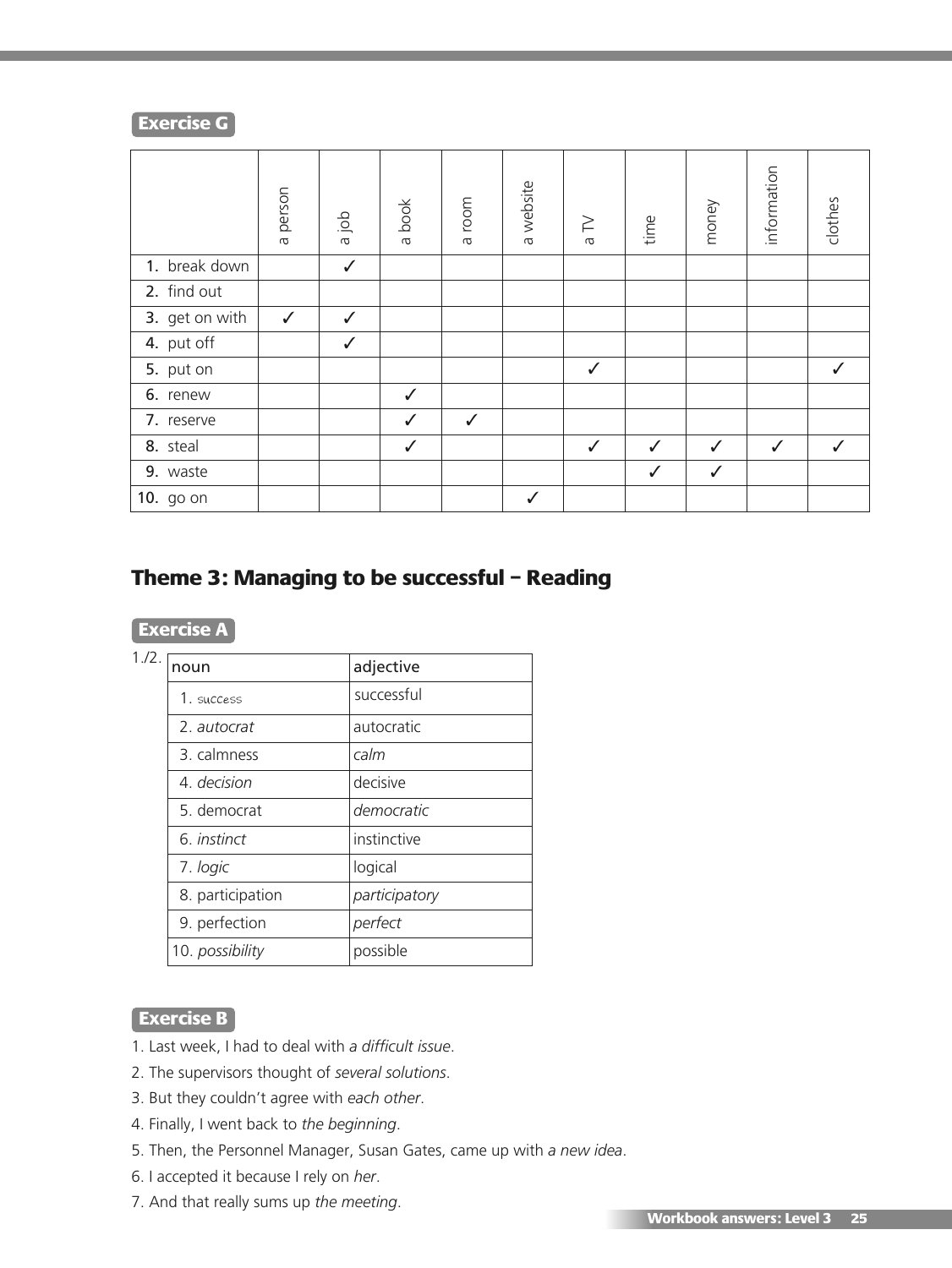#### **Exercise C**

- 1. MBO Management By Objectives
- 2. CEO Chief Executive Officer
- 3. MBA Masters in Business Administration
- 4. SMS Short Message Service
- 5. P and L Profit and Loss
- 6. B2B Business to Business
- 7. HR Human Resources
- 8. FAQ Frequently Asked Questions
- 9. GNP Gross National Product
- 10. PA Personal Assistant

#### **Exercise D**

- 1. a. Making decisions.
	- b. You do it without thinking.
	- c. Define, Imagine, Generate, Evaluate, Select, Tell
	- d. Yes, because it helps us remember the stages.
	- e. Because there are two sides to the human brain; the logical side will stop the creative side.
	- f. Five bus, taxi, father's car, hire a driver, stay overnight with a friend.
	- g. Consider the difficulties of each one and mark it with a number of crosses.
	- h. Not make a decision at all.
	- i. It means break down the problems so you can solve them.
- 2. a. False it talks about three, autocratic, participatory and democratic.
	- b. False we all manage people in our daily lives.
	- c. True
	- d. True
	- e. True
	- f. False an autocratic style.
	- g. True
	- h. False participatory.
	- i. True see Tables 2 and 3.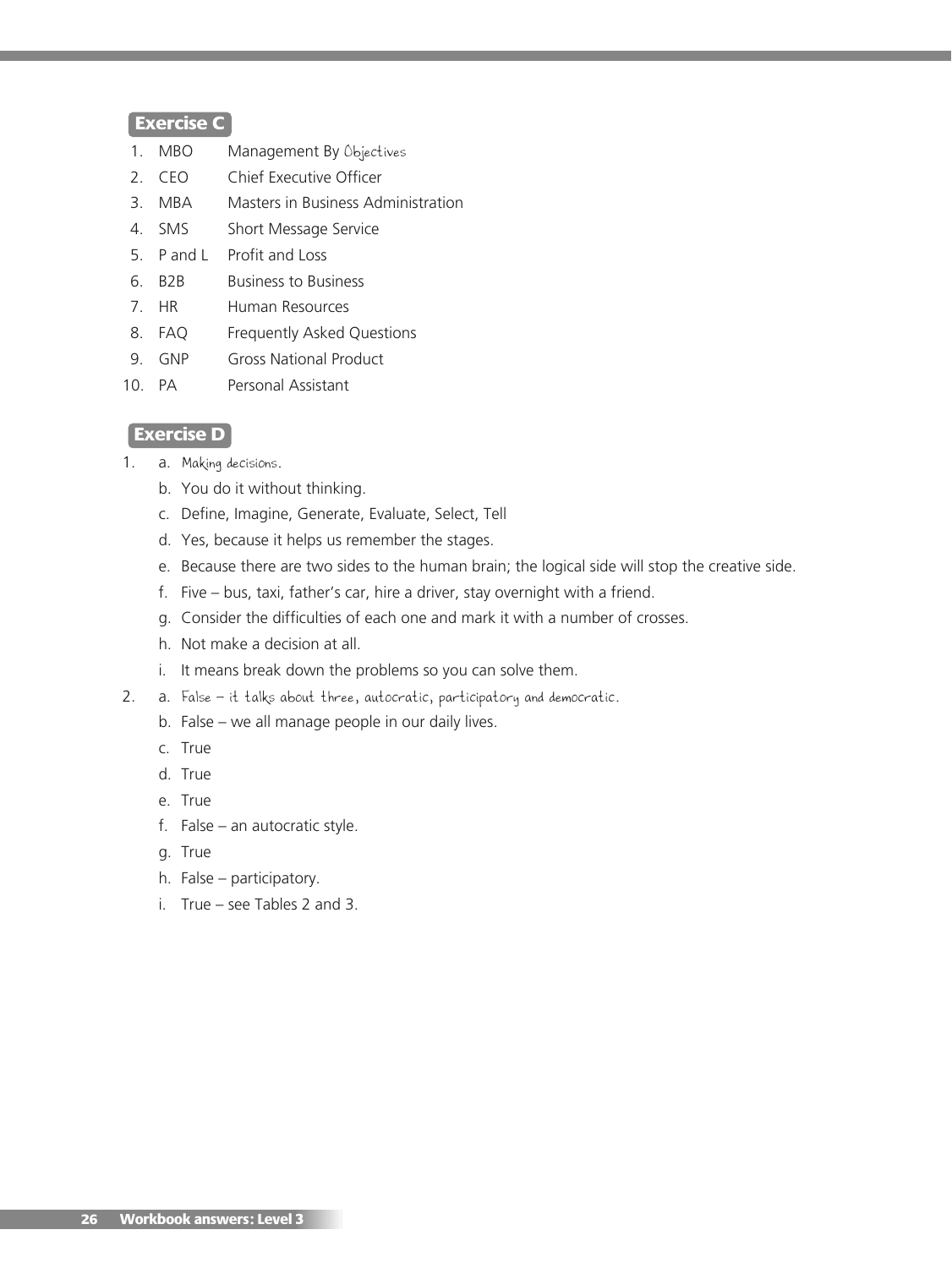#### **Exercise E**

#### 1.

|    | a job            |                                                                                                                                                                                                                                                                                                                                                                                                                           |
|----|------------------|---------------------------------------------------------------------------------------------------------------------------------------------------------------------------------------------------------------------------------------------------------------------------------------------------------------------------------------------------------------------------------------------------------------------------|
|    | your best        |                                                                                                                                                                                                                                                                                                                                                                                                                           |
|    | business with    | $\frac{1}{\sqrt{2}}$                                                                                                                                                                                                                                                                                                                                                                                                      |
|    | someone a favour |                                                                                                                                                                                                                                                                                                                                                                                                                           |
|    | a mess           |                                                                                                                                                                                                                                                                                                                                                                                                                           |
|    | the shopping     |                                                                                                                                                                                                                                                                                                                                                                                                                           |
|    | a mistake        |                                                                                                                                                                                                                                                                                                                                                                                                                           |
|    | your hair        |                                                                                                                                                                                                                                                                                                                                                                                                                           |
|    | good work        |                                                                                                                                                                                                                                                                                                                                                                                                                           |
| do | nothing          | $\overline{\checkmark}$                                                                                                                                                                                                                                                                                                                                                                                                   |
|    | a deal           | $\sqrt{\frac{1}{1-\frac{1}{1-\frac{1}{1-\frac{1}{1-\frac{1}{1-\frac{1}{1-\frac{1}{1-\frac{1}{1-\frac{1}{1-\frac{1}{1-\frac{1}{1-\frac{1}{1-\frac{1}{1-\frac{1}{1-\frac{1}{1-\frac{1}{1-\frac{1}{1-\frac{1}{1-\frac{1}{1-\frac{1}{1-\frac{1}{1-\frac{1}{1-\frac{1}{1-\frac{1}{1-\frac{1}{1-\frac{1}{1-\frac{1}{1-\frac{1}{1-\frac{1}{1-\frac{1}{1-\frac{1}{1-\frac{1}{1-\frac{1}{1-\frac{1}{1-\frac{1}{1-\frac{1}{1-\frac$ |
|    | an exercise      |                                                                                                                                                                                                                                                                                                                                                                                                                           |
|    | an experiment    |                                                                                                                                                                                                                                                                                                                                                                                                                           |
|    | a promise        |                                                                                                                                                                                                                                                                                                                                                                                                                           |
|    | research         |                                                                                                                                                                                                                                                                                                                                                                                                                           |
|    | a test           |                                                                                                                                                                                                                                                                                                                                                                                                                           |
|    | well             |                                                                                                                                                                                                                                                                                                                                                                                                                           |
|    | a plan           |                                                                                                                                                                                                                                                                                                                                                                                                                           |
|    | the cooking      |                                                                                                                                                                                                                                                                                                                                                                                                                           |
|    | the right thing  |                                                                                                                                                                                                                                                                                                                                                                                                                           |

- 2. a. I'm really late. Could you do me a favour?
	- b. Edison, the American inventor, did thousands of *experiments*.
	- c. Don't worry about the result. Just do *your best*.
	- d. I don't like that company at all. I don't want to do *business with them*.
	- e. I bought the food so can you do *the cooking*?
	- f. She's a hard worker and she's doing a good *job*.
	- g. How did you do in *your test*?
	- h. It was hard, but I did *my best*.
	- i. I asked him to help me but he did *nothing*.
	- j. Do you use Wikipedia to do *research*?
	- k. You look lovely. Who did *your hair*?

# **Exercise F**

#### **Paragraph 1**

- 1. Time, energy, money.
- 2. TEAM
- 3. Time Energy And Money

#### **Paragraph 2**

4. A team is not the same as a group.

#### **Paragraph 3**

- 5. The final sentence in the paragraph.
- 6. Answers depend on students.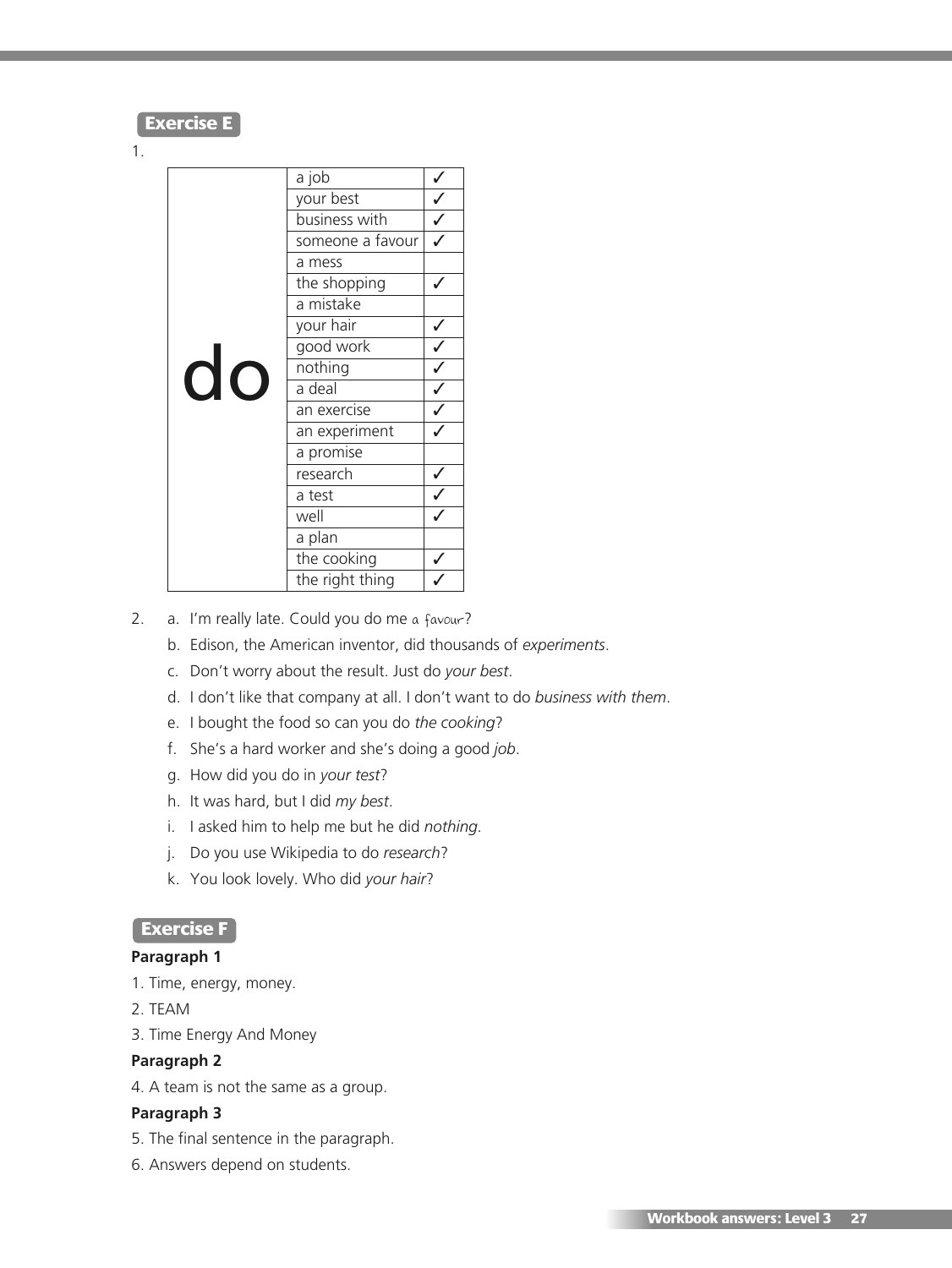# **Paragraph 4**

- 7. … the value of teamwork in sports is very clear.
- 8. A person with specialist knowledge.

#### **Paragraph 5**

- 9. 'There is no I in team'
- 10. No individual is as/more important than the team.

# **Exercise G**

|                | subject                  | verb        | object / complement                    | extra words, phrases                                         |
|----------------|--------------------------|-------------|----------------------------------------|--------------------------------------------------------------|
| Example:       | we                       | must manage | Our Own resources                      | at those times                                               |
| 1.             | a group                  | <b>is</b>   | a number of people                     | just                                                         |
| 2.             | all the students         | are         | a group                                | for example / in your class                                  |
| $\mathbf{3}$ . | a team                   | has         | a particular task                      | firstly / of any sort                                        |
| 4.             | each member in<br>a team | has         | a particular role                      | secondly / in a team                                         |
| 5.             | each person              | must do     | a certain thing                        | in other words / for the team                                |
| 6.             | the midfield<br>players  | move        | the ball                               | from the defenders to the<br>attackers                       |
| 7.             | the value of<br>teamwork | is          | very clear                             | in sports                                                    |
| 8.             | teamwork                 | is          | useful in a business<br>and daily life | but / also very / even in                                    |
| 9.             | all successful<br>teams  | must have   | a chairperson                          | firstly                                                      |
| 10.            | a team                   | needs       | an expert                              | secondly / a person with<br>specialist knowledge in the area |

# **Exercise H**

- 1. a lot of the time
- 2. again and *again*
- 3. all the *time*
- 4. as you *know*
- 5. in a case like *this*
- 6. in the first *place*
- 7. in this *case*
- 8. let's *say*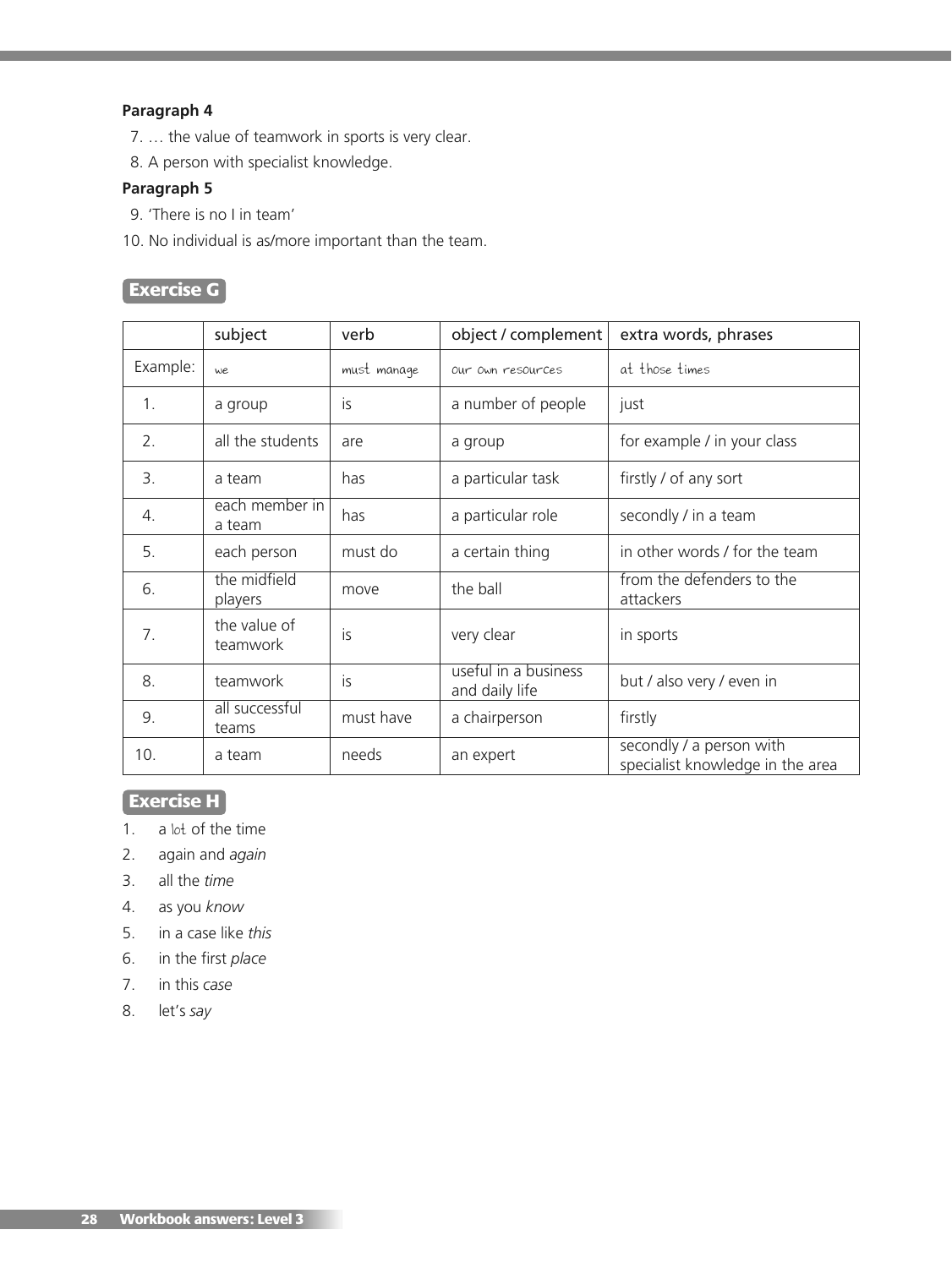# **Exercise I**

| There are three main kinds of management style and                                                                                  | <u>second verb - are;</u>                                    |
|-------------------------------------------------------------------------------------------------------------------------------------|--------------------------------------------------------------|
| they are democratic, autocratic and participatory.                                                                                  | subject $-$ they = the main kinds of management              |
| However, there is a fourth style called laissez faire.                                                                              | second verb $-$ (is) called,<br>subject = the fourth style   |
| The name comes from two words in French and                                                                                         | second verb - means;                                         |
| means 'leave to do' or 'leave alone'.                                                                                               | subject = the name                                           |
| Managers with this style give their staff complete                                                                                  | second verb - interfere;                                     |
| freedom and do not interfere with their work.                                                                                       | subject = $managers$ (with this style)                       |
| The best laissez-faire managers are available and<br>help staff with problems, but do not give them<br>solutions to their problems. | second verb $-$ help;<br>subject = $l$ aissez-faire managers |
| Laissez-faire management can enable staff to                                                                                        | second verb - allow;                                         |
| develop and allow them to grow.                                                                                                     | subject = $l$ aissez-faire management                        |
| In the best cases, staff become more motivated and                                                                                  | second verb - learn;                                         |
| learn to take responsibility for their own actions.                                                                                 | subject = staff                                              |
| However, laissez faire does not work in all                                                                                         | second verb - motivate;                                      |
| businesses or motivate everyone.                                                                                                    | subject = $l$ aissez-faire                                   |
| Some people cannot work with this kind of                                                                                           | second verb $-$ accept;                                      |
| management or accept the lack of direct orders.                                                                                     | subject = some people                                        |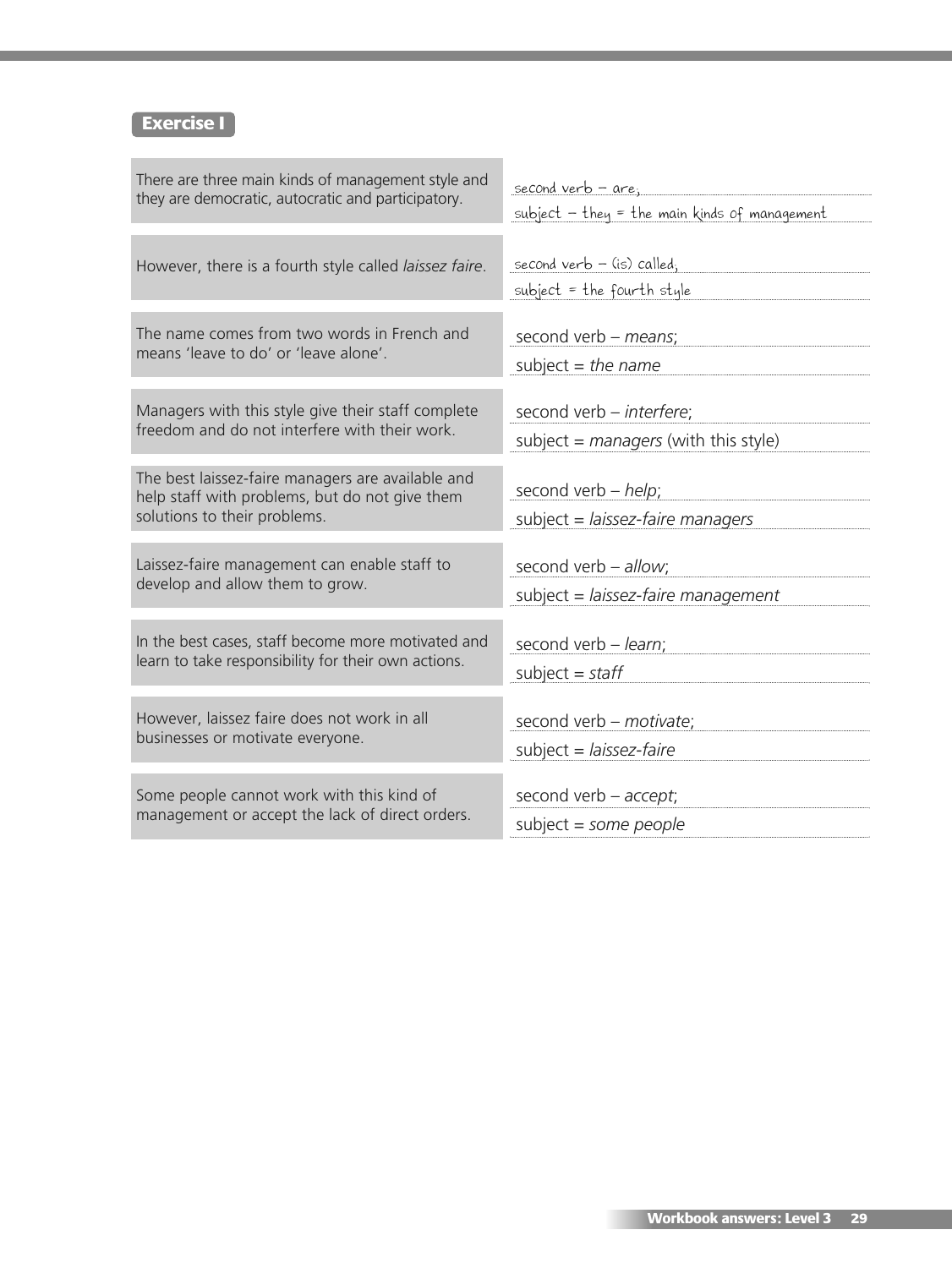# **Theme 3: Managing to be successful – Writing**

**Exercise A**



# **Exercise B**

| 1. skilled      | 3             | grant     |
|-----------------|---------------|-----------|
| 2. factory      | 4             | rate      |
| 3. relocation   | 8             | goods     |
| 4. unemployment | 7             | store     |
| 5. developed    | 5             | countries |
| 6. air          | 9             | company   |
| 7. convenience  | $\mathcal{P}$ | unit      |
| 8. finished     | 10            | sales     |
| 9. retail       | 6             | freight   |
| $10.$ unit      | 1             | staff     |

# **Exercise C**

Answers depend on students.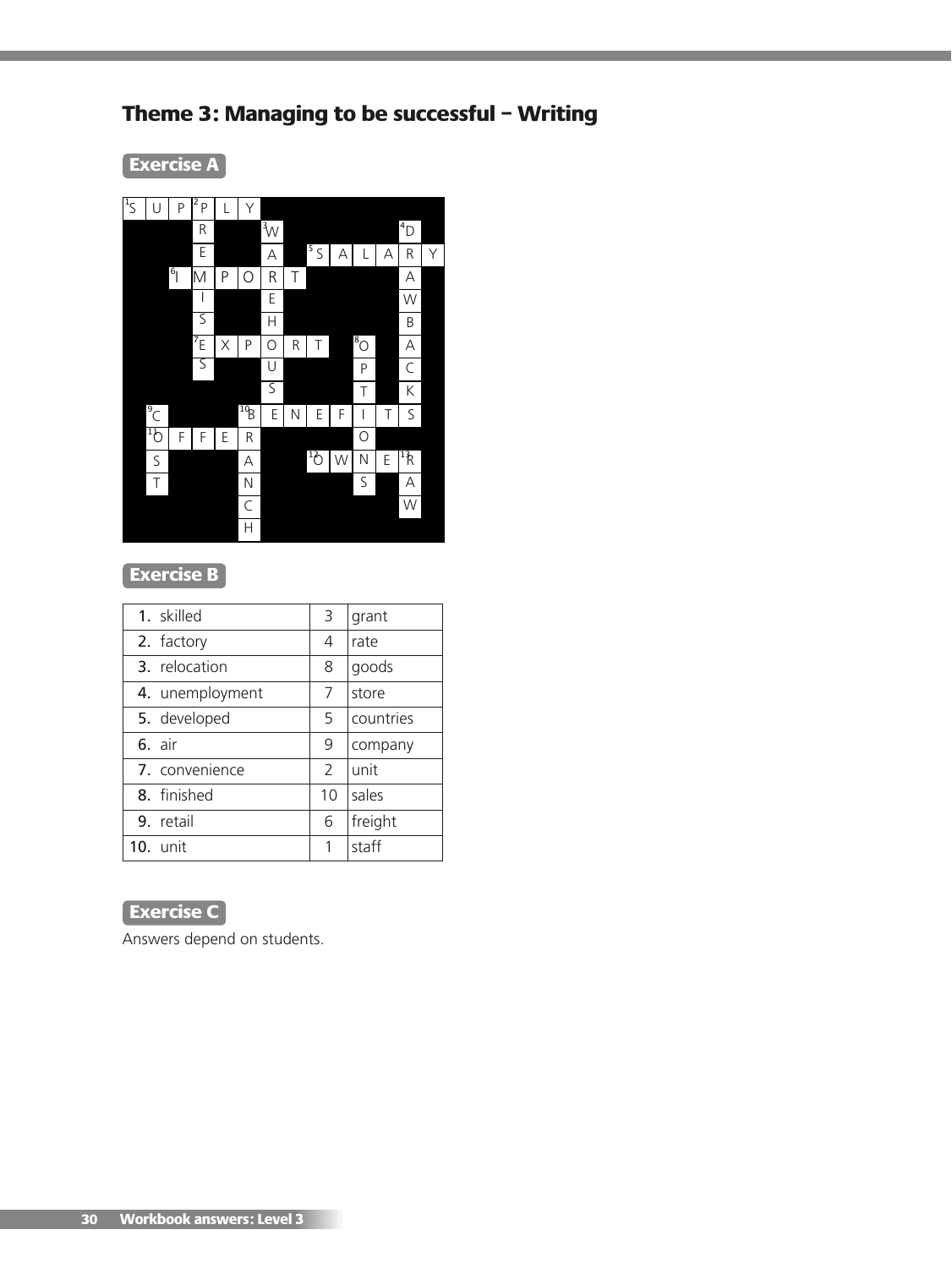#### **Exercise D**

|                                             | verb        | noun          |
|---------------------------------------------|-------------|---------------|
| a. make, e.g., profits, electricity         | generate    | generation    |
| b. assess, decide how valuable something is | evaluate    | evaluation    |
| c. make people want to work hard            | motivate    | motivation    |
| d. take part in                             | participate | participation |
| e. work out a quantity roughly              | estimate    | estimation    |
| f. put in a particular place                | locate      | location      |
| g. start                                    | initiate    | initiation    |
| h. make for the first time                  | create      | creation      |
| i. give responsibility to someone else      | delegate    | delegation    |
| j. show                                     | demonstrate | demonstration |
| k. divide into two or more parts            | separate    | separation    |
| I. move a business to a new place           | relocate    | relocation    |

### **Exercise E**

1. The economy of the EU is many *much* larger than the economy of Africa.

- 2. Europe is *more / much more* developed than Africa.
- 3. Africa is not as developed than *as* Europe.
- 4. There are *much / far fewer* opportunit*ies* for individuals in Africa than in Europe.
- 5. There are more  $\Theta$  small companies in Africa than in Europe.
- 6. The growth rate in Europe is 1.8% (2010) *whereas* in Africa the average is over 5%.

#### **Exercise F**

- 1. There has been a sharp fall in sales.
- 2. There *has been a slight increase in costs in the last six months*.
- 3. There *was a fall in sales in May*.
- 4. Sales went up by *100 units*.
- 5. More raw materials *were imported in February*.
- 6. The birth rate *in many countries is increasing*.
- 7. People *are living longer*.
- 8. There *has been an increase in world temperature*.

#### **Exercise G**

Answers depend on students.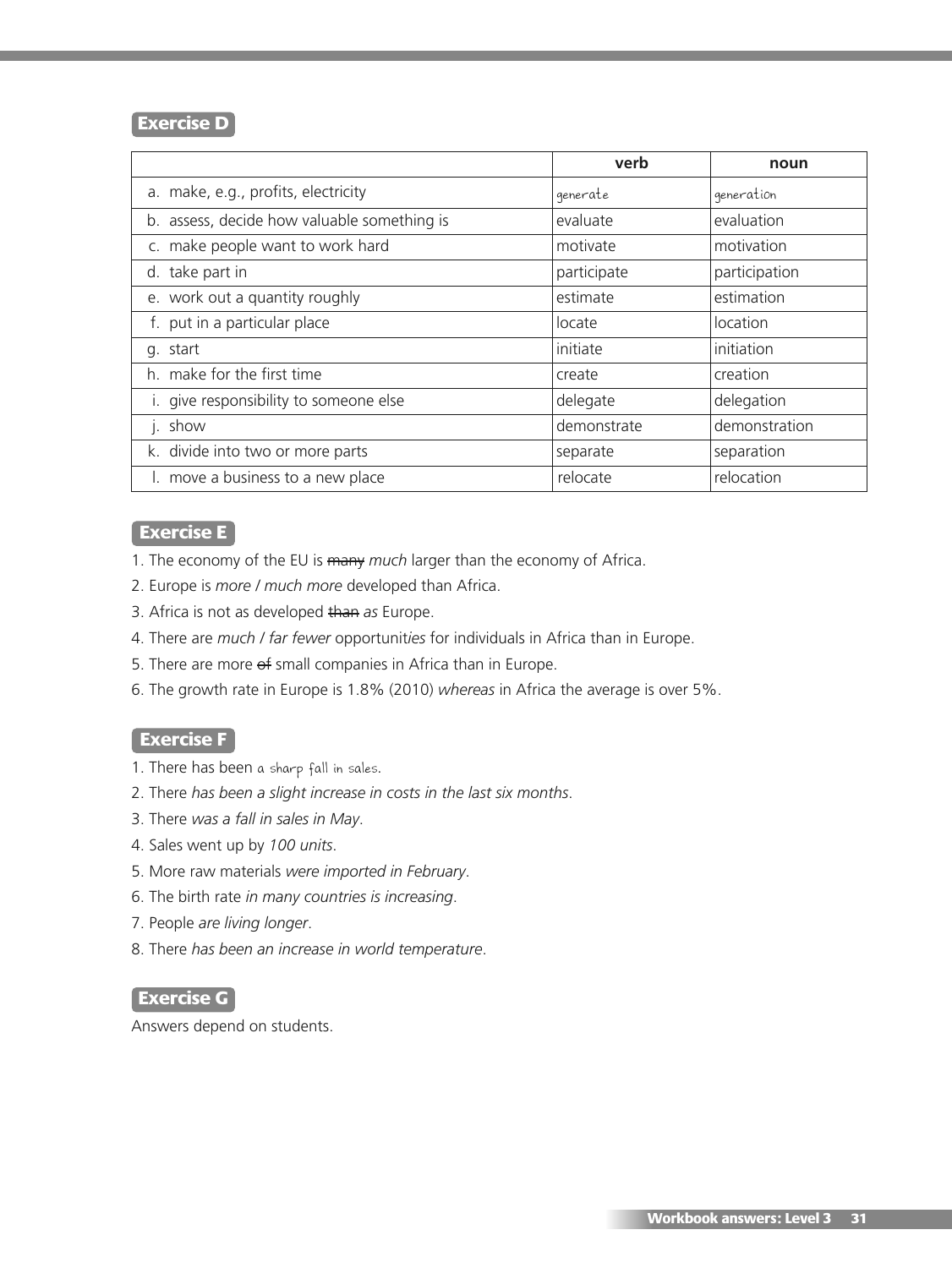# **Theme 4: Natural cycles – Listening**

# **Exercise A**

| × |  |  |
|---|--|--|
|   |  |  |

| e        | l area                |
|----------|-----------------------|
| h.       | date                  |
| f        | latitude or longitude |
| d        | length                |
|          | money                 |
| $\alpha$ | number                |
| b        | ordinal               |
|          | temperature           |
| g        | time                  |
| C        | <i>volume</i>         |
|          |                       |

2.

| a. $-25^{\circ}$ C           |
|------------------------------|
| b. 1,250,000 km <sup>2</sup> |
| c. €150,000,000              |
| d. 20 mya                    |
| e. 243 km                    |
| $f.79^\circ$ S               |
| g. 35 mins                   |
| h. 4,678                     |
| i. secondly (2nd)            |
| 1,000,000 l                  |

# **Exercise B**

1./2.

| verb          | noun          |
|---------------|---------------|
| a. e'vaporate | evapo'ration  |
| b. a'nnounce  | a'nnouncement |
| c. ex'pand    | ex'pansion    |
| d. plant      | plant         |
| e. ad'vance   | ad'vance      |
| f. live       | life          |
| g. paint      | 'painting     |
| h. in'habit   | in'habitant   |
| i. cause      | cause         |
| press         | 'pressure     |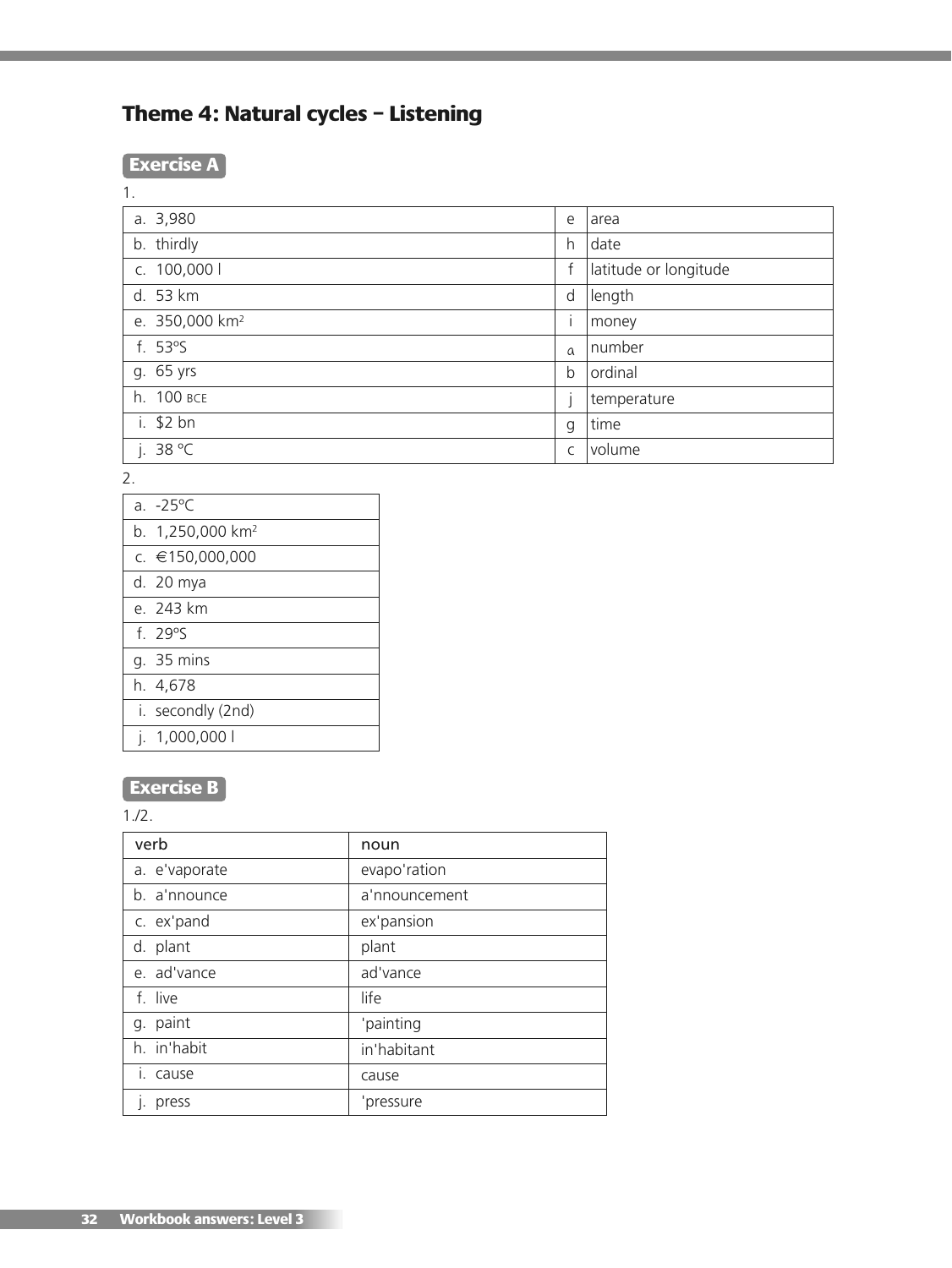# **Exercise C**

| 100% | It's known         |
|------|--------------------|
| 80%  | It's believed      |
| 60%  | It's said $\ldots$ |
| 40%  | It's possible      |
| 20%  | It's unlikely      |
| 0%   | It's impossible    |

# **Exercise D**

1./2. 1. It's amazing!

- 2. It's terrible!
- 3. It's strange!
- 4. It's funny!
- 5. It's ridiculous!
- 6. It's incredible!
- 7. It's wonderful!
- 8. It's awful!

# **Exercise E**

1./2. *All* words and phrases can be used.

# **Exercise F**

1./2.

| slightly    | a little         |
|-------------|------------------|
| raise       | grow             |
| flow        | move             |
| huge        | enormous         |
| comprise    | contain          |
| trace       | evidence         |
| overnight   | very quickly     |
| step        | stage            |
| tiny        | very, very small |
| astonishing | amazing          |
| remains     | bones            |
| extremely   | very, very       |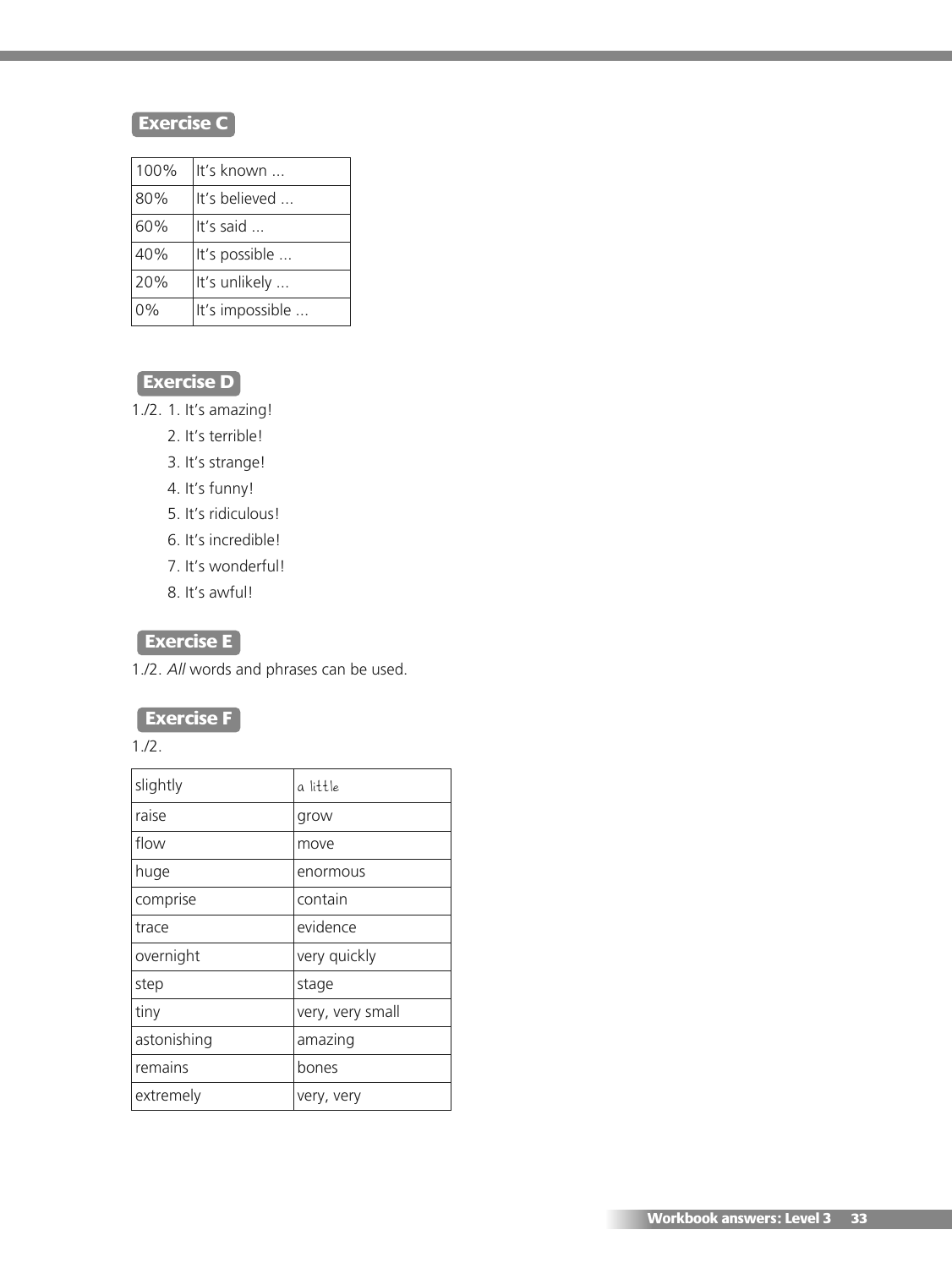#### **Exercise G**

- 1./2. a. a special case
	- b. an ancient *language*
	- c. agricultural *land*
	- d. tens of *thousands*
	- e. a vicious *circle*
	- f. climate *change*
	- g. atmospheric *pressure*
	- h. boiling *point*
	- i. recent *report*
	- j. a vast *country*
	- k. global *warming*
	- l. a vicious *circle*

#### **Exercise H**

1./2. The Sahara is the largest *desert* in the world, but it once had lakes and *rivers*, and thousands of *inhabitants*. Then, 9,000 years ago, the *tilt* of the Earth began to change. This changed the *climate* of the Sahara. It started to become a desert. We call the *process desertification*.

The Sahara is a special *case* but the vicious circle of desertification is always the *same*. It works like this. One year, there is slightly *less* rain than the year before. This means that the *plants* do not grow quite as well. This in turn means that the *leaves* of the plants hold less water *close* to the surface … which means there is less *evaporation* into the air … which means there is less *rain* the next year … and so on.

Can we *green* the Sahara? It is possible that we can but we must *reverse* the vicious circle. One way is to plant crops or *trees* in the desert. These crops hold more *water* close to the surface, which *leads* to more evaporation, which in turn leads to more rain ... and more crops or trees.

# **Theme 4: Natural cycles – Speaking**

#### **Exercise A**

- 1. a. 'melting
	- b. 'freezing
	- c. conden'sation
	- d. evapo'ration
	- e. subli'mation
	- f. transpi'ration
- 2. a. com'bustion
	- b. con'sumption
	- c. ab'sorption
	- d. re'lease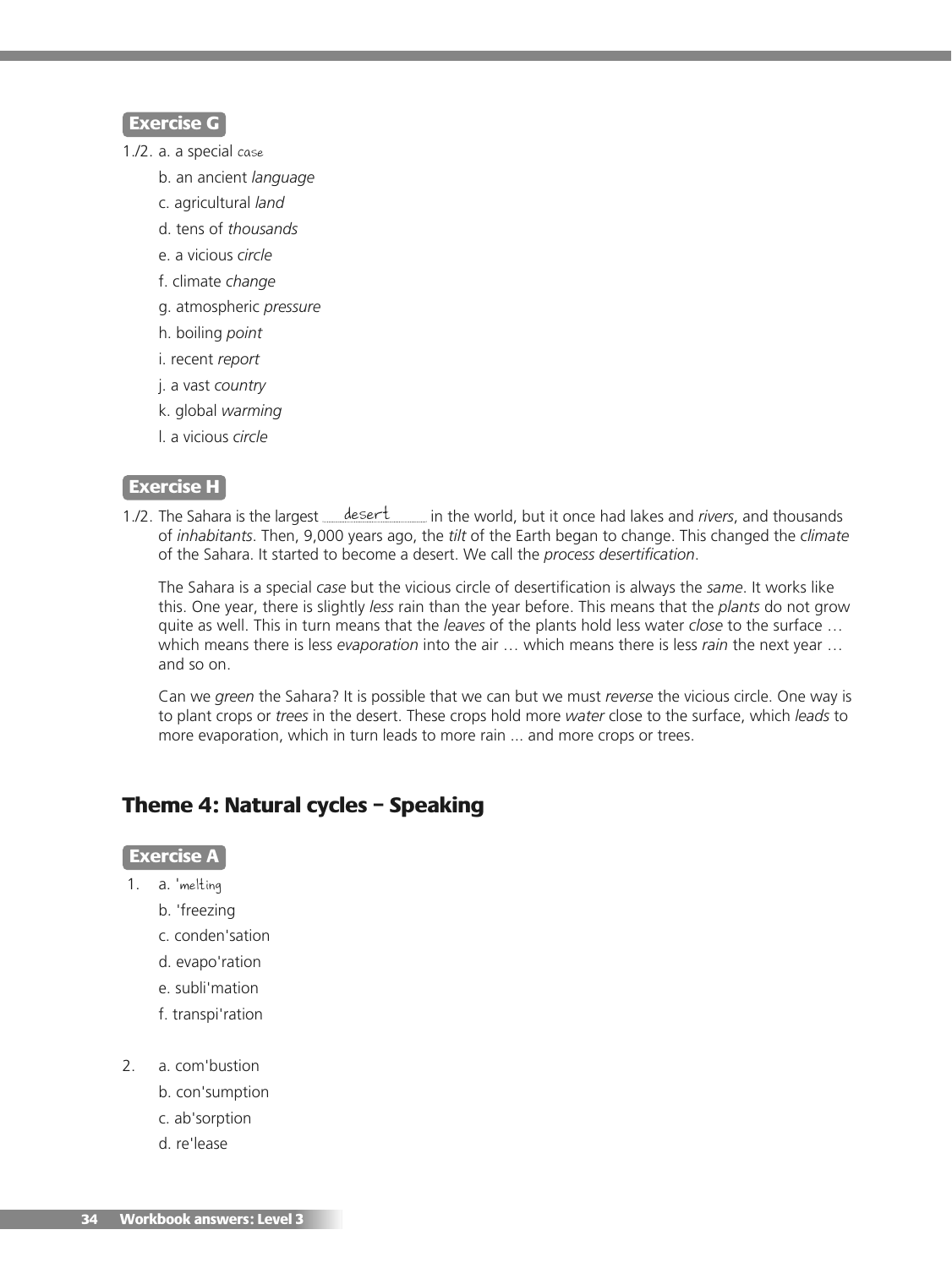- e. respi'ration
- f. decompo'sition

#### **Exercise B**

- 1. oxygen
- 2. carbon
- 3. hydrogen
- 4. nitrogen
- 5. water
- 6. carbon dioxide
- 7. petrol
- 8. sugar

#### **Exercise C**

- 1. Carbon is produced in a number of ways.
- 2. Carbon *is released* into the atmosphere by animals and plants in a process called *respiration*.
- 3. Carbon dioxide is *given* out …
- 4. … and oxygen is *taken* in.
- 5. Carbon dioxide is also released into the atmosphere during decomposition. This is the process of *breaking* down dead animals and plants.
- 6. Animals and plants die, and bacteria *decompose* them.
- 7. Carbon dioxide is released into the atmosphere and carbon *is absorbed* into the ground.
- 8. Thirdly, carbon dioxide is released during combustion, or *burnt*.
- 9. Finally, volcanoes *produce* carbon.
- 10. This happens when gas *escapes* from the volcano during an eruption.

#### **Exercise D**

- 1. a. Some water on Earth exists as gas, and some exists as a liquid.
	- b. Most liquid water is in lakes, rivers and oceans, but some is in swamps and some underground.
	- c. Most carbon on Earth is stored as  $CO<sub>2</sub>$  in the deep ocean, but some is present as  $CO<sub>2</sub>$  in the atmosphere, some is contained in fossil fuels and some in living creatures.
	- d. Most of the Earth's oxygen is buried in the ground, but some is in the atmosphere and the rest is in the bodies of living things.
	- e. Some of the oxygen in the atmosphere is produced by photosynthesis, some is the result of photolysis and some of weathering.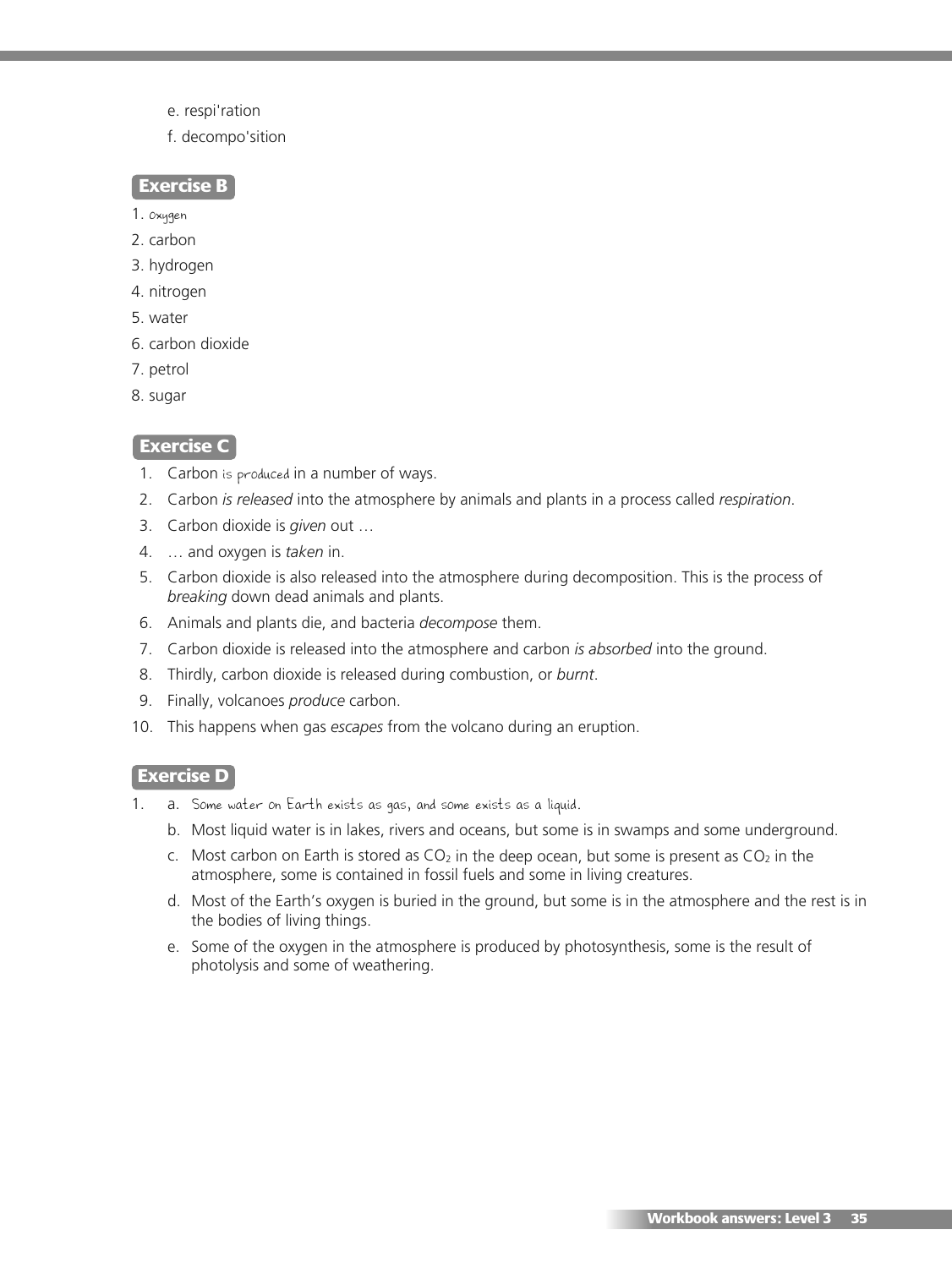#### **Exercise E**

### 1./2.

| a. Are you working tomorrow?          |            | Yes, you do.             |
|---------------------------------------|------------|--------------------------|
| b. Are you free at 2.00?              | d          | At reception.            |
| c. Do I need to make an appointment?  | a          | Yes, all day.            |
| d. Where shall we meet?               | b          | No, I'm busy until 3.00. |
| e. Don't be late!                     | a          | 4.00? 5.00?              |
| f. Can you show me the flat tomorrow? |            | Yes, sure.               |
| g. What time is best for you?         | $\epsilon$ | I won't.                 |

#### **Exercise F**

#### 1./2.

- A: Can you explain this to me?
- B: Sure. What's the *problem*?
- A: It's this question. What's the difference between breathing and *respiration*?
- B: Well, they're both *natural* processes.
- A: Just a moment. I want to write this down. Natural *processes*?
- B: Yes. *Breathing* is physical. In animals, it means moving *air* across an organ like the lungs.
- A: What about fish? Do they *breathe*?
- B: Yes. But, of course, they *don't* move air across lungs.
- A: They move *water* across gills.
- B: Exactly. They *break* the water down into oxygen and *hydrogen*, and use the oxygen. But it is *still* called breathing.
- A: And what *about* respiration?
- B: Respiration is *chemical*. It is the process of converting food into energy.
- A: Do fish *respire*?
- B: Yes. All living *organisms* breathe and respire.
- A: Even *plants*?
- B: Yes, even plants. But when they breathe and respire, plants take in carbon *dioxide* and give out oxygen.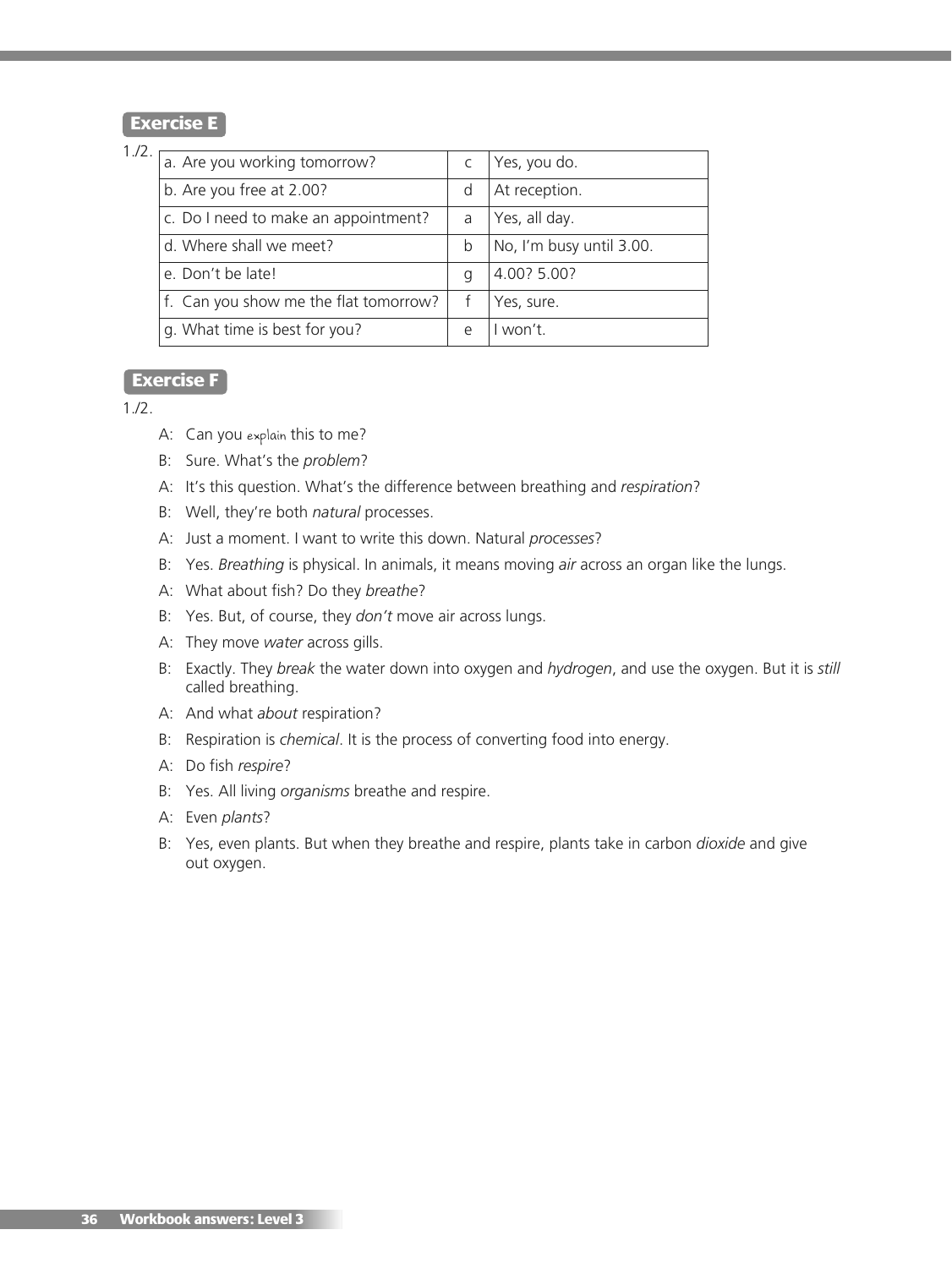# **Theme 4: Natural cycles – Reading**

#### **Exercise A**

|               | noun                          | verb             | adjective       |
|---------------|-------------------------------|------------------|-----------------|
| 1. cli        | climate                       |                  | climatic        |
| $2.$ des      | desert                        | desertify        |                 |
| 3. pla        | plant                         | plant            |                 |
| 4. pol        | pole                          |                  | polar           |
| <b>5.</b> hab | habitat                       |                  |                 |
| 6. $org$      | organism                      |                  |                 |
| 7. pyr        | pyramid                       |                  |                 |
| 8. con        | consumer                      | consume; convert |                 |
| 9. ada        | adaptation                    | adapt            | adapted         |
| 10. есо       | ecology; ecologist; ecosystem |                  |                 |
| 11. tro       | tropics                       |                  | tropical        |
| 12. env       | environment; environmentalist |                  |                 |
| 13. end       |                               | endanger         | endangered      |
| 14. ext       |                               |                  | extinct; extant |

### **Exercise B**

- 1. Answers depend on students.
- 2. a. An omnivore is both a carnivore and a *herbivore*. It eats both animals and plants. Humans, of course, are omnivores.
	- b. All *living things* breathe and respire. That is part of the definition.
	- c. Animals can become extinct if there is a small change in their *habitat*, for example, a small increase in average temperature.
	- d. I really like the *climate* here. Warm dry summers and cool wet winters.
	- e. Most animals are part of a very complex *food web* which involves many different animals and plants.
	- f. There must be a *producer* at the bottom of every food chain.

#### **Exercise C**

| 1. Living things depend                 | <sub>on</sub> | each other.                             |
|-----------------------------------------|---------------|-----------------------------------------|
| 2. All living things are involved       | in            | food webs.                              |
| 3. Many animals are close               | to            | becoming extinct.                       |
| 4. In the first place, all energy comes | from          | the Sun.                                |
| 5. Producer plants convert solar energy | into          | chemical energy.                        |
| 6. Nutrition is obtained                | from          | food.                                   |
| 7. Gaia is a theory put                 | forward       | by James Lovelock.                      |
| 8. All animals are adapted              | to            | their environment.                      |
| 9. Energy is transferred                | from          | one living thing to another.            |
| 10. Decomposers break                   | down          | dead animals and plants into chemicals. |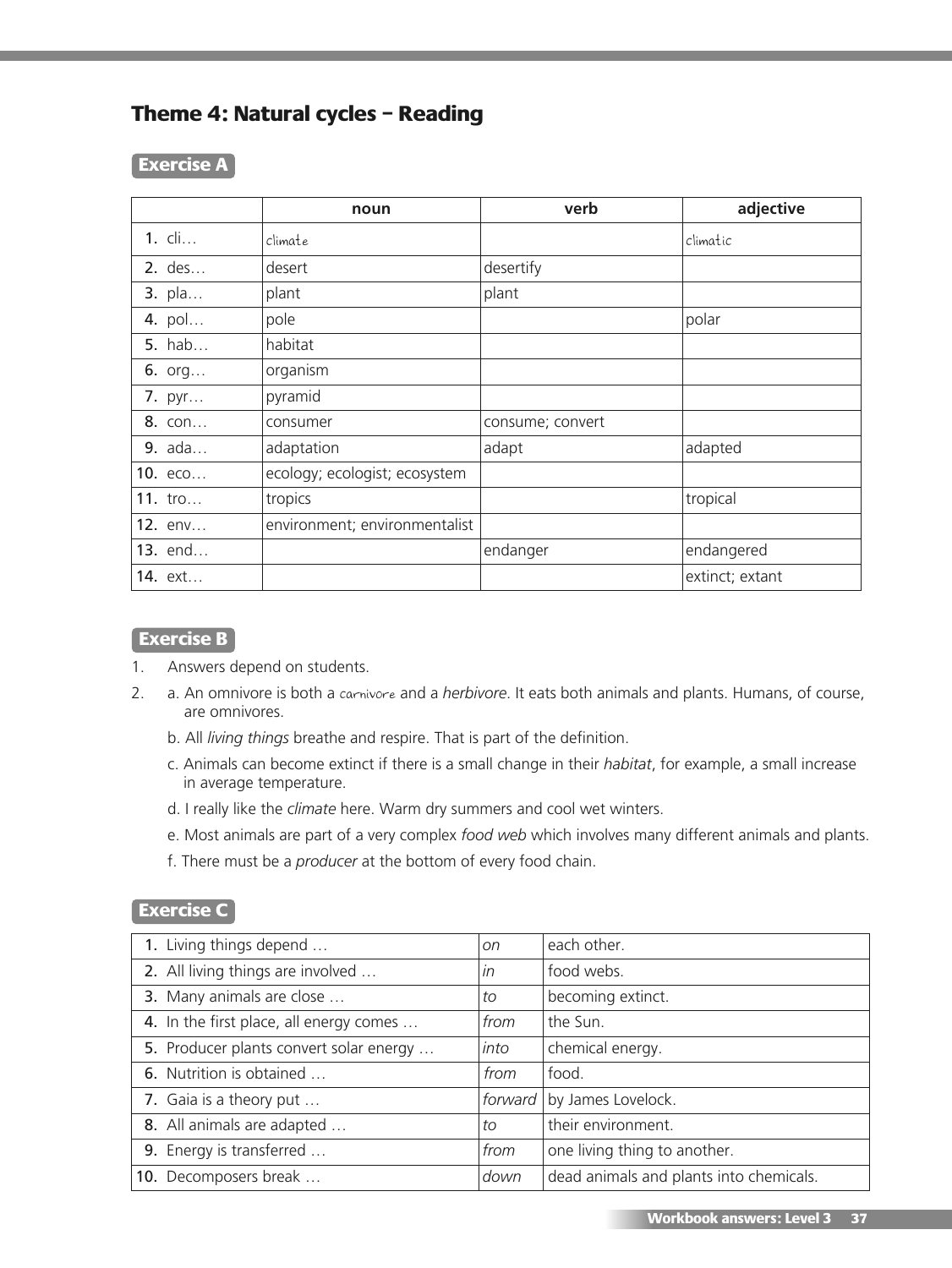#### **Exercise D**

| 1. Biomass is the name            | 7              | which a living thing occupies in an ecosystem.                        |
|-----------------------------------|----------------|-----------------------------------------------------------------------|
| 2. A biome is a major environment | 3              | which has less than 25 cms of rain a year.                            |
| 3. A desert is an area            |                | which is given to stored solar energy.                                |
| 4. Producers are plants           | 6              | which only eats plants.                                               |
| 5. Primary consumers are animals  | 2              | which covers a large area of the Earth.                               |
| 6. A herbivore is an animal       | $\overline{4}$ | which convert solar energy into food.                                 |
| 7. A niche is a position          | 5              | which eat producer plants.                                            |
| 8. Photosynthesis is the process  | 9              | which is becoming extinct.                                            |
| 9. An endangered animal is one    | 10             | which no longer lives on Earth.                                       |
| 10. An extinct animal is one      | 8              | which converts solar energy into sugar, oxygen<br>and carbon dioxide. |

#### **Exercise E**

Answers depend on students.

# **Theme 4: Natural cycles – Writing**

# **Exercise A**

| 1. absorb   | absorption   |
|-------------|--------------|
| 2. condense | condensation |
| 3. heat     | heat         |
| 4. insulate | insulation   |
| 5. radiate  | radiation    |
| 6. reflect  | reflection   |
| 7. release  | release      |
| 8. remove   | removal      |
| 9. store    | store        |
| 10. prevent | prevention   |
| 11. affect  | effect       |
| 12. trap    | trap         |

#### **Exercise B**

- 1. We all get energy from the Sun's radiation.
- 2. Some of this energy *is absorbed* by buildings and the land.
- 3. Some of this energy *is released* back into space by the Earth.
- 4. At night, buildings and land *release* energy into the atmosphere.
- 5. One type of cloud *prevents* some energy from reaching the surface of the Earth.
- 6. But another type of cloud allows energy through then *traps* it near the surface.
- 7. In this way, the clouds act as *stores*.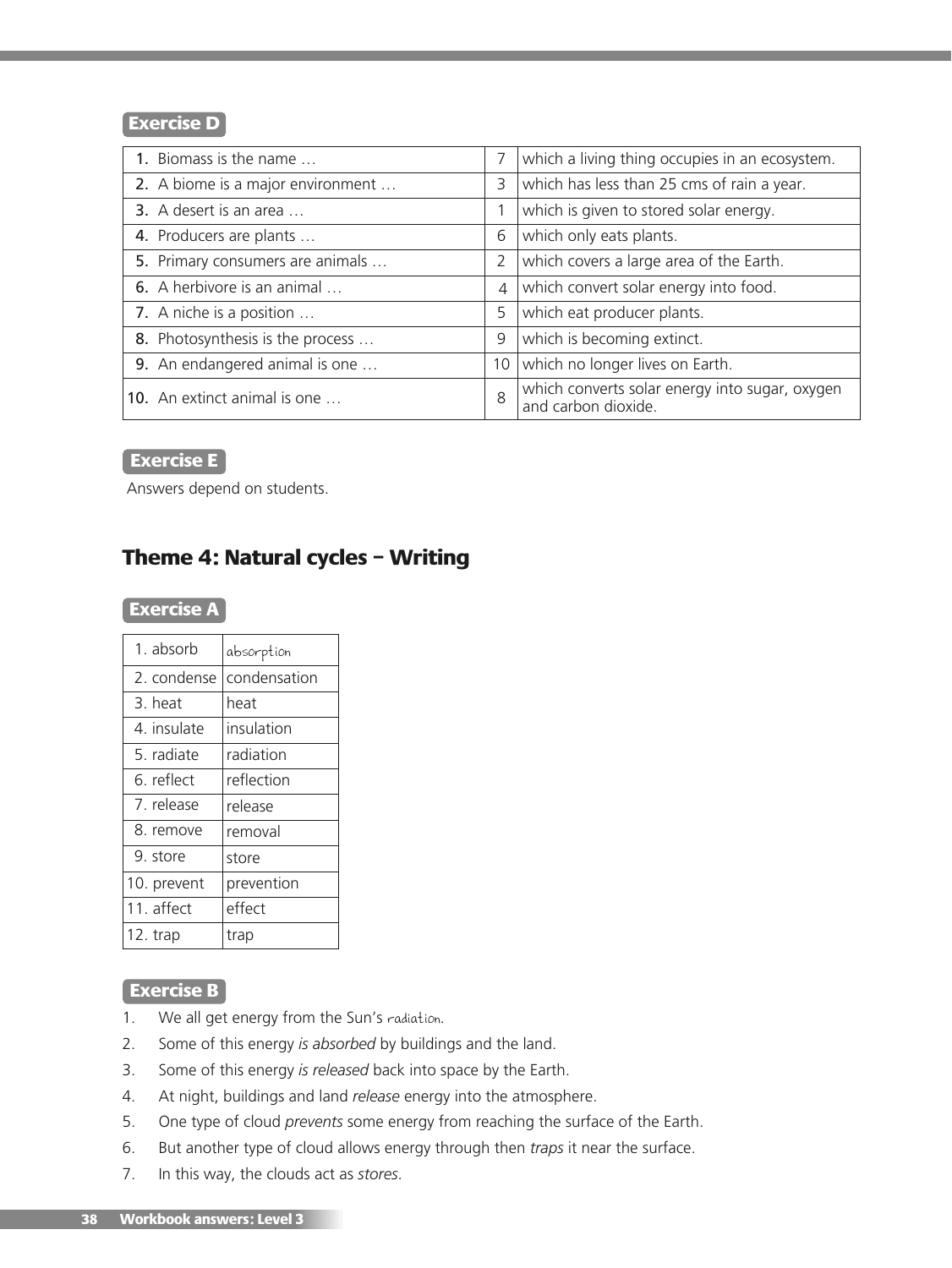- 8. This is called the greenhouse *effect*.
- 9. The effect *removes* some of the water vapour.
- 10. As the atmosphere becomes drier, less *heat* is reflected back into space.

### **Exercise C**

- 1. seed
- 2. dissolve
- 3. glass
- 4. deep
- 5. happen
- 6. current
- 7. shallow
- 8. allow
- 9. fill
- 10. jelly

# **Exercise D**

| infinitive | past    | past participle |
|------------|---------|-----------------|
| find       | found   | found           |
| grow       | grew    | grown           |
| keep       | kept    | kept            |
| know       | knew    | known           |
| lose       | lost    | lost            |
| make       | made    | made            |
| send       | sent    | sent            |
| sink       | sank    | sunk            |
| take       | took    | taken           |
| think      | thought | thought         |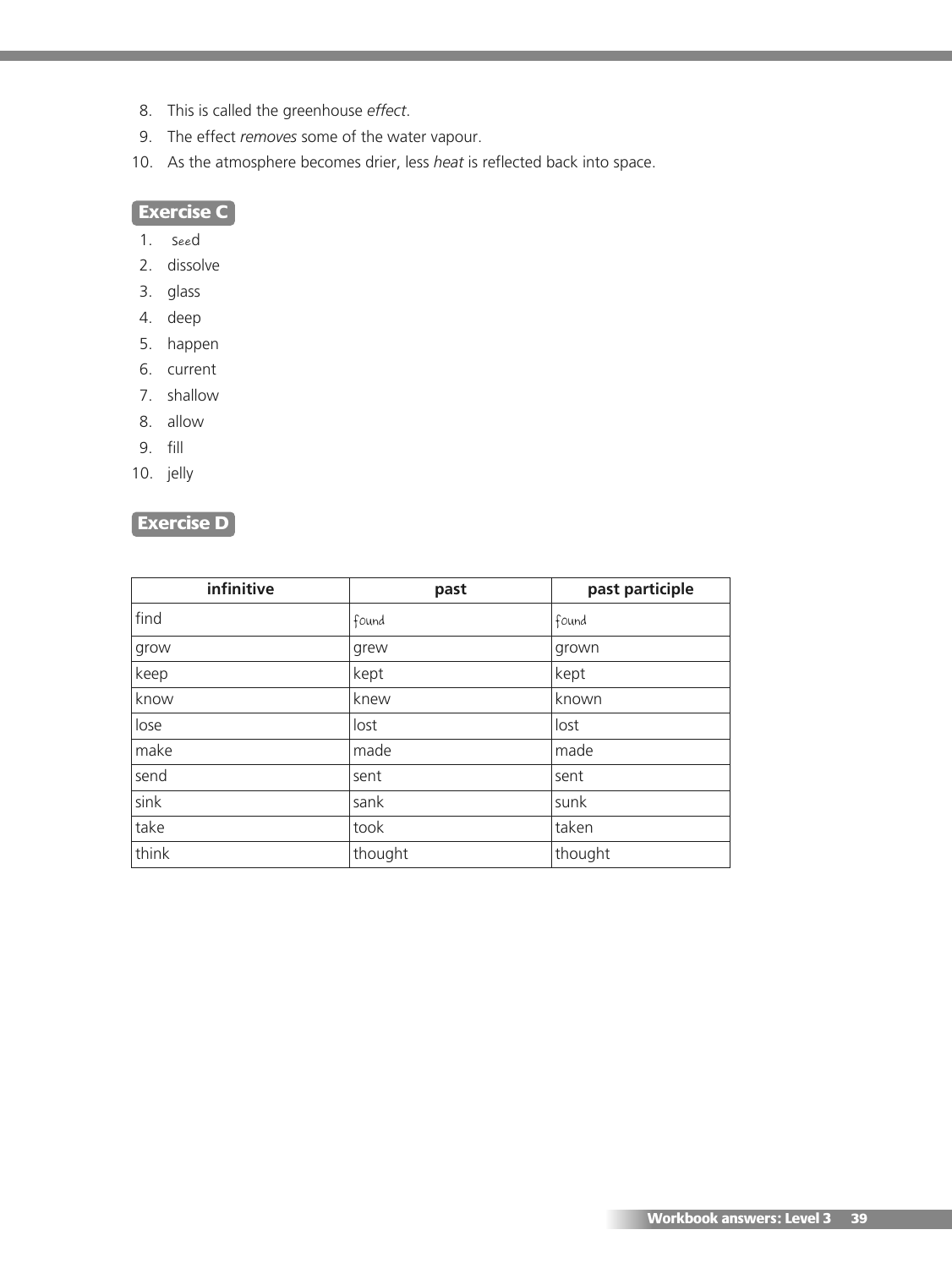# **Exercise E**

| 1. Rewrite the two sentences.                                              | Introduction                                                                                                                                                 |  |  |
|----------------------------------------------------------------------------|--------------------------------------------------------------------------------------------------------------------------------------------------------------|--|--|
| Add the words in brackets in<br>each case.                                 | Water is moving. (constantly / oceans / in the seas / and )<br>Water is constantly moving in the seas and oceans.                                            |  |  |
|                                                                            | There is a cycle. (current / around the globe / ocean / carries / water /<br>which)<br>There is an ocean current cycle which carries water around the globe. |  |  |
| 2. Write a preposition in each                                             | The Gulf Stream                                                                                                                                              |  |  |
| space.                                                                     | The cycle starts $\frac{in}{\sqrt{2}}$ the Atlantic, $\frac{near}{\sqrt{2}}$ the                                                                             |  |  |
|                                                                            |                                                                                                                                                              |  |  |
|                                                                            | the Sun and moves north. The water is very salty because there is a lot                                                                                      |  |  |
|                                                                            | $\frac{\rho f}{\rho}$ evaporation <u>equal near</u> the surface. This current                                                                                |  |  |
|                                                                            | $of$ warm salty water is called the Gulf Stream. The mild                                                                                                    |  |  |
|                                                                            | climate $\frac{of}{}$ Western Europe is caused ______ <sup>by</sup> the                                                                                      |  |  |
|                                                                            | Gulf Stream.                                                                                                                                                 |  |  |
| <b>3.</b> Write a joining word $-$ as, so,<br>when, if, because, and, but, | The North Atlantic Deep Water                                                                                                                                |  |  |
| or, which – in each space.                                                 | As<br>the water moves away from the Equator, it cools. Cold                                                                                                  |  |  |
|                                                                            | water is denser than warm water, $\frac{which}{\sqrt{h^2 + h^2}}$ means it is heavier,                                                                       |  |  |
|                                                                            | $\frac{a_3}{a_1}$ it sinks to the bottom of the ocean. This cold water                                                                                       |  |  |
|                                                                            | carries oxygen to the deepest parts of the ocean, <u>______________</u> it is a                                                                              |  |  |
|                                                                            | good area for fish. The cold current, which is called the North<br>Atlantic Deep Water, flows back towards the Equator. It passes right                      |  |  |
|                                                                            | over the Equator, $\frac{and}{end}$ it is not warmed by the Sun                                                                                              |  |  |
|                                                                            | $because$ it is so deep.                                                                                                                                     |  |  |
| 4. Use one of the verbs from                                               | The Cold Eastern Current                                                                                                                                     |  |  |
| the box in each space.                                                     | When the cold current reaches Antarctica, it $\frac{turns}{nums}$                                                                                            |  |  |
| carry flow go reach                                                        | and $frac{ {r}a \vee e s }{r}$ to the east, under the southern tip of Africa. From                                                                           |  |  |
| travel turn                                                                |                                                                                                                                                              |  |  |
| Write it in the correct form.                                              | flows<br>near the coast of Antarctica but some of it                                                                                                         |  |  |
|                                                                            | is carried up the eastern coast of Africa.                                                                                                                   |  |  |
| 5. Number the sentences in                                                 | The Warm Western Current                                                                                                                                     |  |  |
| order.                                                                     | As it flows west, it carries warm water to the Pacific Ocean and<br>3<br>South East Asia.                                                                    |  |  |
|                                                                            | As the water approaches the Equator, it is heated and it rises.<br>1                                                                                         |  |  |
|                                                                            | Finally, it flows back to the South Atlantic.<br>5                                                                                                           |  |  |
|                                                                            | It turns slowly to the west.<br>$\mathbf{2}$                                                                                                                 |  |  |
|                                                                            | The process starts all over again.<br>6                                                                                                                      |  |  |
|                                                                            | This is one of the causes of hot weather in these areas.<br>4                                                                                                |  |  |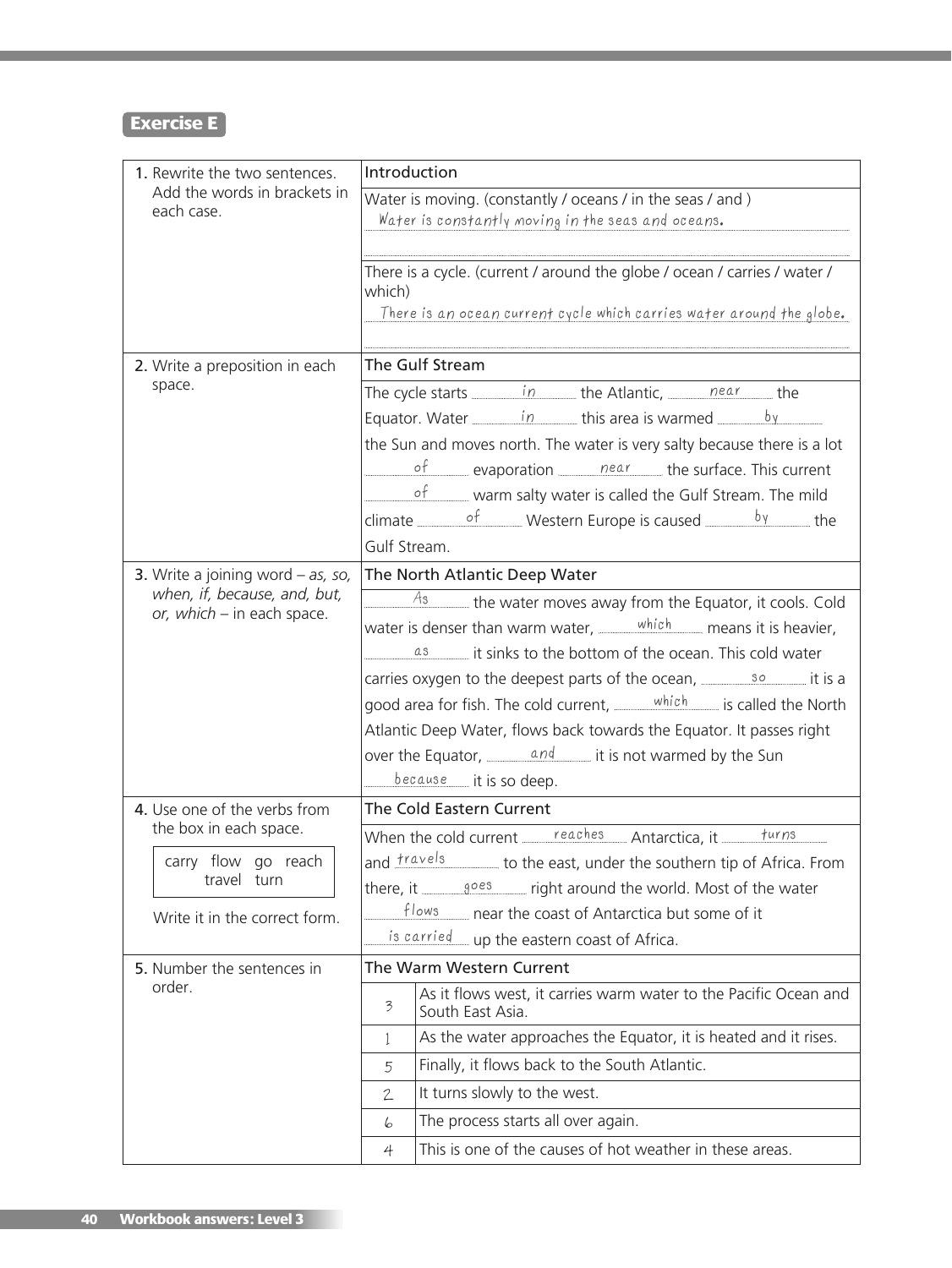#### **Exercise F**

|                                                              | active       | passive |
|--------------------------------------------------------------|--------------|---------|
| 1. Animals and plants die.                                   |              |         |
| 2. Water is changed from a liquid to a gas.                  |              |         |
| 3. The nitrogen rises into the sky.                          | $\checkmark$ |         |
| 4. The temperature hasn't risen much today.                  |              |         |
| 5. They are building a new road along the coast.             | √            |         |
| 6. About 200 houses will be demolished.                      |              |         |
| 7. The new road will be big, with three lanes on each side.  | ✓            |         |
| 8. Oil has been found under the desert.                      |              |         |
| 9. Energy is converted into food by producer plants.         |              |         |
| 10. The research was conducted by the University of Reading. |              |         |

# **Exercise G**

- 1. Deserts cover one-third of the Earth's surface.
- 2. Bacteria release oxygen.
- 3. The wind has sometimes carried sand from the Sahara to the UK.
- 4. The Sahara occupies about eight per cent of the world's land area.
- 5. People spoke Sanskrit more than 3,000 years ago.
- 6. Scientists have known for many years that animals once lived in the area.
- 7. Researchers made some astonishing discoveries in southern Libya.
- 8. Pipelines will carry water across the desert.

# **Theme 5: Customs: origins and effects – Listening**

# **Exercise A**

| f | absolute   |
|---|------------|
| b | discipline |
| h | diversity  |
| d | evidence   |
| a | evolution  |
|   | colonist   |
| è | consistent |
| i | perceive   |
| Ċ | perception |
|   | contribute |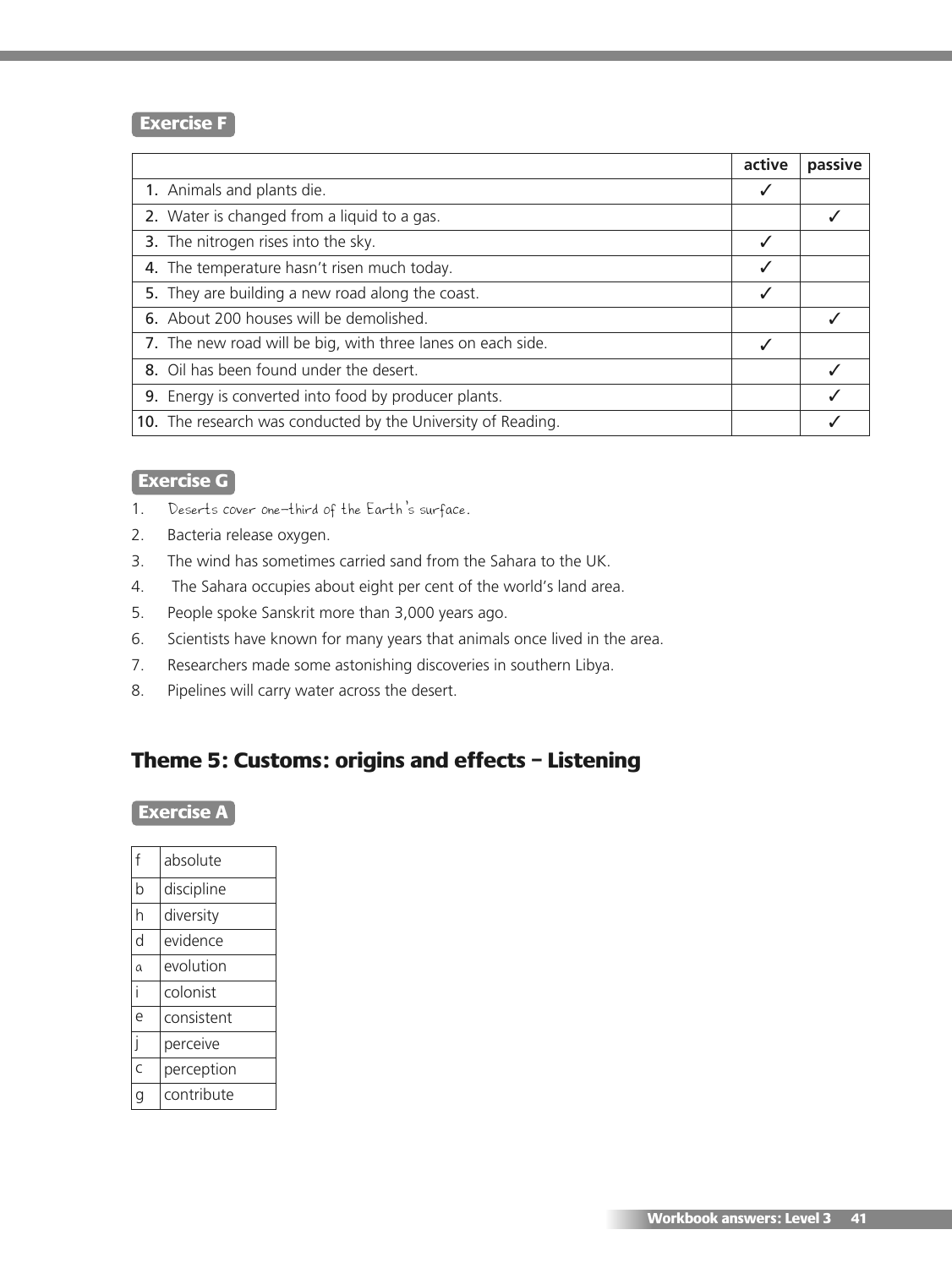#### **Exercise B**

| 1.   | someone something           |                         |  |
|------|-----------------------------|-------------------------|--|
|      |                             | someone what to do      |  |
|      |                             | someone to do something |  |
|      |                             | someone about something |  |
| tell | someone doing something     |                         |  |
|      | someone how to do something |                         |  |
|      | someone of something        |                         |  |
|      | someone that                |                         |  |
|      | something                   |                         |  |
|      | something to someone        |                         |  |
|      |                             | to someone something    |  |

2./3.

- a. I think that the newspapers sometimes tell *lies*.
- b. We teach our children that they should always tell the *truth*.
- c. My mother used to tell me a *story* every night before I went to sleep.
- d. Many teenagers cannot tell the *time* in analogue form, like 'quarter to three'.
- e. Could you tell me the *answer* to this question?
- f. The instructions beside the photocopier tell you how to *use* it.
- g. Read each assignment carefully so you know exactly what to *write*.
- h. Marco Polo told his travel stories to a *man* while he was in prison.
- i. Herodotus told people about other *cultures*.
- j. The lecturer told us that Ibn Khaldun was from *Tunisia*.

#### **Exercise C**

 $1.72.$ 

| cultures                |
|-------------------------|
| ignorance               |
| integrate               |
| multicultural countries |
| past                    |

| а | Anthropology |
|---|--------------|
|   | present      |
|   | problems     |
|   | respect      |
|   | them         |

#### **Exercise D**

Anthropology is a very wide subject which has been studied for centuries but is still very relevant today. Anthropologists can explain cultural diversity. They can also help to stop differences between cultures becoming the cause of conflict.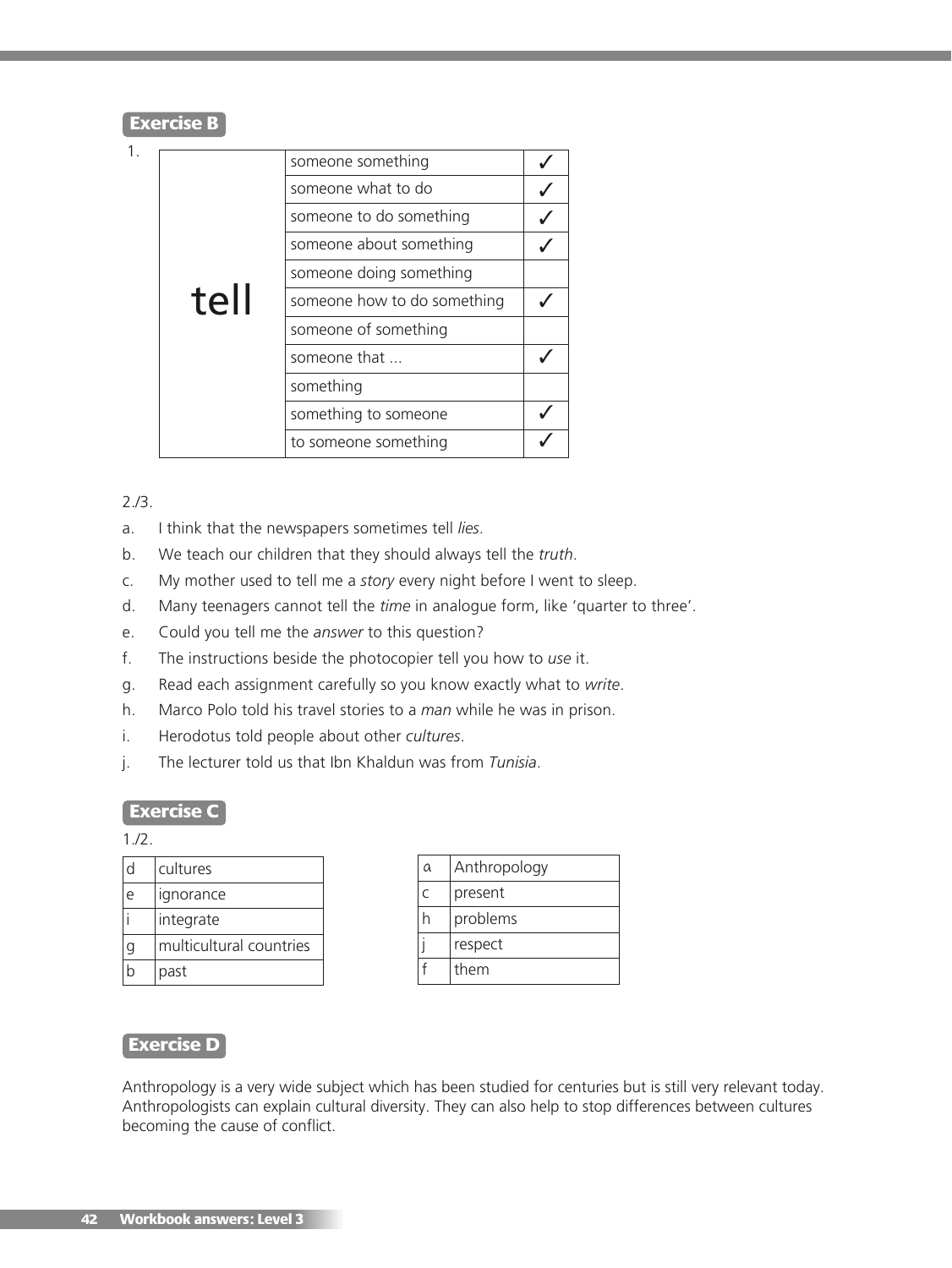# **Exercise E**

1./2.

- a. happy delighted
- b. very extremely
- c. subject discipline
- d. choose decide
- e. name term
- f. meet encounter
- g. difference diversity
- h. people humans
- i. not allowed forbidden
- j. native indigenous
- k. alright acceptable

### 3./4.

*abnormal – normal* civilized – uncivilized similarity – diversity knowledge – ignorance immigrant – emigrant ashamed – proud peace – conflict majority – minority

### **Exercise F**

1./2.

| a. We must try          | h             | a geography expedition                    |
|-------------------------|---------------|-------------------------------------------|
| b. If you decide        |               | at the branches of anthropology           |
| c. We will compare      |               | data on family life                       |
| d. I'm going to explain | e             | how attitudes have changed                |
| e. Let's see            |               | many months with the Inuit                |
| f. We'll look           | b             | that Anthropology is the course for you   |
| g. I want to give       | $\mathcal{C}$ | the old view with the more modern view    |
| h. Boas joined          | $\alpha$      | to understand their attitudes and beliefs |
| i. He spent             | d             | what anthropologists study                |
| j. He collected         | q             | you one or two examples                   |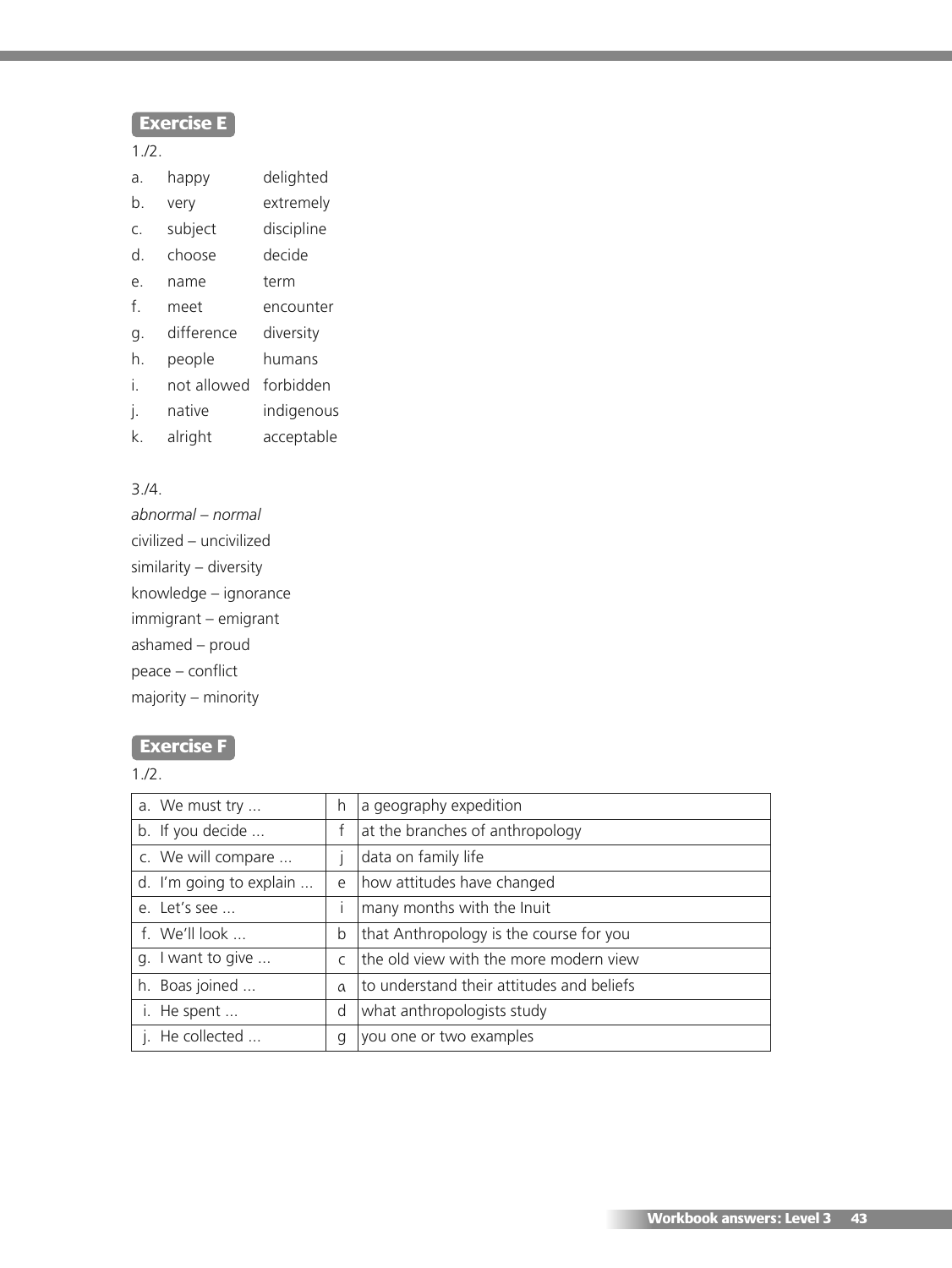**Exercise G**

1./2.

| a. think    | οf     | doing Anthropology |
|-------------|--------|--------------------|
| b. stay     | at     | home               |
| c. write    | about  | the Inuit          |
| d. go       | back   | to the beginning   |
| e. run      | out of | time               |
| f. sum      | $\mu$  | the lecture        |
| g. graduate | from   | Oxford University  |
| h. emigrate | to     | the United States  |

#### **Exercise H**

1./2.

At one *Lime* \_\_\_\_\_\_\_, anthropologists believed that civilization was a question of *evolution*. Most people in the West *accepted* this view at the beginning of the 20th *century*. All cultures started off in an *uncivilized* state and gradually *developed*. On the *way*, all cultures passed through the same *stages* of development. In this *view*, it is acceptable to try to *civilize* people to a Western way of *life*.

However, modern anthropologists do not *agree* with this view. They do not *believe* that Western civilization is the *standard* for civilization. We cannot apply the *norms* of Western civilization to other *cultures*. All cultures have *customs* which seem *strange* to other cultures. We must learn to *accept* other cultures and live together, without *conflict*.

# **Theme 5: Customs: origins and effects – Speaking**

#### **Exercise A**

 $1.12.$ 

- a. a I rrange
- b. ce I re I mo I ny
- c. spi | rit
- d. ex | change
- e. ho I ney I moon
- f. my | thi | cal
- $g. \quad Q \mid ri \mid g$ in
- h. re | cep | tion
- i. re | pre | sent
- j. sym I bo I lize
- k. u I ni I ver I sal
- l. <u>frigh</u> I ten

#### **Exercise B**

1./2./3. Answers depend on students.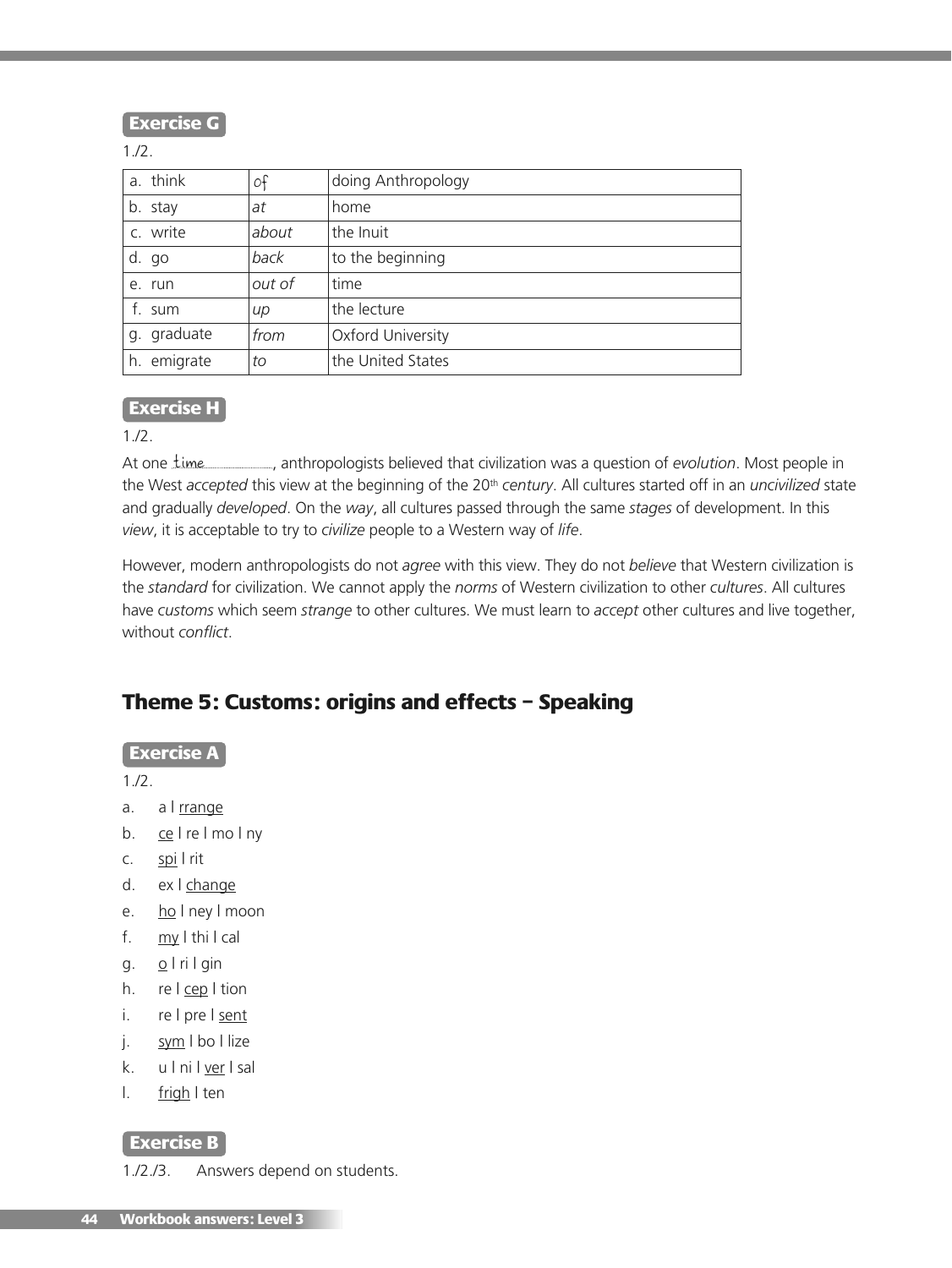### **Exercise C**

1./2.

- a. Why don't we go to the cinema this evening?
- b. What's wrong?
- c. I'd rather stay in this evening.
- d. You'd better talk to your tutor. OR It would be better if you talked to your tutor.
- e. You should take a break.
- f. Would you like to go out this evening?
- g. How about going to the cinema?

### **Exercise D**

1./2.

- A: Let's  $\leftrightarrow$  do something to celebrate the end of the course.
- B: Why not *don't* we have a party?
- A: This is *That's* a bit boring.
- B: Do you est *have* a better idea?
- A: We would *Let's* have dinner together.
- B: Hthink we couldn't *I don't think we could get people to agree on a restaurant.*
- A: What  $ef$  *about* a day out somewhere?
- B: That's a great idea! Where we shall *shall we* go?
- A: Perhaps we *we'd* better make a list of places and get people to choose their favourite.
- B: OK. I *I'll* do some research now.

#### **Exercise E**

1./2.

- a. The bride and groom are the people who get married at a wedding.
- b. The heart sends blood around the body.
- c. You can light a candle.
- d. A priest often conducts a wedding ceremony.
- e. Gold and silver are both expensive metals.
- f. When you join two things, it is a union.

#### **Exercise F**

1./2.

- a. I don't get your point.
- b. It's still not *clear* to me.
- c. That doesn't make any *sense*.
- d. I'll *explain* a bit more.
- e. What I *mean* is …
- f. What I *meant* was …
- g. Could I *answer* questions at the end?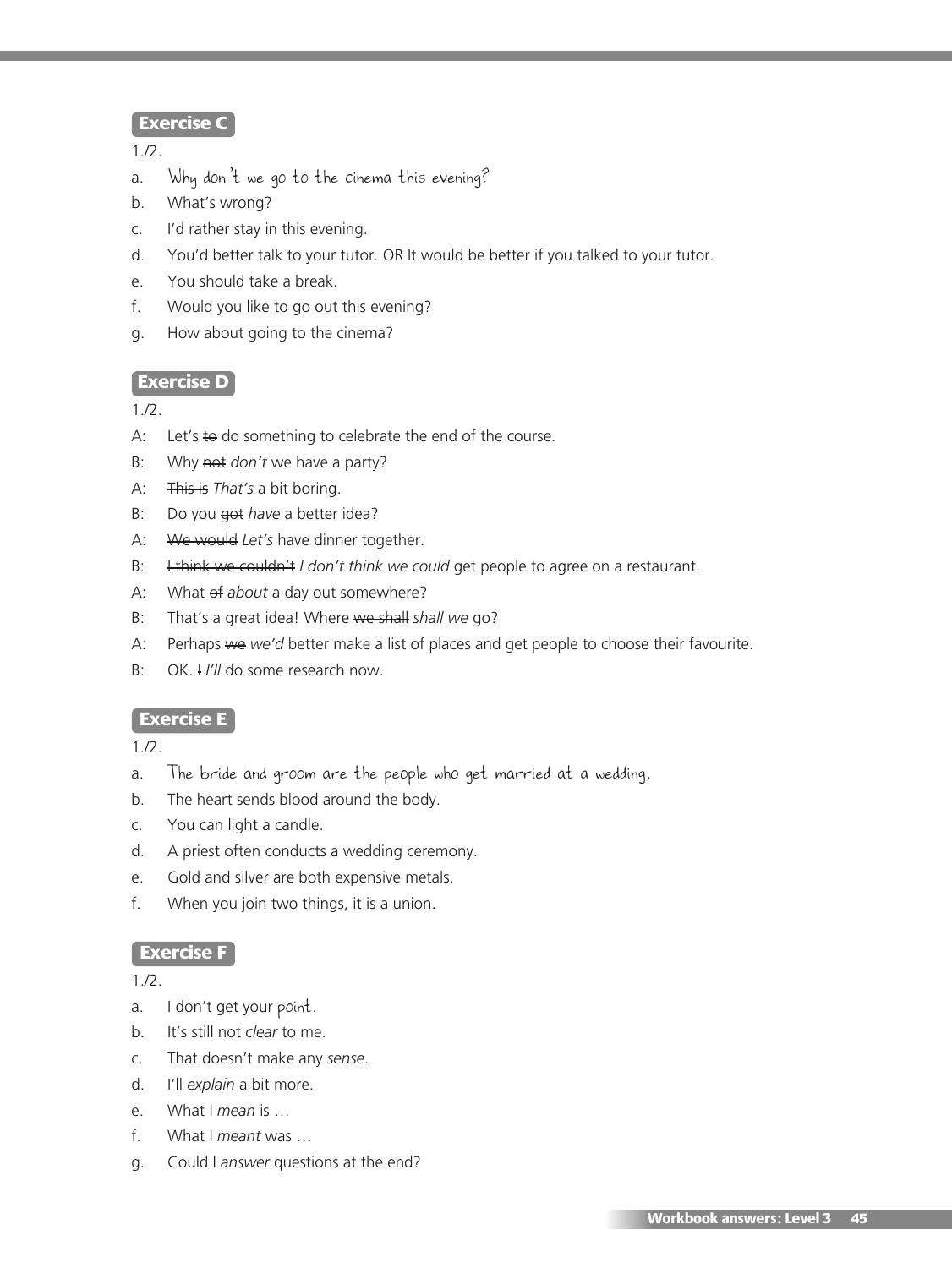- h. I'll explain that in a *minute*.
- i. I'm not *sure* what you mean.
- j. What I'm *trying* to say is …
- k. Can I *deal* with that in a little while?
- l. I'm just *coming* to that.

#### **Exercise G**

1./2./3. Answers depend on students.

#### **Exercise H**

1.



# Germany, Western Europe

Some days before the <u>ceremony</u> , friends and <u>relatives t</u>hrow old cups and plates on the ground in front of bride and <u>groom soute the custom goes back</u> about a thousand years to <u>medieval times</u>. People used <u>to believe</u> in poltergeists. They thought that poltergeists were frightened of loud noises

Medieval times refers to the period in Europe between the 5<sup>th</sup> and the 15<sup>th</sup> century CE.

A <u>poltergeist</u> is a <u>mythical cr</u>eature which throws things around. People used to believe that poltergeists symbolize the anger of someone in a house.



 $\blacksquare$   $\blacksquare$   $\times$ 

2. Answers depend on students.

# **Theme 5: Customs: origins and effects – Reading**

#### **Exercise A**

- 1. wedding
- 2. marriage 7. husband
- 3. ceremony 8. wife
- 4. relatives 9. cost
- 5. bride/bridegroom 10. reception
- 6. honeymoon
- 
- 
- -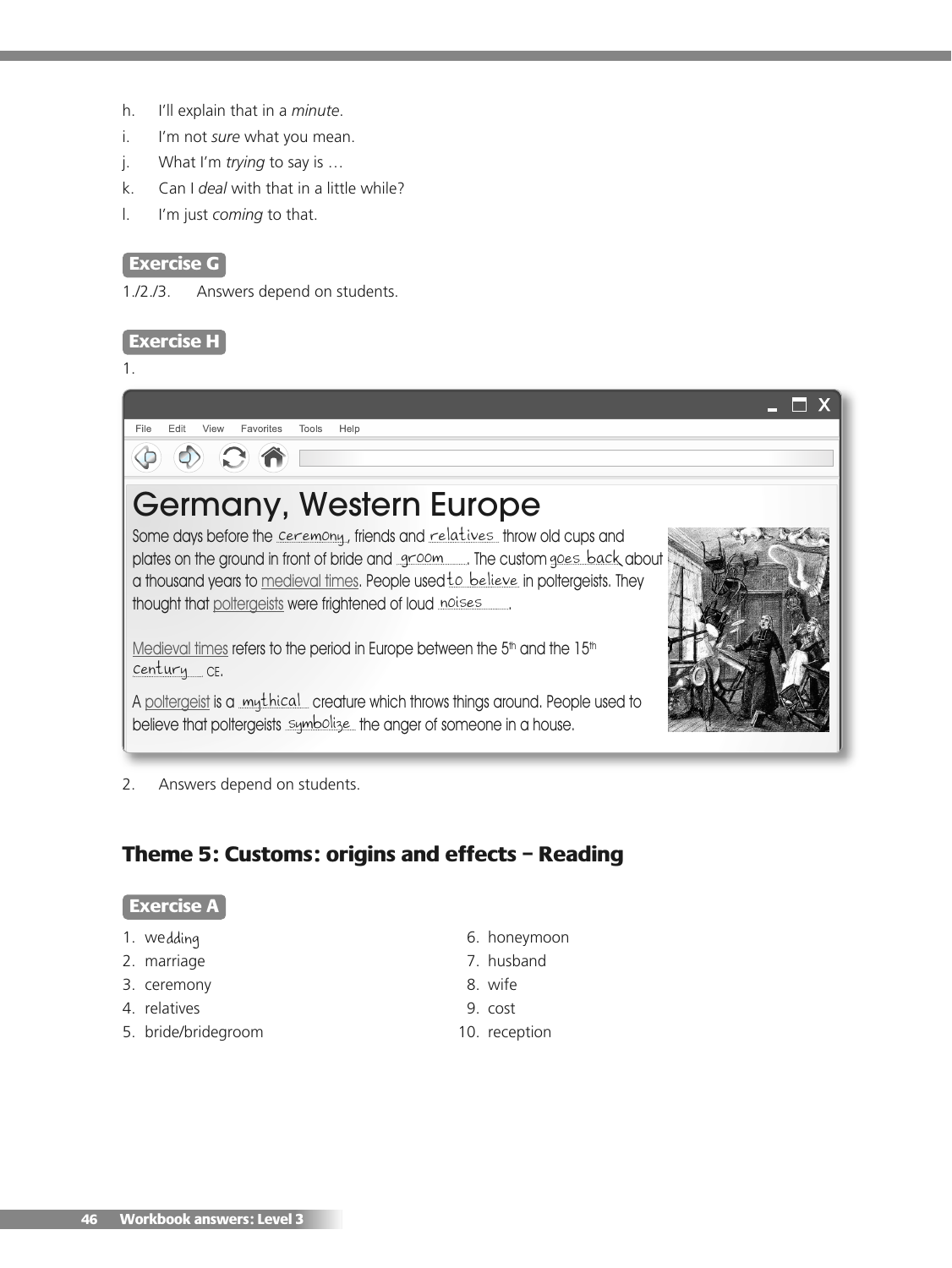# **Exercise B**

- 1. Rekha's parents stopped giving her food but she didn't weaken.
- 2. The road was too narrow so the council decided *to widen* it.
- 3. Steel *is hardened* by adding carbon.
- 4. Your assignment is too long. You have to *shorten* it.
- 5. Athletes *strengthen* their bodies with exercise.
- 6. In some countries, the school year is quite short and people are talking about *lengthening* it.
- 7. How can the police *ensure* that people do not break the law?
- 8. We must *encourage* girls to complete secondary education.

# **Exercise C**

| 1. reduce    | 7  | a car / clothes / a person       |
|--------------|----|----------------------------------|
| 2. arrange   | 4  | a debt / a loan                  |
| 3. deal with | 6  | a decision / an action           |
| 4. pay off   | 2  | a marriage / a meeting / a loan  |
| 5. waste     | 3  | a problem / a person             |
| 6. regret    | 9  | a school / a decision / a person |
| 7. hire      | 10 | an offer / a loan / a request    |
| 8. change    | 8  | behaviour / attitudes / customs  |
| 9. support   |    | costs / temperature / weight     |
| 10. refuse   | 5  | time / money / energy            |

## **Exercise D**

Answers depend on students.

# **Exercise E**

Answers depend on students.

#### **Exercise F**

1./2.

| a. If the government does not solve this problem                 | h        | families would not need to take out personal loans. |  |
|------------------------------------------------------------------|----------|-----------------------------------------------------|--|
| b. If people are not educated                                    | e        | if the government offered incentives.               |  |
| c. If couples get married very young                             | q        | if they get married very young.                     |  |
| d. If the government increased the minimum age  <br>for marriage |          | if weddings were cheaper.                           |  |
| e. People might choose mass weddings                             | $\alpha$ | it will probably get worse.                         |  |
| f. If you hire the wedding clothes                               | d        | some people would be very unhappy.                  |  |
| g. Girls may not finish their secondary education                | b        | they may make bad decisions about their own lives.  |  |
| h. If bride price was lower in some countries                    |          | they may regret it later.                           |  |
| i. Couples would have more money to start their<br>married life  |          | you will reduce the cost a great deal.              |  |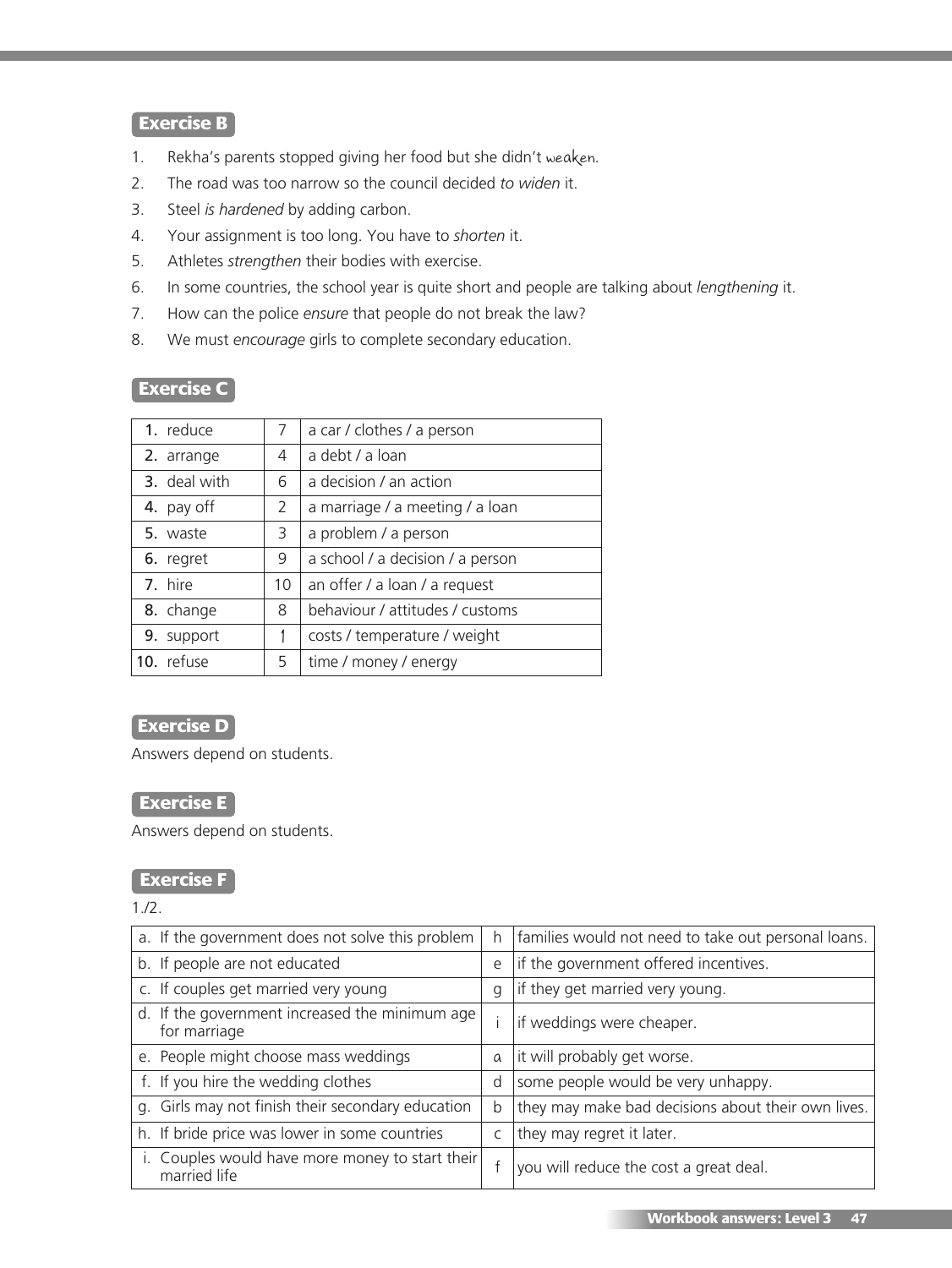#### **Exercise G**

1./2. Answers depend on students.

3. *was* – Nisha *taken away* – her prospective husband *are* – arranged marriages *paid* – dowries *was supplemented* – 15,000 rupees *asked for* – Munish's greedy family *called* – the bride-to-be (Nisha) *led to* – Nisha's actions

# **Theme 5: Customs: origins and effects – Writing**

## **Exercise A**

1.

| a. belief     |        | believe |
|---------------|--------|---------|
| b. literacy   | Х      |         |
| c. ruler      |        | rule    |
| d. value      |        | value   |
| e. government | govern |         |
| f. access     |        | access  |

| Х |           |  |
|---|-----------|--|
|   | restrict  |  |
|   | economize |  |
| X |           |  |
|   | rise      |  |
|   | provide   |  |
|   |           |  |

2.

- a. New technology has forced many governments to be less autocratic.
- b. All children should have *access* to computers at school and at home.
- c. Western culture has different *values* from 100 years ago.
- d. This country needs to *economize* because we must reduce the national debt.
- e. The company lost a lot of money because there was too much *inefficiency* in the system.
- f. I am going to *restrict* myself to two hours a day playing computer games.
- g. Some people say the *rise* in temperatures is due to global warming.
- h. Does the government *provide* free health care?
- i. It's not a good idea for managers to *socialize* too much with their staff.
- j. Hosni Mubarak *governed* Egypt for over 30 years.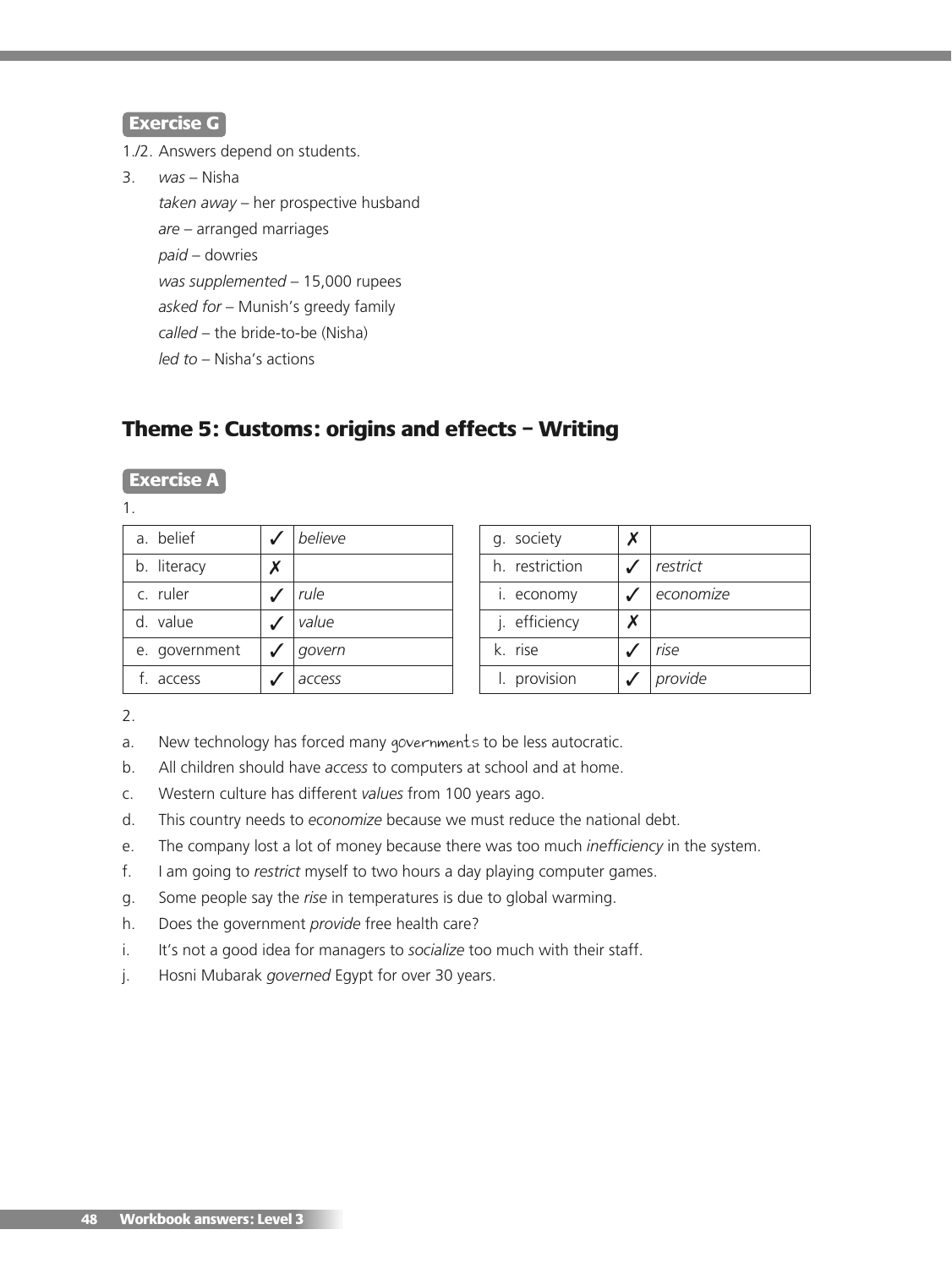# **Exercise B**

| word      | parts  | meaning 1                                                 | meaning 2                                                             |
|-----------|--------|-----------------------------------------------------------|-----------------------------------------------------------------------|
| access    | n, v   | the way into a building or place                          | to find information on a computer                                     |
| aspect    | n, n   | one part of a situation, plan or idea                     | the direction a building or garden faces                              |
| current   | adj, n | something that is happening now, but<br>may not last long | a flow of electricity through a wire                                  |
| impact    | n, n   | the effect that an event has on another<br>situation      | something that happens when an<br>object crashes into another         |
| monitor   | V, n   | to watch and check a situation                            | part of a computer                                                    |
| official  | n, adj | someone who has a responsible job in<br>an organization   | approved of by the government                                         |
| principle | n, n   | a rule about behaviour                                    | a rule which explains natural events                                  |
| ruler     | n, n   | the leader of a group of people or a<br>country           | a flat, narrow piece of wood or plastic<br>for drawing straight lines |
| support   | V, n   | to agree with a plan or an idea                           | a piece of wood or steel that holds<br>a building up                  |
| value     | n, v   | the amount of money or price of<br>something              | to think something is important                                       |

# **Exercise C**

- 1. As can be seen in Table 2, …
- 2. As I mentioned already, …
- 3. As the graph clearly shows, …
- 4. As we can see in Fig. 3, …
- 5. As stated above, …
- 6. It has been estimated that …
- 7. Research has shown that …
- 8. There is evidence that …
- 9. In this essay I will ...
- 10. This essay aims to show …